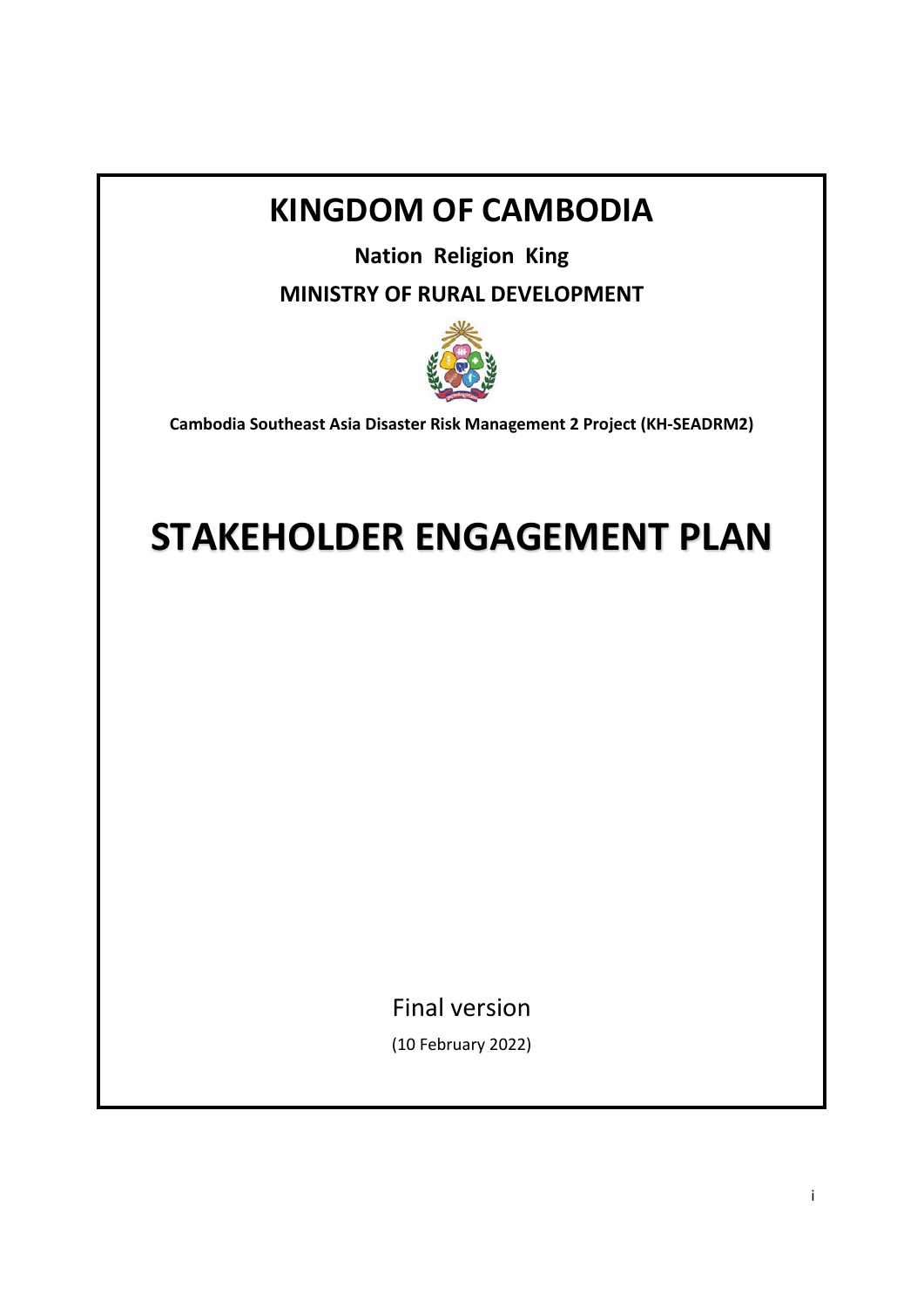## **Table of Contents**

| 1 |                                                                                      |  |
|---|--------------------------------------------------------------------------------------|--|
|   |                                                                                      |  |
|   |                                                                                      |  |
|   |                                                                                      |  |
|   |                                                                                      |  |
| 2 |                                                                                      |  |
|   |                                                                                      |  |
|   |                                                                                      |  |
|   |                                                                                      |  |
|   |                                                                                      |  |
|   |                                                                                      |  |
| З |                                                                                      |  |
|   |                                                                                      |  |
|   |                                                                                      |  |
|   |                                                                                      |  |
|   |                                                                                      |  |
|   |                                                                                      |  |
|   |                                                                                      |  |
|   |                                                                                      |  |
|   |                                                                                      |  |
|   |                                                                                      |  |
|   |                                                                                      |  |
| 4 | RESOURCES AND RESPONSIBILITIES FOR IMPLEMENTING STAKEHOLDER ENGAGEMENT ACTIVITIES 34 |  |
|   |                                                                                      |  |
|   |                                                                                      |  |
| 5 |                                                                                      |  |
|   |                                                                                      |  |
|   |                                                                                      |  |
|   |                                                                                      |  |
|   |                                                                                      |  |
|   |                                                                                      |  |
|   |                                                                                      |  |
|   |                                                                                      |  |
|   |                                                                                      |  |
| 6 |                                                                                      |  |
|   |                                                                                      |  |
|   |                                                                                      |  |
|   |                                                                                      |  |
|   |                                                                                      |  |
| 7 |                                                                                      |  |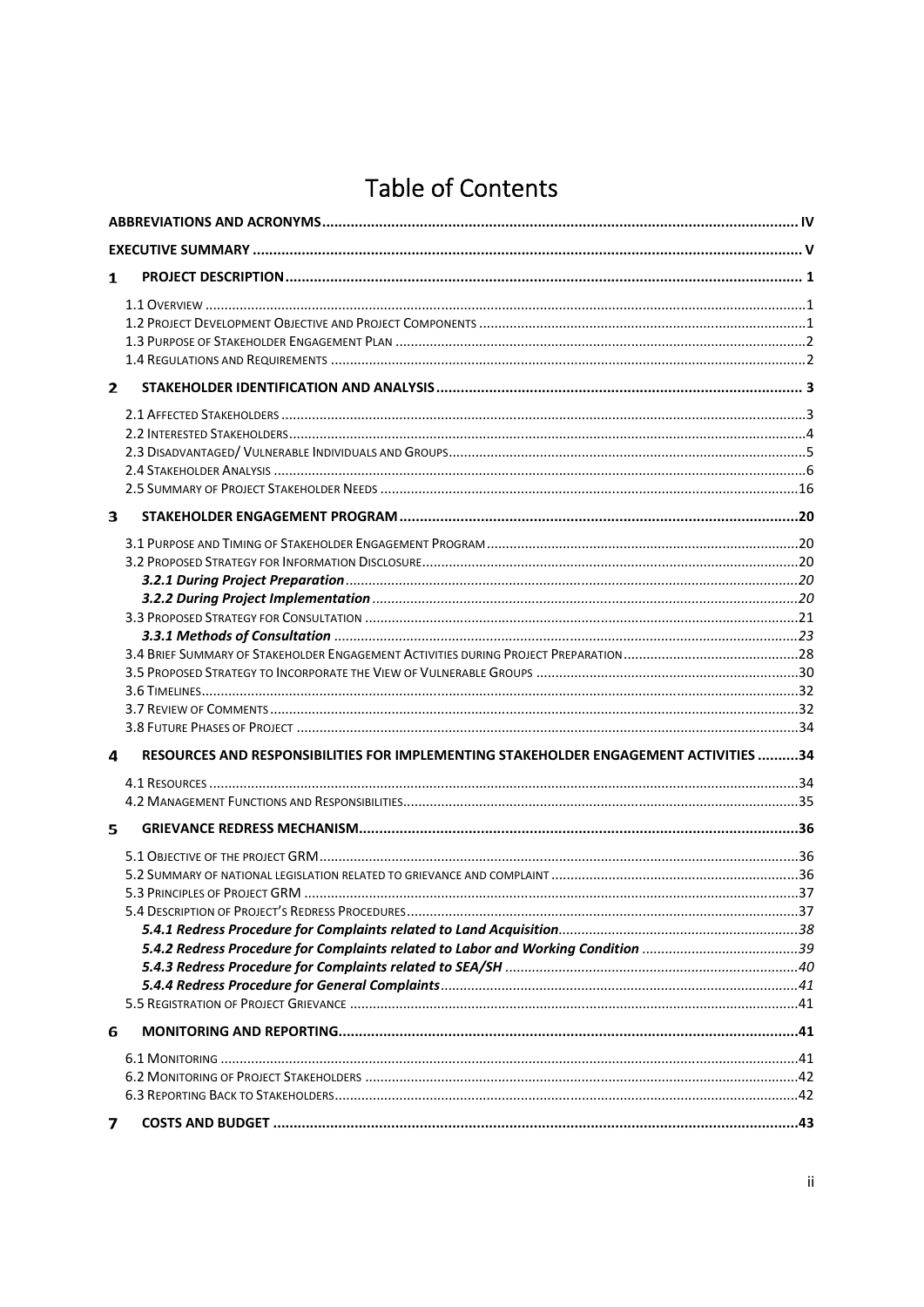### **List of Tables**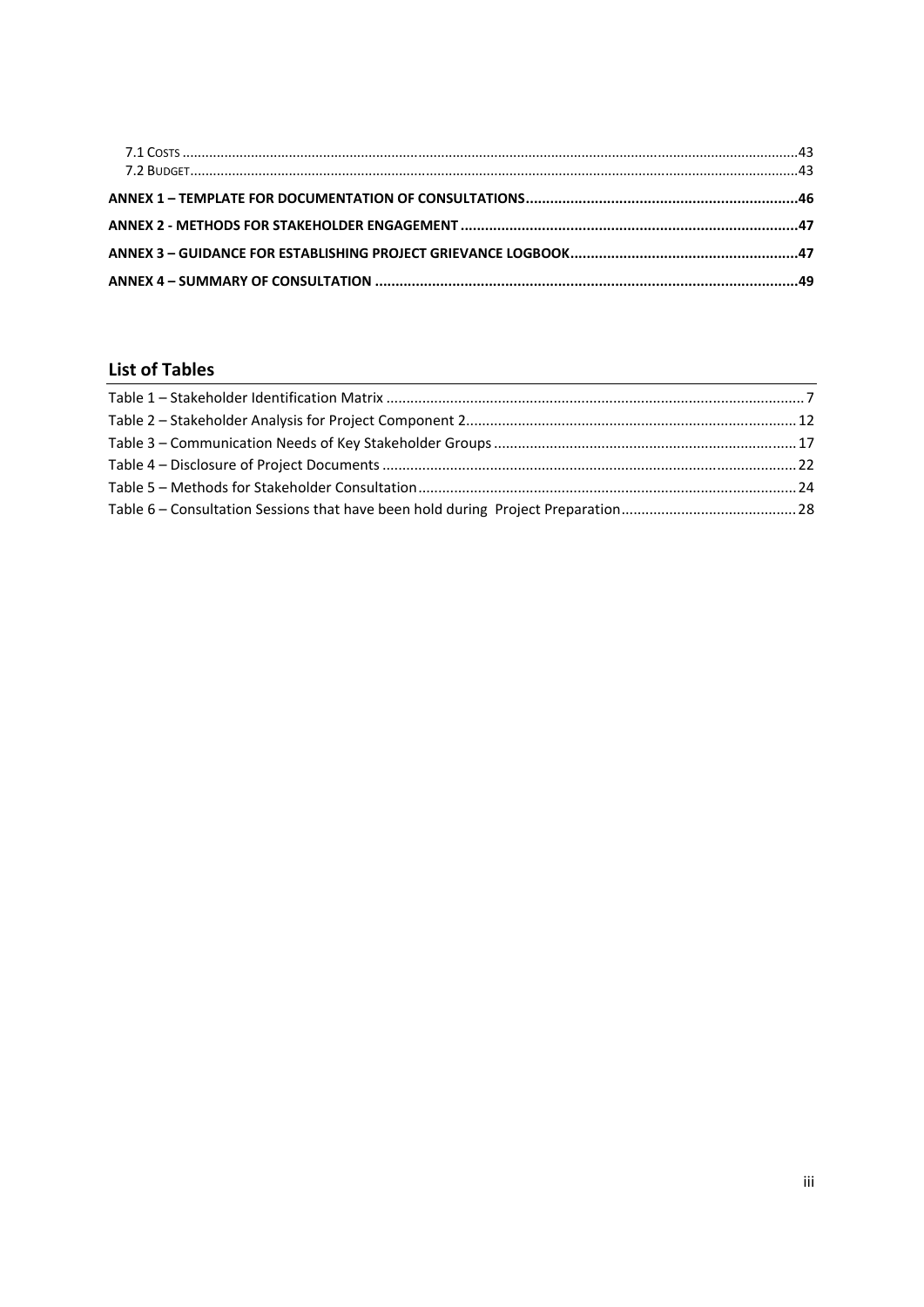#### **ABBREVIATIONS AND ACRONYMS**

| <b>DDIS</b>  | Detailed Design and Supervision (Consultant)            |  |
|--------------|---------------------------------------------------------|--|
| <b>ESCP</b>  | <b>Environmental and Social Commitment Plan</b>         |  |
| <b>ESF</b>   | <b>Environmental and Social Framework</b>               |  |
| <b>ESMF</b>  | <b>Environmental and Social Management Framework</b>    |  |
| <b>ESMP</b>  | Environmental and Social Management Plan                |  |
| <b>ESO</b>   | <b>Environment and Social Office</b>                    |  |
| <b>ESS</b>   | <b>Environmental and Social Standards</b>               |  |
| <b>FPIC</b>  | Free Prior and Informed Consent                         |  |
| <b>GDR</b>   | <b>General Department of Resettlement</b>               |  |
| ΙP           | <b>Indigenous Peoples</b>                               |  |
| <b>IPP</b>   | Indigenous Peoples' Plan                                |  |
| <b>IPPF</b>  | Indigenous Peoples Planning Framework                   |  |
| <b>ISWSC</b> | Implementation Support and Works Supervision Consultant |  |
| <b>MPWT</b>  | Ministry of Public Works and Transport                  |  |
| <b>MRD</b>   | Ministry of Rural Development                           |  |
| <b>NGO</b>   | Non-Government Organization                             |  |
| RGC          | Royal Government of Cambodia                            |  |
| <b>RP</b>    | <b>Resettlement Plan</b>                                |  |
| <b>RPF</b>   | <b>Resettlement Planning Framework</b>                  |  |
| <b>ROW</b>   | Right of Way                                            |  |
| SA           | Social Assessment                                       |  |
| <b>SEP</b>   | Stakeholder Engagement Plan                             |  |
| <b>SEA</b>   | Sexual Exploitation and Abuse                           |  |
| SН           | Sexual Harassment                                       |  |
| <b>VAC</b>   | Violence Against Children                               |  |
| <b>WB</b>    | The World Bank                                          |  |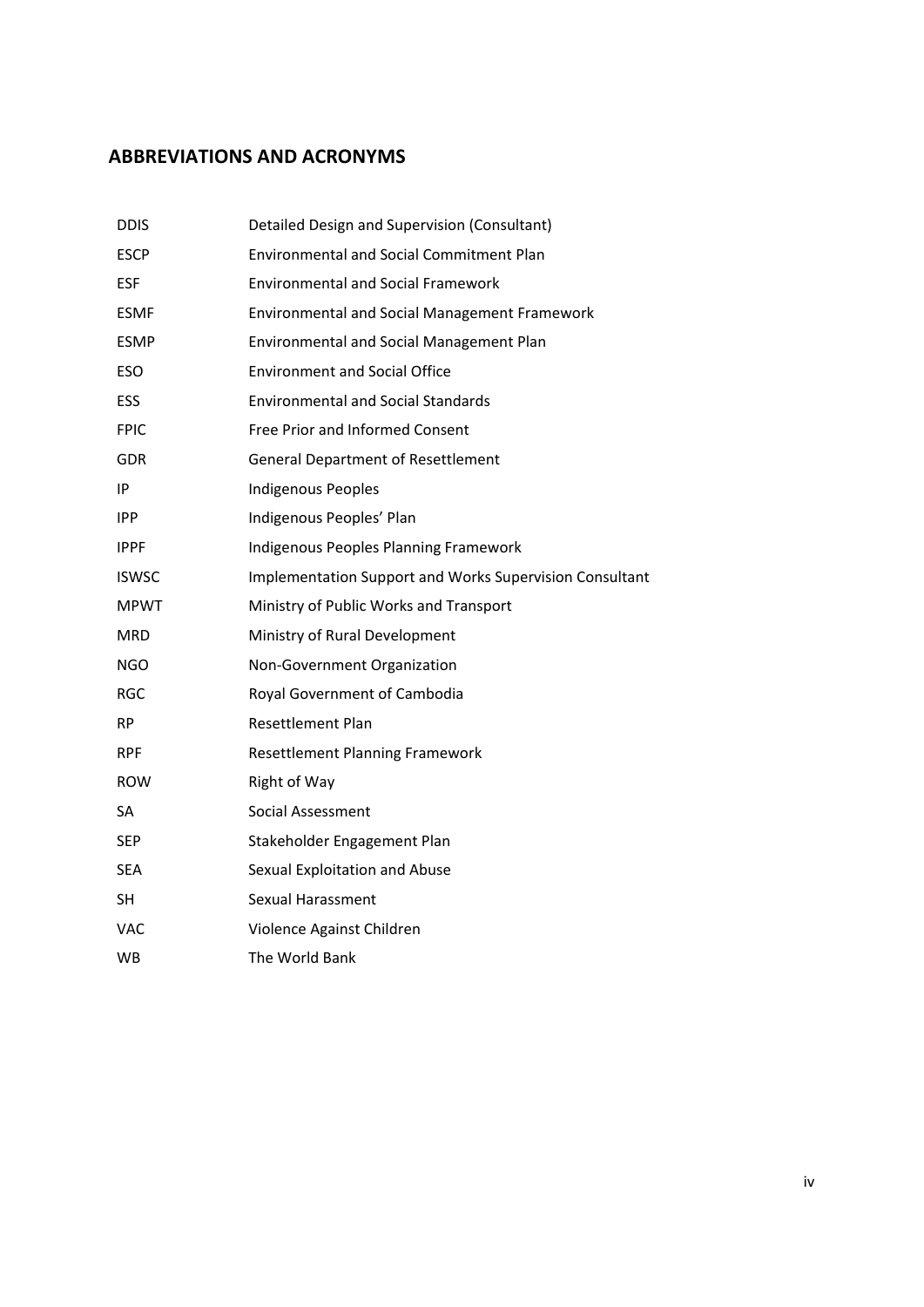#### **EXECUTIVE SUMMARY**

The Stakeholder Engagement Plan (SEP) has been prepared by the Ministry of Rural Development (MRD) for the Cambodia Southeast Asia Disaster Risk Management Project 2 (KH‐SADRM2) by their respective Social and Environment Offices (SEO) with support from international and national consultants. The SEP will apply to all investments under the KH-SADRM2 financed by the World Bank (WB) and Royal Government of Cambodia (RGC). The SEP has been prepared in line with the World Bank's Environmental and Social Framework (ESF). This document is considered a living document and shall be modified and updated in line with the changing situation or scope of the activities. The Executive Summary should not be relied for full information; the full SEP should be read for this purpose.

#### **PROJECT DESCRIPTION SUMMARY**

The purpose of the KH‐SEADRM2 is to support the reconstruction of the rural transport infrastructure that were affected by the flash floods in 2020 and the government's effort in mainstreaming disaster risk management dimensions into national disaster resilience strategy for transport infrastructure system. The KH-SEADRM 2 will finance reconstruction of approximately 400km of rural roads and bridges, focusing in six select affected provinces, including Banteay Meanchey, Battambang, Kampong Speu, Kampong Chhnang, Pursat, and Siem Reap.

#### **STAKEHOLDER ENGAGEMENT PLAN**

The Stakeholder Engagement Plan (SEP) seeks to ensure that Project communities, as well as other Project stakeholders, are informed and involved in all the stages of Project preparation and implementation. The Project recognizes the need to seek representative and inclusive feedback and the SEP looks to establish the role of women and vulnerable groups firmly within the consultation process. The Project also recognizes the importance of ensuring affected people are involved in mitigation measures, road safety programs, as well as continuing monitoring of project activities.

The SEP outlines affected stakeholders: those directed impacted by road rehabilitation and interested stakeholders: those with an interest or concern in the project. The SEP describes these different stakeholders and outlines specific methods and timelines to engage them at different stages of the project. The SEP also describes the type of information that will be disclosed, when consultations activities will take place, how stakeholders views will be taken into account and the process for grievance redress.

#### **STAKEHOLDER ENGAGEMENT PROGRAM**

The main purpose of the stakeholder engagement program is to ensure that relevant project stakeholders are engaged by the project and participate fully in consultations during project design and implementation, particularly during stages stakeholders' feedbacks on project's proposed potential risks and impacts, including mitigation measures, are critical to informing project's intervention strategy. The project will consult various project stakeholders at different stages of project cycles, particularly during initial design of road and bridge, before and during construction.

#### **CONSULTATION AND INFORMATION DISCLOSURE**

During project preparation, due to COVID‐19 restriction, most consultation were conducted virtually using Zoom. A total of six consultation sessions were organized in November and December 2021 at national, provincial, and commune level. The purpose of consultation was to consult with potentially affected and interested stakeholders on environmental and social instruments that were prepared for the project. For the TK2 bridge subproject in Tboung Khmum province, four consultation sessions were hold to solicit feedback from local people and authorities on potential impact of the subproject on local people. During project implementation, once road/bridge subprojects are finalized, consultation with local people and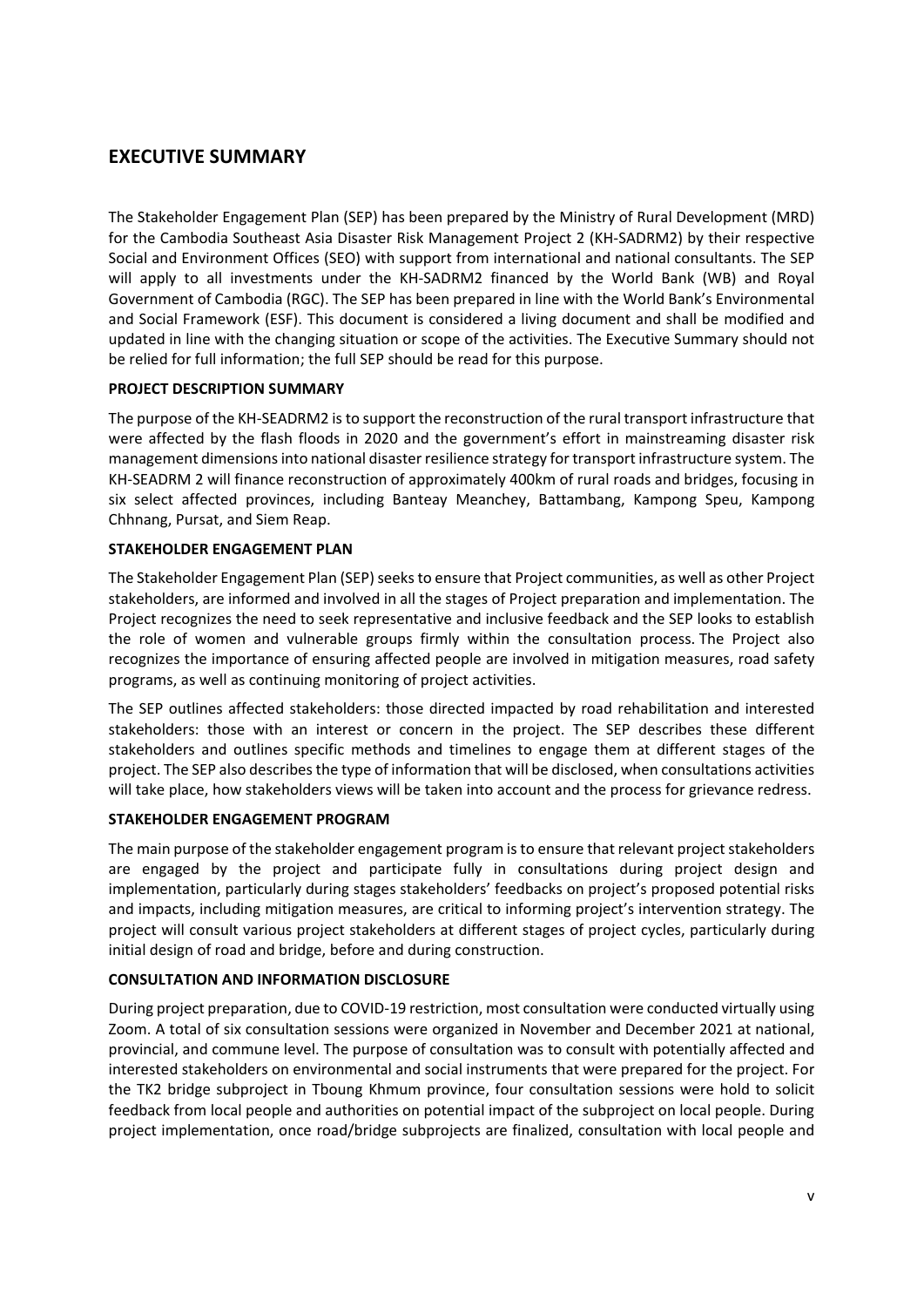interested stakeholders at subproject will be carried out based on the Environmental and Social Management Plans, and other instruments, if any, that are prepared for each road/bridge subproject.

Disclosure of draft ES instruments including the SEP was made on 15 November 2021 on MRD's website (https://www.mrd.gov.kh/2021/11/15/4632/). Based on feedback of the consulted people, these draft documents have been updated and re-disclosed in its final version on MRD's website (https://www.mrd.gov.kh/seadrm‐ii/) on 13 January 2022 to keep project stakeholder updated.

#### **RESOURCES AND RESPONSIBILITIES FOR IMPLEMENTING STAKEHOLDER ENGAGEMENT ACTIVITIES**

The PMU will be in charge of implementation of stakeholder engagement activities. The contact information of key environmental and social PMU members that can be reached to provide comments, feedback, or raise questions about the project. In case there is change to the following personnel, this SEP will be updated to reflect new staff arrangements and will be disclosed through the same channel to keep project stakeholders informed. Changes will also be updated accordingly in material distributed for consultation.

#### **GRIEVANCE REDRESS MECHANISM**

The objective of the GRM is to provide affected persons with redress procedures that can be conveniently used to raise a project related concern or grievance. The GRM guides how a complaint can be lodged, including forms and channels through which a complaint can be submitted. To facilitate the grievance resolution process, grievances received will be acknowledged in writing and solved within a specified timeframe. During the resolution process, where necessary, dialogue will be hold with aggrieved person for mutual understanding and effective resolution.

#### **MONITORING AND REPORTING**

The objective of internal monitoring of SEP implementation is to ensure activities set out in SEP is carried out timely and appropriately. Under the overall guidance of the Project Director and Manager, the ESOs of MRD is responsible for monitoring activities described in this SEP. During project implementation, the SEOs will prepare monthly internal monitoring reports for SEP activities, including activities to be carried out under IPP. Activities undertaken under RPs will be monitored by the GDR as described in project's RPF.

#### **COSTS AND BUDGET**

Indicative costs for SEP implementation are estimated during project preparation for the purpose of budget planning. The actual costs of SEP implementation depend on scope and activities to be carried out, during project preparation and implementation. The cost may be updated once the list of subprojects is finalized. Costs incurred as disclosure materials and public consultations are covered by counterpart funding and are estimated in the project' SEP.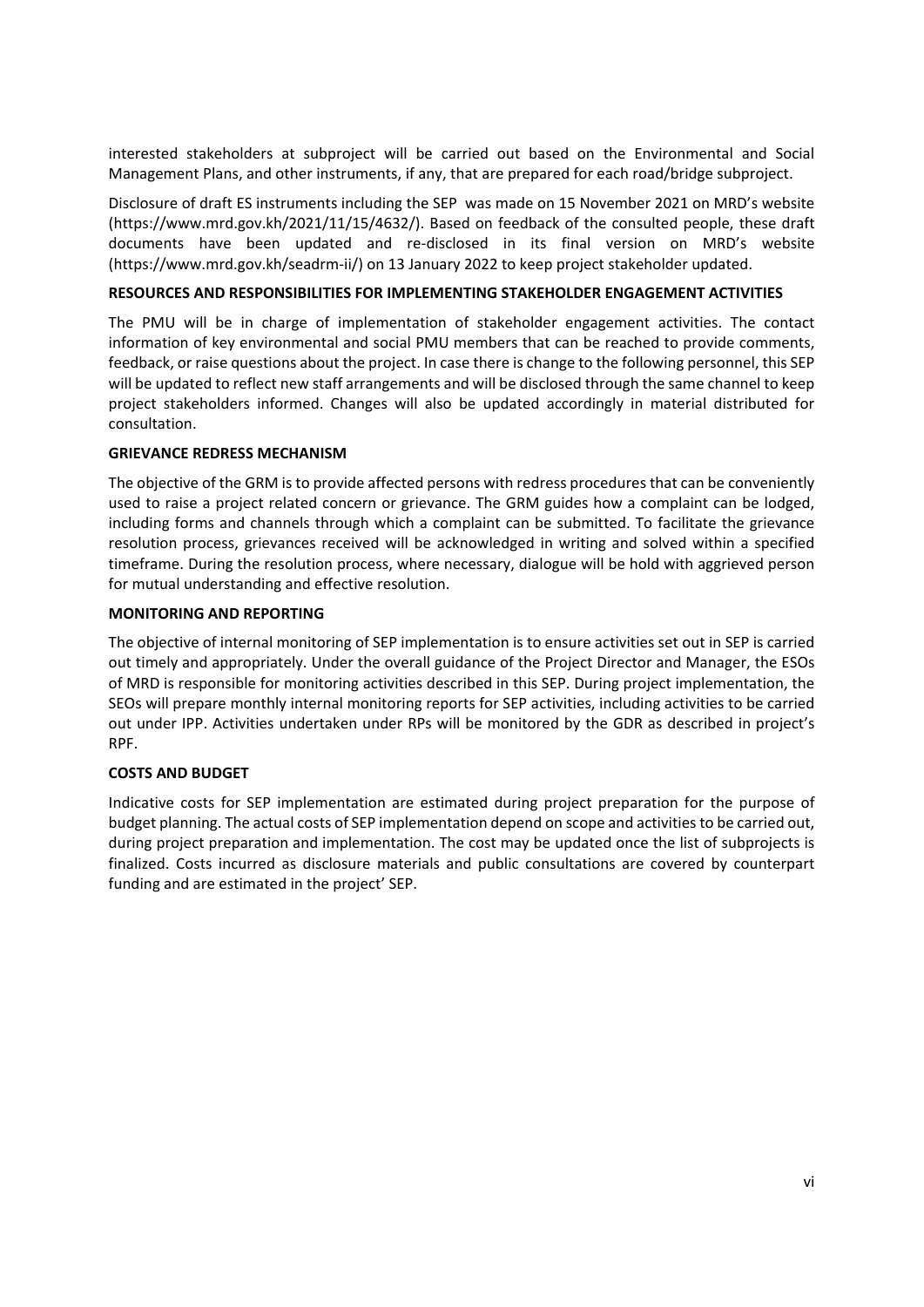### **PROJECT DESCRIPTION**

#### **1.1 Overview**

From September to November 2020, Cambodia had experienced heavy rainfall across the country. The heavy rains caused extensive flooding in 20 out of the 25 provinces, leaving an estimated 800,000 people directly affected, of which 49% had pre‐existing vulnerabilities. The floods also damaged key transport infrastructure, causing disruption to transport connectivity, income generation activities, and loss of properties and access to essential public services. It was noted that these floods came amidst a drought which has exacerbated the vulnerability of numerous households who are previously disadvantaged. According to the rapid damage assessment by the World Bank, economic loss due to flooding was estimated to be US\$ 448-490 million. Transport, irrigation, and agriculture are the three sectors that were most affected. The total costs for reconstruction of the damaged transport infrastructure were approximately US\$ 508 million.

The purpose of the second Cambodia Southeast Asia Disaster Risk Management Project 2 (KH-SADRM2) is to support the Royal Government of Cambodia (RGC)'s efforts in reconstruction of approximately 400km of rural roads and three bridges in select affected provinces (out of 20 affected provinces). These provinces include Banteay Meanchey, Battambang, Kampong Chhnang, Kampong Speu, Pursat and Siem Reap. The rehabilitation of the rural transport infrastructure is expected to not only assist timely and effective recovery of transport connectivity, thereby enabling restoration of local livelihood, but also improve the existing transport system to enhance national resilience to future floods and long-term impacts of climate change. In addition to physical construction, the project will also strengthen institutional capacity in DRM for national and rural development sector, particularly in planning and policy making process.

KH‐SEADRM2 is built on the ongoing Cambodia SEADRM Project (KH‐SEADRM1, P160929). It is planned that the achievements under KH‐SEADRM1 (such as development of the Disaster Risk Financing Strategy) and the activities being implemented under other development projects, including criticality analysis under World Bank's Cambodia Road Connectivity Improvement Project and the new climate‐ resilient road guidelines under the Asian Development Bank's Rural Road Improvement Project III, will inform the core activities of KH‐SEADRM2.

#### **1.2 Project Development Objective and Project Components**

#### *Project Development Objective.*

The Project Development Objective is to improve the disaster and climate resilience of flood‐damaged roads in target areas, improve the capacity of the government to prepare for and respond to emergencies, and provide immediate and effective response in case of an Eligible Crisis or Emergency.

This objective will be achieved by through implementation of various activities that are organized into four project components:

- **Component 1: Institutional Strengthening for Disaster Resilience in the Rural Development Sector (US\$3million IDA credit and US\$0.45 million RETF)**. This component will focus on provision of technical assistance to strengthen MRD's capacity to prepare for, respond to, and recover from disasters and deal with climate change.
- **Component 2: Resilient Rehabilitation and Reconstruction of Rural Roads and Bridges (US\$106 million IDA Credit).** This component will focus on carrying out climate and disaster resilient rehabilitation and reconstruction, and maintenance of selected rural roads and bridges and related infrastructure damaged by the 2020 floods and other natural disasters in target areas. The Component also provide technical assistance for: (a) protection of Road Users Through Road User Awareness‐Raising; (b) developing a roadmap to expand the functionality of MRD's Rural Roads Asset Management (RRAM) System for post-disaster damage assessment and recovery; and (c) on-the-job Capacity Building for Design and Implementation of Road Rehabilitation to Climate‐Resilient Road Standards.
- **Component 3: Project Management (US\$ 3 million IDA Credit, US\$1.5 million Counterpart Financing).** This component will provide technical and operational assistance to strengthen the institutional, organizational, and technical capacity of MRD to support day‐to‐day Project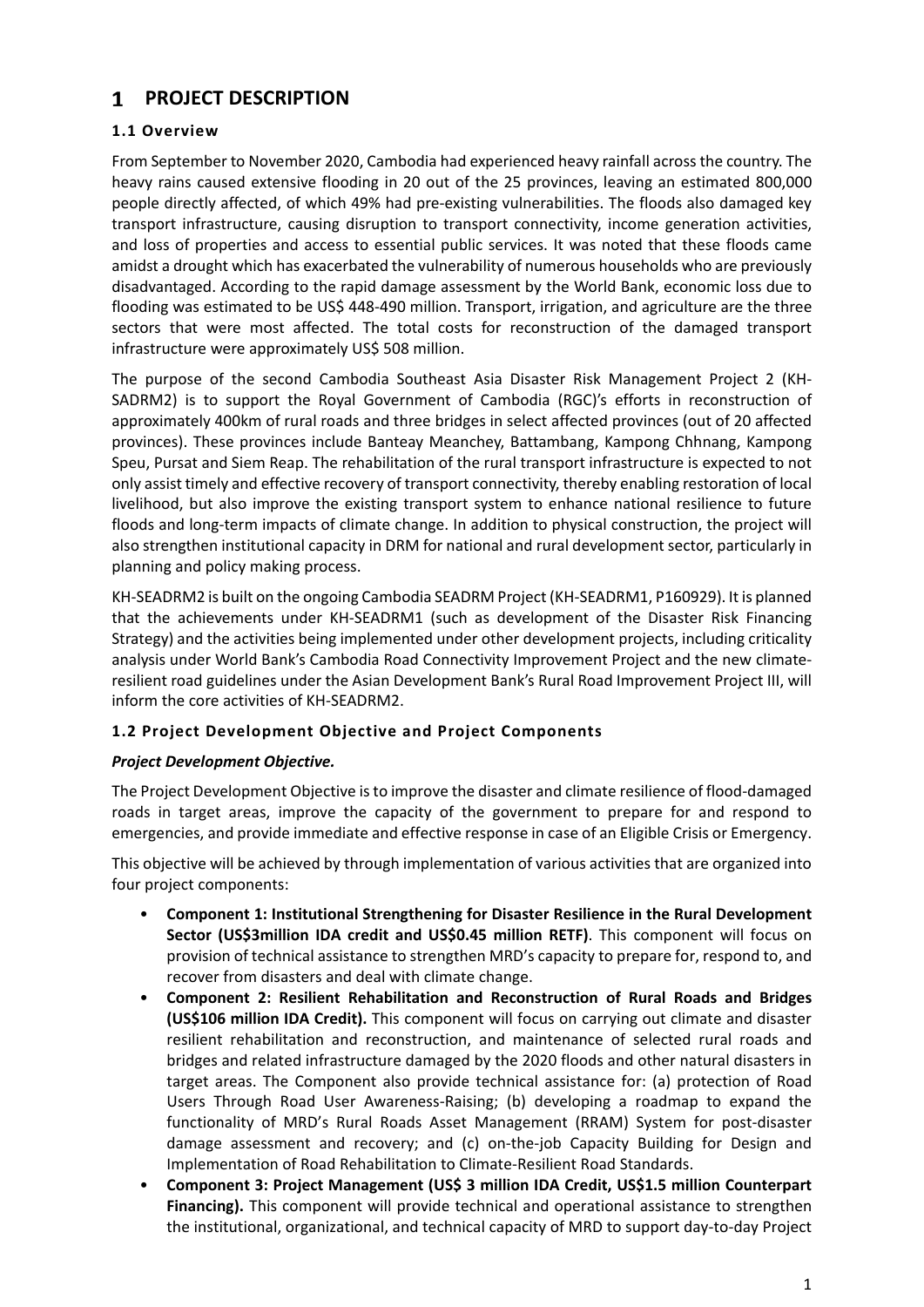implementation, including coordination, technical matters, procurement, financial management, social and environmental safeguards, monitoring and evaluation, and reporting.

• **Component 4: Contingency Emergency Response Component (CERC) (US\$ 0m).** This component is designed to provide immediate and effective response to an eligible Crisis or Emergency, as needed.

#### **1.3 Purpose of Stakeholder Engagement Plan**

The purpose of the Stakeholder Engagement Plan (SEP) is to set forth plan to ensure project stakeholders, particularly those who are affected, are identified and engaged reiteratively throughout project cycle. During Implementation of this SEP, project stakeholders, particularly the affected parties, will be engaged in consultation meetings to understand about the project purpose, its potential environmental and social risks and impacts, proposed mitigation measures, grievance redress mechanism, and provide feedback based on such information to help the project avoid, minimize and mitigate potential risks and impacts during project design and implementation.

The SEP also sets out institutional arrangements to ensure effective engagement of project's stakeholder during project implementation. The project recognizes that the voice of the disadvantaged/ vulnerable groups, such as women, indigenous peoples, people with disabilities, are important to ensure these groups are not adversely affected disproportionately during project implementation. The SEP sets out plans to ensure meaningful feedback of disadvantaged people are sought for consideration and incorporation into project design and implementation. It also ensures project stakeholders, especially the affected ones, can participate in monitoring the project's risks and impacts management process and through such participatory monitoring activities provide timely feedback to enable the project to effectively manage risks and potential environmental and social impacts.

To achieve the above purpose, this SEP will:

- Identify all potential project stakeholders, including affected parties and interested parties;
- Consult with project stakeholders to understand their concerns, development needs, priorities, particularly those of potential adversely affected group and those who are disadvantaged/vulnerable;
- Understand the power dynamics among identified project stakeholders, particularly their interests in project activities, their influences on project design/implementation, and the impacts the project may have on them;
- Set out concrete mechanism to ensure stakeholders' feedback are timely solicited (by project phase), considered and incorporated into project design and implementation;
- Identify strategies to notify and disclose project information to identified stakeholders, particularly those who are negatively affected groups to collect their meaningful feedback;
- Specify methods for consulting with project stakeholders, collect opinions, and incorporate feedback into project design;
- Ensure grievance redress mechanisms are in place for potential grievances. GRM will be designed to be accessible, responsive and culturally appropriate to potentially affected people, particularly to indigenous peoples present in the project area;
- **Ensure appropriate human and financial resources are arranged to ensure timely and effective** implementation of SEP; and
- Ensure project stakeholders, both affected and interested parties, have chance to monitor project's environmental and social risks and impacts during project implementation.

The SEP is a living document and may be updated, as needed, during project implementation.

#### **1.4 Regulations and Requirements**

This Stakeholder Engagement Plan establishes implementation mechanisms that foster full and meaningful participation of project stakeholders during project cycle. This mechanism is consistent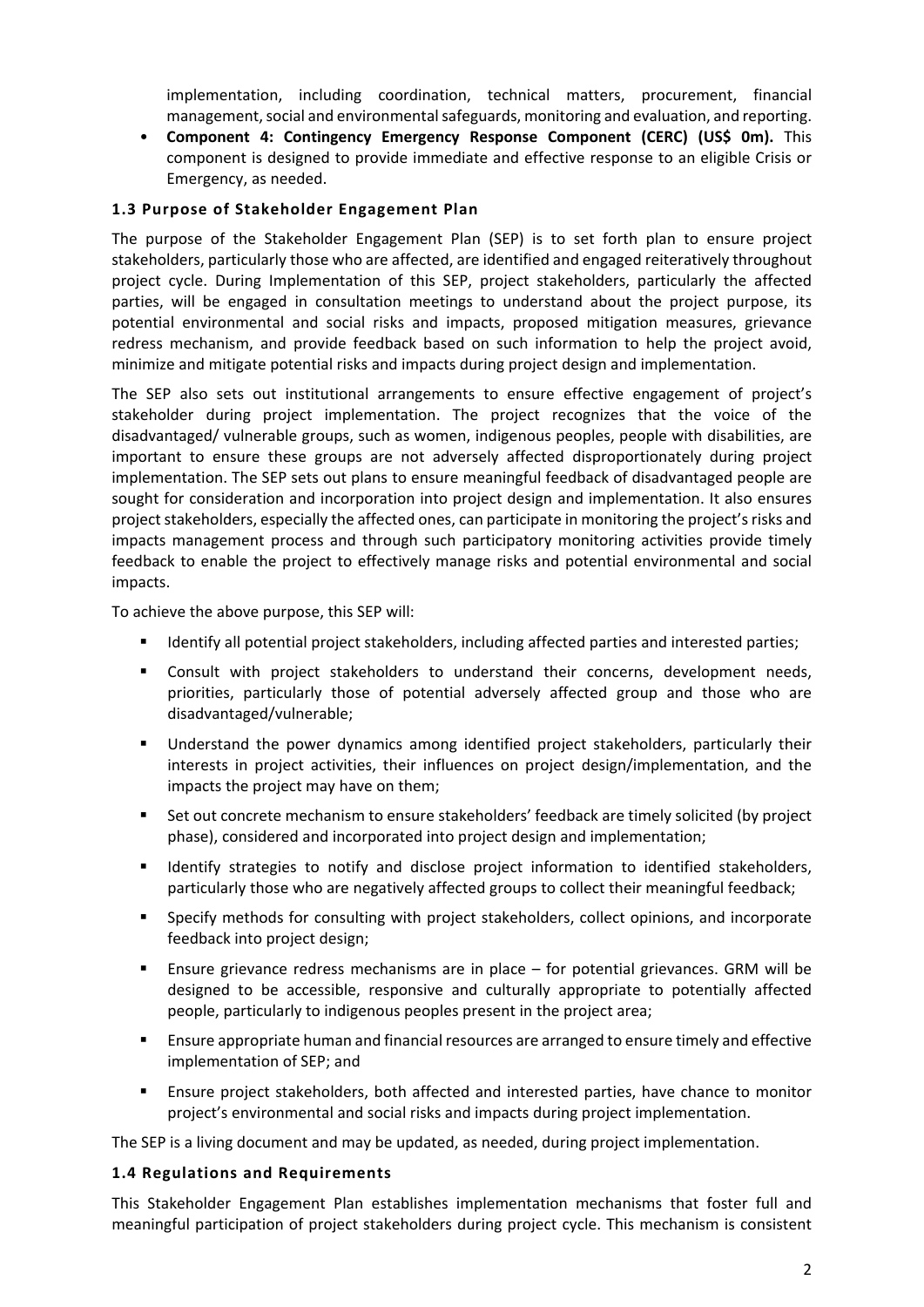with requirements of the Sub-Decree No. 72 of the Royal Government of Cambodia on the Environmental Impact Assessment Process (1999), the Parkas on General Guidelines for Developing Initial and Full Environmental Impact Assessment Reports (2009), the Standard Operating Procedures (SOP) on Land Acquisition and Involuntary Resettlement (LAR, 2018), and the World Bank's Environment and Social Standard 10 on Stakeholder Engagement and Information Disclosure.

#### **STAKEHOLDER IDENTIFICATION AND ANALYSIS**   $\mathbf{2}$

Under this project, project stakeholders identified include a) people who are affected by the project – either positively or negatively (hereinafter "affected stakeholders"), and b) individuals/entities who have interests in project, and/or have influence on project's activities, including outcomes (hereinafter "interested groups).

#### **2.1 Affected Stakeholders**

Affected stakeholders include individuals, communities, businesses, and so forth, who live or operate business along or near the road and bridge subprojects. During project implementation, these people may be adversely affected as a result of construction operations, such as increased level of dust, noise, vibration, loss of assets such as lands, houses, crops, and income due to acquisition of land to allow reconstruction of damaged roads and bridges. Other potential negative risks may include risks related to traffic and road safety, risks of child labor, sexual exploitation and abuse (SEA), sexual harassment (SH), violence against children (VAC) due to the influx of labor mobilized to serve project construction. During project operation stage, positively affected people include people who live along the subproject road and thus can improve their business activities thanks to improved road condition, better access to customers and flood resilient roads and bridge for evacuation during emergencies.

#### *Positively affected groups (beneficiary groups)*

- **Direct beneficiaries**
- **Indirect beneficiaries**

#### *Adversely affected groups*

- **Individuals/ households who are physically and economically displaced due to** 
	- Impacts on lands and houses, including physical relocation;
	- Impacts on crops and trees attached to land temporarily and/or permanently as a result of land acquisition;
	- Impacts on active business activities (particularly those located along rehabilitated roads, e.g., shops, stores, restaurants, services, etc.;
	- Impacts on disadvantaged/ vulnerable households who suffer the above impacts (disproportionately affected);
	- Impacted by land acquisition, if any; and
	- Impacted by voluntarily donating assets to the project.
- **Companies whose business activities are affected because of** 
	- Limited and disruption of customer access;
	- Complete loss or reduction of income due to environmental pollution during construction operations.
- **Indigenous Peoples**

Indigenous Peoples, including vulnerable groups such as women, elderlies, and/or those with disabilities, children, etc. may be vulnerable to identified risks associated with labour influx during construction process, and/or potential land acquisition (either temporarily or permanently, or both). IP with distinctive sociocultural characteristics may be affected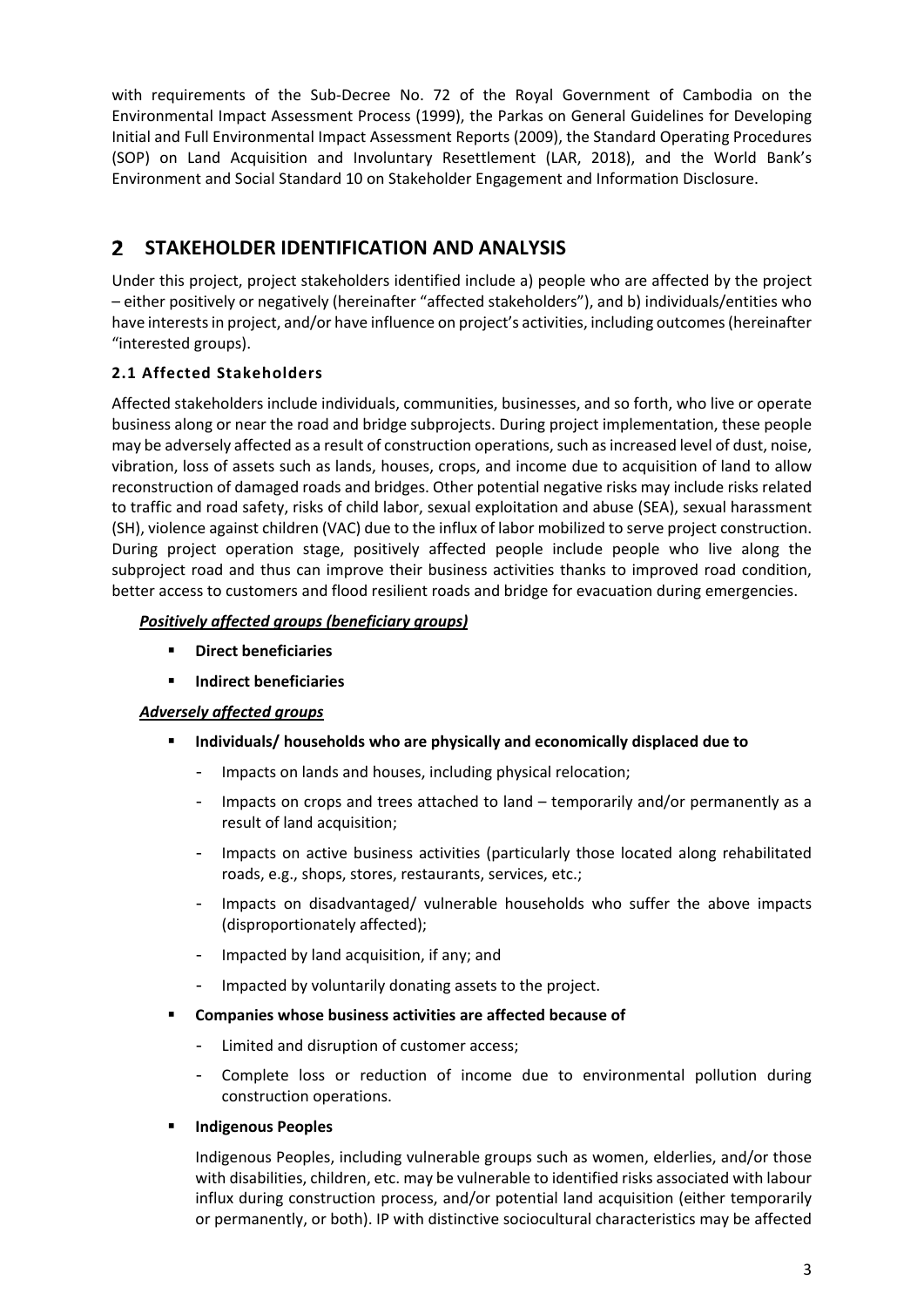as a result of labor force who is migrant labor and may not be aware of cultural taboo, etc.

- **Vulnerable workers whose are risks or affected due to** 
	- Inadequate provisions for insurances against damage to people, equipment and property are included in the contract and sub‐contract for work safety in civil work sites; and
	- Prevention not to be assessed on a continuous basis, child labour, sexual exploitation and abuse (SEA), sexual harassment (SH), violence against children (VAC) may face due to the influx of labour mobilized to serve project construction.

#### **2.2 Interested Stakeholders**

Interested Stakeholders include those who are interested in project activities and outcomes, and/or may have certain level of influence on project design and implementation process. These stakeholders include local residents (who are not directly adversely affected by the project), concerned authorities, companies, enterprises (public and private sectors), non‐governmental organizations (NGOs), service providers, public utilities, road users and mass media. They are:

- National government departments, such as Ministry of Rural Development; Ministry of Public Works and Transport; Ministry of Environment; Ministry of Health; Ministry of Education, Youth and Sport; General Department of Resettlement, Ministry of Economy and Finance; Ministry of Planning; Land Management Urban Planning and Construction; Ministry of Agriculture Forestry and Fisheries;
- Relevant local departments, including Provincial Departments of Rural Development (DRD), Provincial Departments of Public Works and Transport (DPWT); Provincial Hall, District Hall, Commune and Village Authorities in Banteay Meanchey, Battambang, Kampong Chhnang, Kampong Speu, Pusat, and Siem Reap;
- General Department of Resettlement (GDR), Ministry of Economy and Finance (MEF), Inter‐Ministerial Resettlement Committee (IRC), Provincial Resettlement Sub‐Committee (PRSC) and Working Groups;
- ‐ Representatives of Provincial, District and relevant Commune Women and Children's Committees and Women's Affairs, Gender Management Action Group (GMAG) in MRD;
- ‐ Relevant government departments at the provincial level that may be interested in, or may need to be consulted on, road rehabilitation, including District Police along road corridors; Provincial Department of Environment; Electricite du Cambodge; Provincial Department of Health; Provincial Department of Agriculture, Forestry and Fisheries; Provincial Department of Education Youth and Sport; Provincial Department of Labour and Vocational Training; Provincial Department of Women's Affairs; Provincial Department of Cult and Religion; Provincial Department of Planning; Provincial Department of Land Management Urban Planning and Construction; Provincial Department of Culture and Fine Arts; Provincial Department of Post and Telecommunications;
- ‐ NGOs and civil society groups with an interest in gender, including sexual exploitation and abuse (SEA), sexual harassment (SH) such as Bantey Srey NGO;
- ‐ NGOs and civil society groups with an interest in Indigenous Peoples' issues;
- NGO Forum (representing a broad range of NGOs);
- ‐ Regular road users, such as local people frequently going to markets, schools, hospitals, and non-local people who occasionally pass by;
- ‐ Road Safety Network;
- Suppliers of road materials for construction;
- ‐ Local SEA/SH service providers;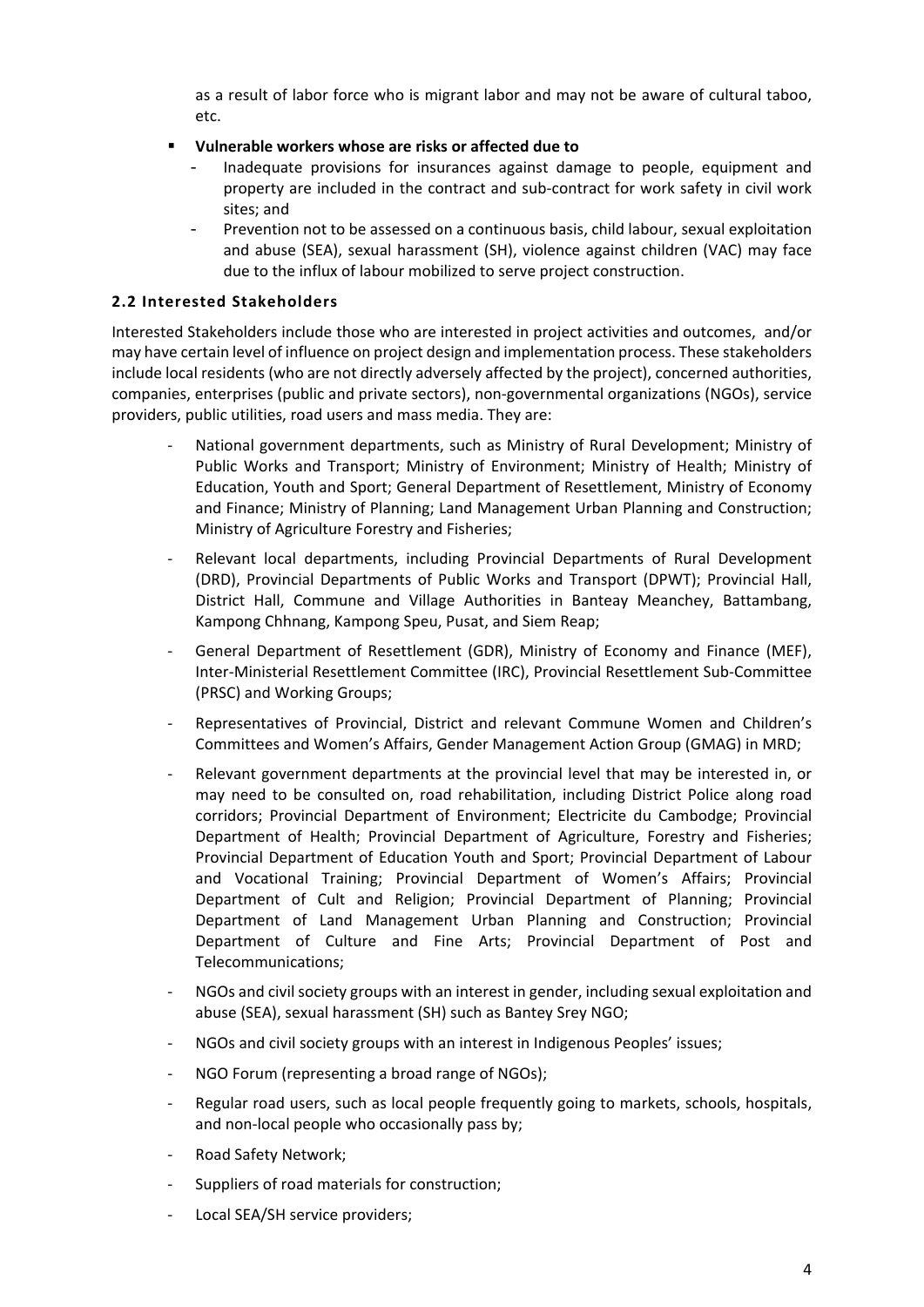- ‐ Popular mass media such as Fresh News, TVK, BTV; and
- ‐ Local residents.

#### **2.3 Disadvantaged/ Vulnerable Individuals and Groups**

Disadvantaged or vulnerable individuals and groups refers to those who may be more likely to be adversely affected by the project's impacts and/or more limited than others in their ability to take advantage of project's benefits. Disadvantaged/vulnerable individuals is a subset of the group mentioned in Section 2.1 above (Affected Stakeholders). Such individual/group is also more likely to be excluded from/unable to participate fully in the mainstream consultation process. As such, specific measures and/or assistance will be in place to enable them to participate fully during project consultation process. The project will take into account potential differences in terms of project access and communication needs of various groups and individuals, especially those who are from indigenous groups. This includes taking into account their challenges in accessing to means of communication, and in limited mobility among the elderlies and people with disabilities. To incorporate the opinions of vulnerable groups into project design, meanwhile addressing inherent obstacles that may affect their full participation, strategy has been prepared to promote full participation of the disadvantaged/ vulnerable group (See Table 1).

| No.            | <b>Vulnerable Groups</b>         | <b>Proposed Consultation Strategy</b>                                                                                                                                                                                                                                                                                                                                                                                                                                                                                                                                                                                    |
|----------------|----------------------------------|--------------------------------------------------------------------------------------------------------------------------------------------------------------------------------------------------------------------------------------------------------------------------------------------------------------------------------------------------------------------------------------------------------------------------------------------------------------------------------------------------------------------------------------------------------------------------------------------------------------------------|
| $\mathbf{1}$   | Indigenous<br>Peoples<br>Groups  | Engaging IP community members;<br>$\bullet$<br>Engaging IP communities' representative bodies and organizations and<br>other community members where appropriate;<br>Use of audio-visual when consulting with IPs and translation into local<br>IP language; Use also written language of IPs where possible;<br>Provision of sufficient time for internal decision-making process; and;<br>$\bullet$<br>Promote their effective participation during project design, particularly<br>$\bullet$<br>at subproject level to solicit their feedback for proposed mitigation<br>measures to site-specific risks and impacts. |
| $\overline{2}$ | Physically challenged<br>persons | Use of sign language and other assistive tools, as required;<br>$\bullet$<br>Translation into local language if they are from IP groups;<br>$\bullet$<br>Providing transportation to the meeting venues; where possible, visit<br>$\bullet$<br>them at the home for planned consultation;<br>Provision of sufficient time for internal decision-making process;<br>$\bullet$<br>Meeting timing and duration based are suitable to participants<br>$\bullet$                                                                                                                                                              |
| 3              | Mentally challenged              | Short meetings with comfortable environment for asking questions or<br>$\bullet$<br>raising concerns;<br>Providing transportation to the meeting venues;<br>٠<br>Provision of sufficient time for internal decision-making process;<br>$\bullet$<br>Separate meetings for males and females.<br>$\bullet$                                                                                                                                                                                                                                                                                                                |
| 4              | Women                            | Having small, focused and short meetings where women will be<br>$\bullet$<br>comfortable asking questions or raising concerns;<br>Meeting schedules that do not to interfere with domestic activities;<br>$\bullet$<br>Venues should be located close to their homes;<br>$\bullet$<br>Translation into local language;<br>$\bullet$<br>Meetings with female participants are facilitated by female facilitators.<br>$\bullet$                                                                                                                                                                                            |
| 5              | Elderly                          | Providing transportation to the meeting venue;<br>$\bullet$<br>Time and duration of meetings based on the input of potential<br>$\bullet$<br>participants;<br>Translation into local language;<br>$\bullet$<br>Separate meetings for males and females;<br>$\bullet$<br>Option of one-on-one interviews<br>$\bullet$                                                                                                                                                                                                                                                                                                     |
| 6              | Children                         | Getting verbal consent of their parents/ guardians;<br>$\bullet$<br>Ask about issues that are important to children-that are part of their<br>day-to-day experiences;<br>Choose a child-friendly or familiar venue;                                                                                                                                                                                                                                                                                                                                                                                                      |

#### **Table 1: Consultation strategy for promoting full participation of disadvantaged or vulnerable groups**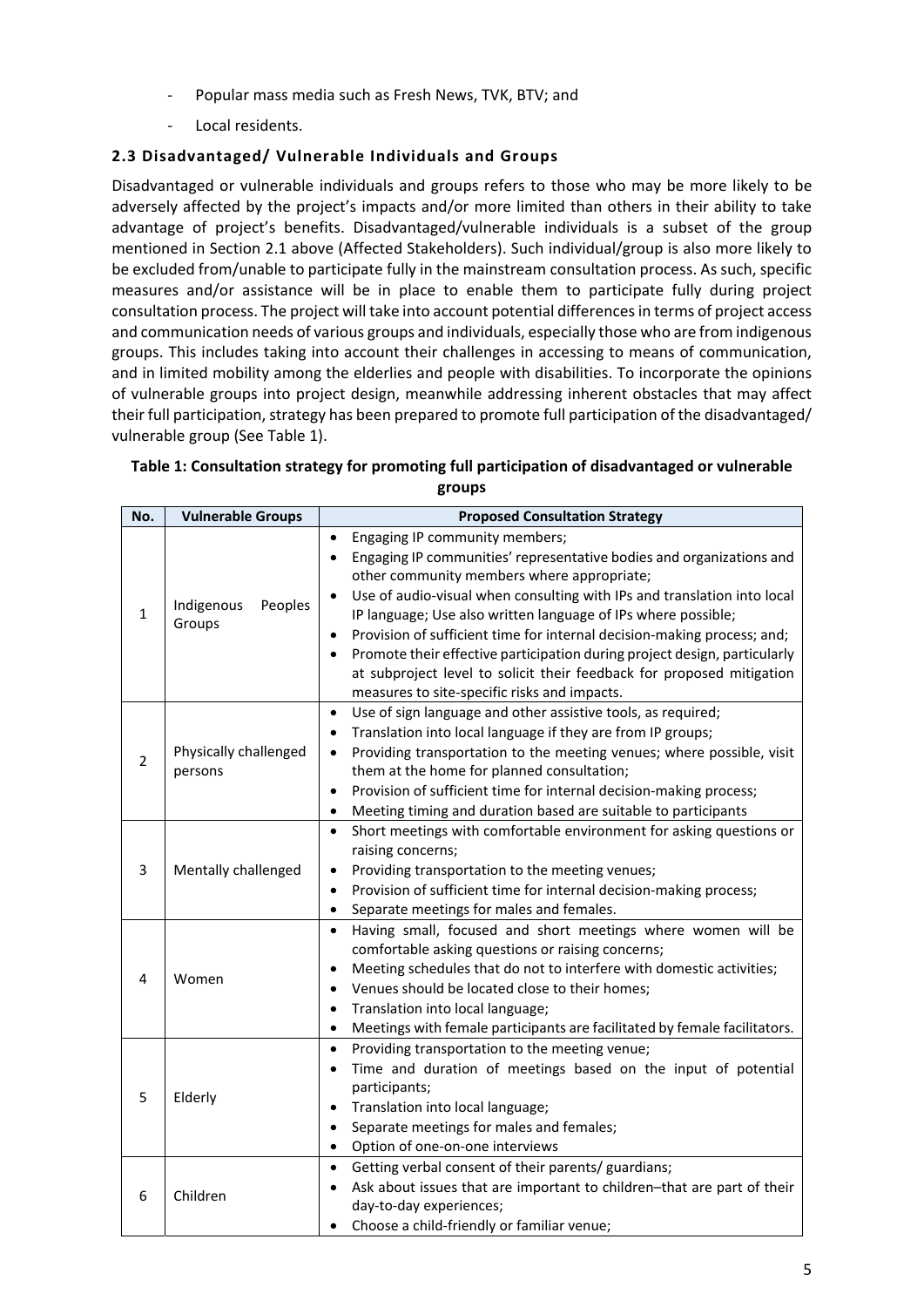| • Use language that is clear, appropriate to their age, and jargon free; |
|--------------------------------------------------------------------------|
| • Separate meetings for boys and girls.                                  |

#### **2.4 Stakeholder Analysis**

Different stakeholders have different levels of interest in, and influence on project design and implementation. Poor people and better‐off people are also affected differently by the same type and same level of impact. Thus, it is important to understand a) the level of interest of each stakeholder as to project's investments, b) the magnitude of impact that the project may have on them, particularly those affected adversely, and c) range of influence that each stakeholder may have on project design, implementation process as well as eventual outcome. Under this project, stakeholders that are highly relevant to the project preparation and implementation include governmental agencies, potentially affected groups, and beneficiary communities at large. These stakeholders are affected by the project and at the same time influence project design and implementation – to various extents. Their interest in the project investments also vary at different stages of project cycle, and as such, exerting different levels of influence on project design and implementation process.

Based on the roles, responsibilities, and the potential interest of the key stakeholders obtained from initial consultations with them, Table 1 below summarizes estimated static levels of Interest, Impact, and influence of each stakeholder that were identified during project preparation. It is noted that these levels of interest, impact, and influence may change over the course of project life. However, the current dynamics of stakeholders' interest, impact, and influence, as described in Table 1 (Stakeholder Identification Matrix) is useful to informing the design of stakeholder engagement strategy to promote full participation and meaning full feedback from project stakeholders. The list of stakeholders identified above is further described in Table 2 (below). Given the large number of 'Interested Stakeholders', stakeholders of similar interest (such as line ministries) are grouped.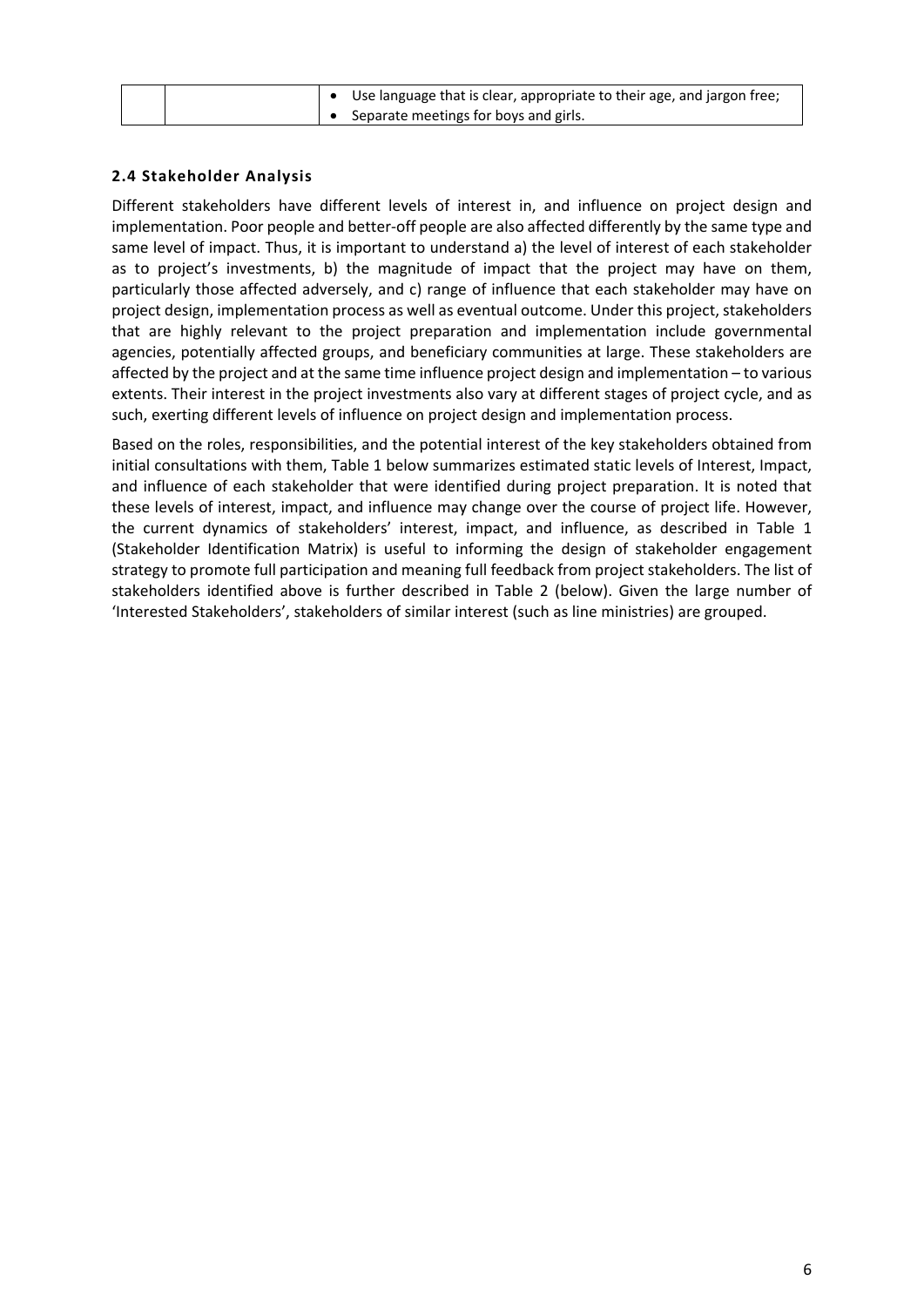#### **Table 1 – Stakeholder Identification Matrix**

| <b>Parties</b>                           | <b>Key stakeholders</b>                        | Key functions related to project                                        | <b>Interests</b> | <b>Impacts</b>  | <b>Influences</b> |  |
|------------------------------------------|------------------------------------------------|-------------------------------------------------------------------------|------------------|-----------------|-------------------|--|
|                                          |                                                |                                                                         |                  | High/Medium/Low |                   |  |
|                                          |                                                | <b>COMMUNITY LEVEL</b>                                                  |                  |                 |                   |  |
|                                          | <b>Positively affected (Beneficiaries)</b>     |                                                                         |                  |                 |                   |  |
|                                          | Travelers and passengers (including farmers,   | • Participate in project planning and implementation                    | н                | М               | М                 |  |
|                                          | ethnic minorities, women, youth, children)     | • Sample interviews of travelers, combined with public meetings         |                  |                 |                   |  |
|                                          | <b>Traders and roadside vendors</b>            | • Participate in project planning and implementation                    | н                | н               | H                 |  |
|                                          |                                                | • Consider focus group meetings, sample interviews                      |                  |                 |                   |  |
|                                          | <b>Local Land and Property owners</b>          | • Participate in project planning and implementation                    |                  |                 |                   |  |
|                                          |                                                | • Individual meetings with a sample of property owners, and data        | н                | M               | M                 |  |
|                                          |                                                | collected during survey                                                 |                  |                 |                   |  |
|                                          | <b>Local construction workers</b>              | • Participate in project planning and implementation                    |                  |                 |                   |  |
|                                          |                                                | • Consider focus group meetings in addition to interviews during        | н                | M               | M                 |  |
| <b>Affected parties</b><br>(Communities) |                                                | data collection for socio-economic survey                               |                  |                 |                   |  |
|                                          | <b>Adversely affected</b>                      |                                                                         |                  |                 |                   |  |
|                                          | Rural land owners with title whose property    | • Attend consultation, provide feedback on mitigation measures and      |                  |                 |                   |  |
|                                          | will be acquired (including agricultural land) | compensation                                                            | н                | H               | н                 |  |
|                                          |                                                |                                                                         |                  |                 |                   |  |
|                                          | Owners of businesses or houses who will        | • Attend consultation, provide feedback on mitigation measures and      | н                | н               | н                 |  |
|                                          | lose their assets                              | compensation or/and voluntary donation                                  |                  |                 |                   |  |
|                                          | Vulnerable/ Disadvantaged Groups, including    | • Attend consultation, provide feedback on mitigation measures and      |                  |                 |                   |  |
|                                          | Indigenous Peoples, women, the elderlies,      | compensation or/and voluntary donation; and                             | н                | H               | н                 |  |
|                                          | and other people with a disability             | • Raising concern on their accessibility to their house and surrounding |                  |                 |                   |  |
|                                          |                                                | environment during construction an operations of those roads            |                  |                 |                   |  |
|                                          | <b>Companies and organizations</b>             | • Attend consultation, provide feedback on mitigation measures and      |                  |                 |                   |  |
|                                          |                                                | compensation or/and voluntary donation                                  | н                | H               | н                 |  |
|                                          |                                                | $\bullet$<br><b>PUBLIC SECTOR</b>                                       |                  |                 |                   |  |
|                                          | <b>Central-level authorities</b>               |                                                                         |                  |                 |                   |  |
|                                          | <b>Ministry of Rural Development (MRD)</b>     | • Provide comments on project proposals, design, planning and           |                  |                 |                   |  |
|                                          | Department of Rural Road<br>$\bullet$          | implementation in Influence areas of rural road; Indigenous             |                  |                 |                   |  |
|                                          | Department of Rural Economy                    | People development; community development; and rural                    |                  |                 |                   |  |
| Interested Parties                       | Development                                    | economic development.                                                   | н                | L               | н                 |  |
|                                          | Department of Indigenous People                |                                                                         |                  |                 |                   |  |
|                                          | Development                                    |                                                                         |                  |                 |                   |  |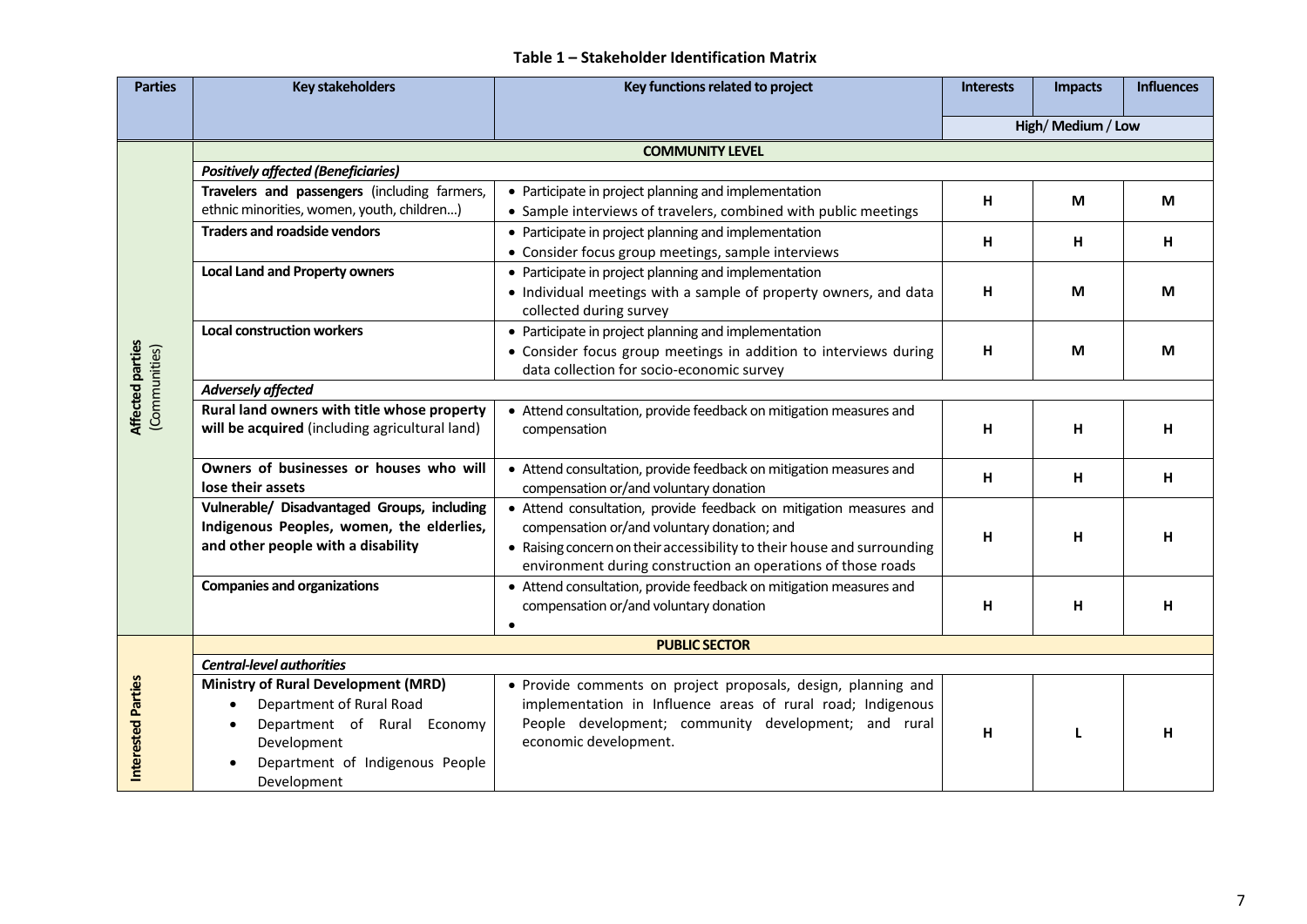| <b>Parties</b> | <b>Key stakeholders</b>                                                                                                                                                                                                           | Key functions related to project                                                                                                                                                                                   | <b>Interests</b> | <b>Impacts</b>  | <b>Influences</b> |
|----------------|-----------------------------------------------------------------------------------------------------------------------------------------------------------------------------------------------------------------------------------|--------------------------------------------------------------------------------------------------------------------------------------------------------------------------------------------------------------------|------------------|-----------------|-------------------|
|                |                                                                                                                                                                                                                                   |                                                                                                                                                                                                                    |                  | High/Medium/Low |                   |
|                | Community<br>of<br>Department<br>$\bullet$<br>Development                                                                                                                                                                         |                                                                                                                                                                                                                    |                  |                 |                   |
|                | <b>Ministry of Interior (MoI)</b><br>National Committee for Sub-National<br>Democratic Development Secretariat<br>(NCDDS)                                                                                                         | • Provide comments on project proposals and design in influence<br>areas of Environmental and Social Safeguards for the Sub-National<br>Democratic Development                                                     | H                | L               | М                 |
|                | Inter-Ministerial Resettlement Committee<br>(IRC)<br><b>Ministry of Economy and Finance (MoEF)</b><br>General Department of Resettlement for<br><b>Development Projects</b>                                                       | • Carry out project planning and implementing in influence areas of<br>Land Acquisition and Involuntary Resettlement                                                                                               | н                | L               | н                 |
|                | Ministry of Education, Youth and Sport<br>(MoEYS)<br><b>School Health Department</b>                                                                                                                                              | • Provide comments on project proposals and design in influence<br>areas related to health education, hygiene and sanitation, and<br>learning environment during project implementation and<br>mitigation measures | H                | L               | M                 |
|                | <b>Ministry of Environment (MoE)</b><br>General<br>Department<br>of<br>$\bullet$<br><b>Environmental Protection</b><br><b>Administration General Department</b><br>$\bullet$<br>Nature<br>Conservation<br>of<br>and<br>Protection | • Provide comments on project proposals and design in influence<br>areas of Environmental Protection and natural conservation.                                                                                     | H                | L               | М                 |
|                | Ministry of Culture and Fine Arts (MCFA)<br><b>General Department of Heritage</b>                                                                                                                                                 | • Provide comments on project proposals and design in influence<br>area of Heritage Conservation                                                                                                                   | н                | L               | M                 |
|                | <b>Ministry of Cult and Religion (MoCR)</b>                                                                                                                                                                                       | • Provide comments on project proposals and design in influence<br>area of pagoda, church and mosque conservation                                                                                                  | н                | L               | M                 |
|                | Ministry of Water Resource Management<br>and Meteorology (MoWRAM)<br><b>General Department of Technical Affairs</b>                                                                                                               | • Provide comments on project proposals and design in influence<br>areas of water resource conservation and irrigation                                                                                             | M                | L               | L                 |
|                | Ministry of Labour and Vocational Training<br>(MoLVT)<br>General Department of Labour                                                                                                                                             | • Provide comments on project planning and implementation in<br>influence areas of child labor and labor health                                                                                                    | M                | L               | L                 |
|                | Ministry of Health (MoH)                                                                                                                                                                                                          | • Provide comments on project proposals and design in influence<br>areas of Health Protection and Hospital Service (Commune<br>Health Centre)                                                                      | н                | L               | M                 |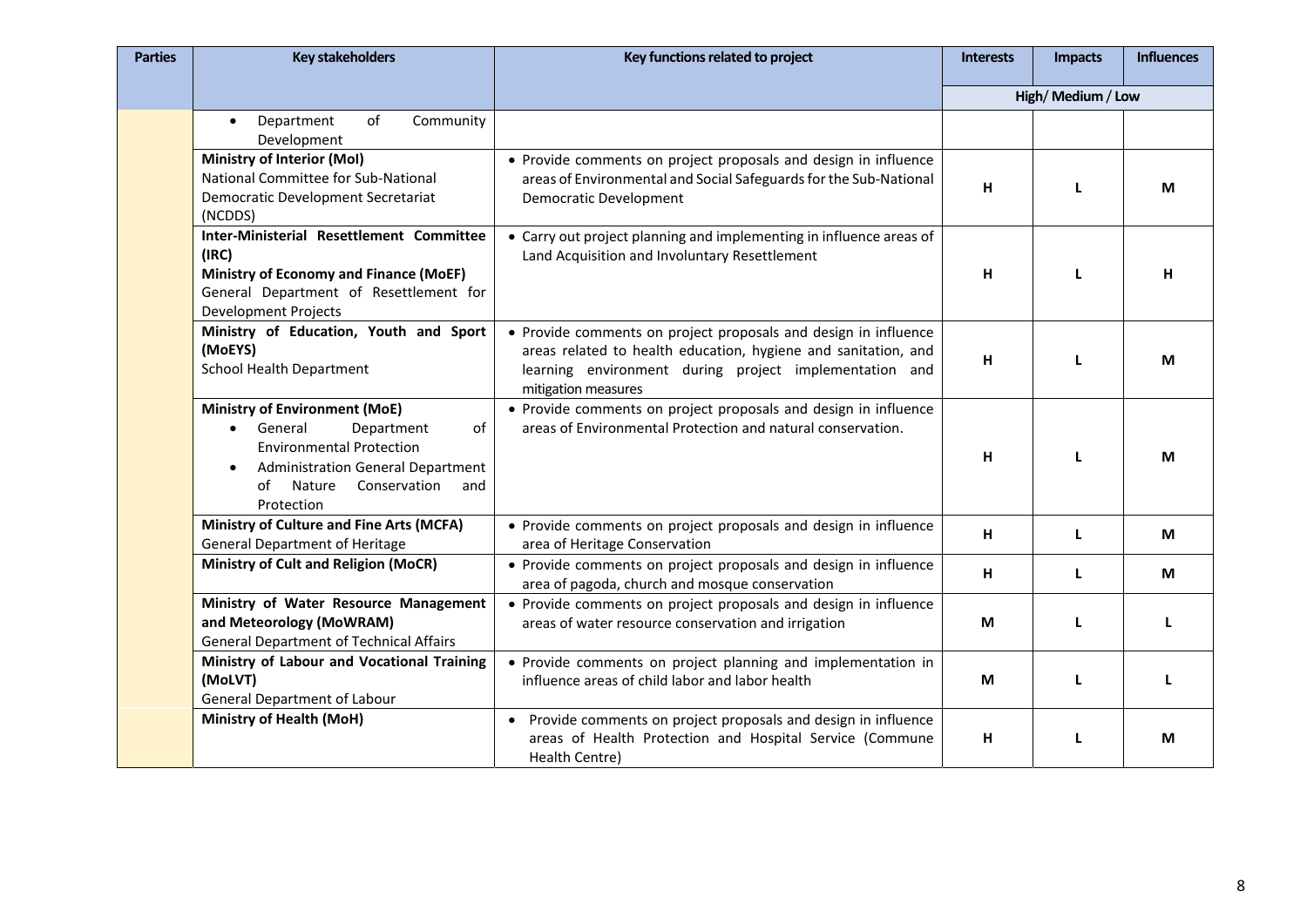| <b>Parties</b> | <b>Key stakeholders</b>                                                                                                                                       | Key functions related to project                                                                                                                                                                                  | <b>Interests</b> | <b>Impacts</b>  | <b>Influences</b> |
|----------------|---------------------------------------------------------------------------------------------------------------------------------------------------------------|-------------------------------------------------------------------------------------------------------------------------------------------------------------------------------------------------------------------|------------------|-----------------|-------------------|
|                |                                                                                                                                                               |                                                                                                                                                                                                                   |                  | High/Medium/Low |                   |
|                | Ministry of Agriculture, Forestry and<br><b>Fisheries (MAFF)</b>                                                                                              | Provide comments on project proposals and design in influence<br>$\bullet$<br>areas of cultivation, livestock production, forest and fishery<br>preservation                                                      | H                | L               | M                 |
|                | <b>Ministry of Women's Affairs (MoWA)</b>                                                                                                                     | Provide comments on project proposals and design in influence<br>$\bullet$<br>areas of gender and health, Women and Child Violence<br>Prevention                                                                  | M                | L               | L                 |
|                | Ministry of Land Management Urban<br><b>Planning and Construction (MLMUPC)</b><br>General Department of Land Management<br>and Urban Planning                 | Provide comments on project proposals and design in influence<br>$\bullet$<br>areas of land management and urban planning                                                                                         | M                | L               | М                 |
|                | <b>Ministry of Planning (MoP)</b><br>General Secretariat for Population and<br>Development                                                                    | Provide comments on project proposals and design in influence<br>areas of demography and development                                                                                                              | M                | L               | L                 |
|                | Ministry of Social Affairs Veterans and Youth<br><b>Rehabilitation (MoSVY)</b><br><b>General Department of Technical Affairs</b>                              | Provide comments on project proposals and design in influence<br>$\bullet$<br>areas of social welfare                                                                                                             | M                | L               | п                 |
|                | <b>Ministry of Tourism (MoT)</b>                                                                                                                              | Provide comments on project proposals and design in influence<br>$\bullet$<br>areas of manage and maintain natural resorts, man-made<br>resorts, tourist centers, and tourist developmental regions<br>nationwide | H                | L               | М                 |
|                | <b>Electricite Du Cambodge (EDC)</b>                                                                                                                          | Provide comments on project proposals and design in influence<br>$\bullet$<br>area of electrical grid                                                                                                             | L                | L               | L                 |
|                | Ministry of Posts and Telecommunications<br>(MPTC)                                                                                                            | Provide comments on project proposals and design in influence<br>$\bullet$<br>areas of post and optic fiber cable                                                                                                 | н                | L               | L                 |
|                | Local authorities (provincial, district, commune)                                                                                                             |                                                                                                                                                                                                                   |                  |                 |                   |
|                | Provincial Resettlement Sub-Committee<br>(PRSC) and Working Groups of Banteay<br>Meanchey, Battambang, Kampong Chhnang,<br>Kampong Speu, Pusat, and Siem Reap | Provide comments on project planning and implementing in<br>influence areas of Land Acquisition and Involuntary<br>Resettlement                                                                                   | н                | L               | н                 |
|                | Provincial Halls of Banteay Meanchey<br>Battambang, Kampong Chhnang, Kampong<br>Speu, Pusat, and Siem Reap<br>Women's and Children's Affairs Committee        | Provide comments on project planning and implementing in<br>influence areas of gender equity, and women's and children's<br>issues.                                                                               | н                | L               | М                 |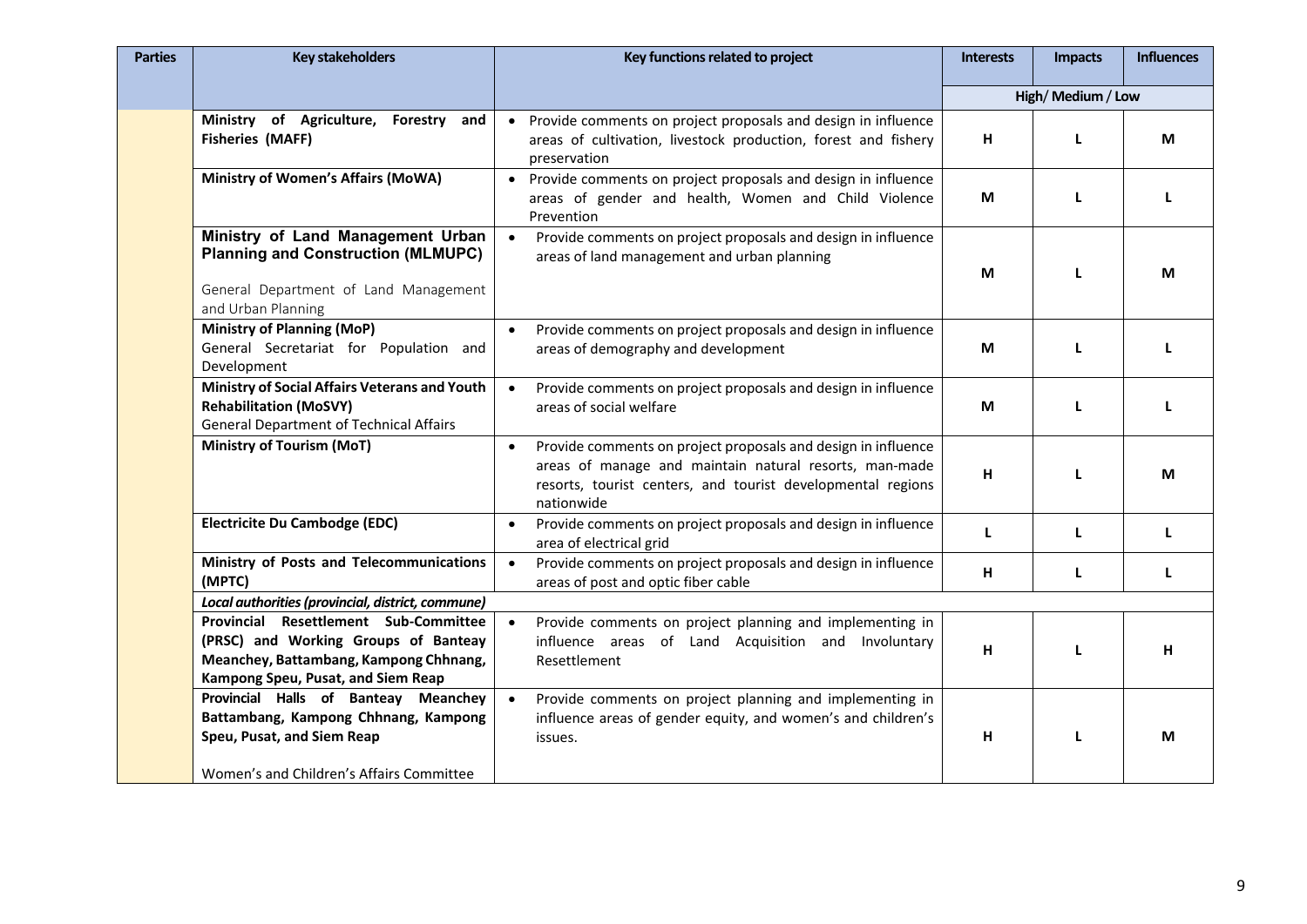| <b>Parties</b> | <b>Key stakeholders</b>                                                                                                                                                                                                                                                                                          | Key functions related to project                                                                                                                                                                                                                                                                                                                                                                                                                       | <b>Interests</b> | <b>Impacts</b>  | <b>Influences</b> |
|----------------|------------------------------------------------------------------------------------------------------------------------------------------------------------------------------------------------------------------------------------------------------------------------------------------------------------------|--------------------------------------------------------------------------------------------------------------------------------------------------------------------------------------------------------------------------------------------------------------------------------------------------------------------------------------------------------------------------------------------------------------------------------------------------------|------------------|-----------------|-------------------|
|                |                                                                                                                                                                                                                                                                                                                  |                                                                                                                                                                                                                                                                                                                                                                                                                                                        |                  | High/Medium/Low |                   |
|                | Provincial Halls of Banteay<br><b>Meanchey</b><br>Battambang, Kampong Chhnang, Kampong<br>Speu, Pusat, and Siem Reap<br><b>Provincial Unit of Inter-sector</b><br>Office<br>• Provincial<br>of<br>Construction<br>Management and Development; and<br>• Provincial Office of Legislation and Public<br>Safeguard. | • Provide comments on project proposals and design in influence<br>areas of collaboration in principles identification of provincial<br>infrastructure<br>development,<br>maintenance,<br>transport<br>rehabilitation and resettlement.                                                                                                                                                                                                                | H                | L               | M                 |
|                | Provincial Departments (PDs) in Banteay<br>Meanchey, Battambang, Kampong Chhnang,<br>Kampong Speu, Pursat, and Siem Reap<br>PDRD; PDPWT; PDEF; PDH; PDEYS; PDE; PDCFA;<br>PDCR; PDWRAM; PDLVT; PDH; PDAFF; PDWA;<br>PDLMUPC; PDP; PDSVY; PDT; EDC; and PDPTC.                                                    | • Provide comments on project proposals, design, planning and<br>implementing in related influence areas by sector of each PD.                                                                                                                                                                                                                                                                                                                         | H                | L               | М                 |
|                | <b>District Administration</b> (along the target roads)<br>· District office of Land Management,<br>Urban Planning, Construction & Land;<br>District office of Legislation and Local<br>Conflict Mediation; and<br>Ombudsman Office                                                                              | • Provide comments on project planning and implementing in<br>related influence areas of local land management, urban<br>planning, rural road development; agriculture, national resource<br>and environment; and local conflict mediation and GRM.                                                                                                                                                                                                    | H                | L               | н                 |
|                | Commune/Sangkat Administration (along the<br>target roads)<br>Commune/Sangkat (C/S) Committee for<br>Women and Children (CCWC)                                                                                                                                                                                   | • Provide comments on project planning and implementing in<br>related influence areas of its roles of serving local affairs, and<br>performant duties of Manage necessary public services that these<br>services work well, protect and preserve the environment and<br>natural resources, and role of conciliating disputes between<br>citizens. CCWC's role and responsibilities in SEA/SH prevention,<br>mitigation and intervention collaboration. | H                | M               | н                 |
|                |                                                                                                                                                                                                                                                                                                                  | <b>PRIVATE SECTOR</b>                                                                                                                                                                                                                                                                                                                                                                                                                                  |                  |                 |                   |
|                | Civil construction companies, including primary<br>suppliers (to be identified during project<br>implementation)                                                                                                                                                                                                 | • Participate in project planning and implementing<br>Inclusion of environmental and social requirements                                                                                                                                                                                                                                                                                                                                               | H                | L               | H                 |
|                | <b>Tourism operators</b>                                                                                                                                                                                                                                                                                         | • Participate in project planning and implementing<br>• Consider focus group meetings in addition to interviews during<br>data collection for socio-economic survey                                                                                                                                                                                                                                                                                    | H                | L               | L                 |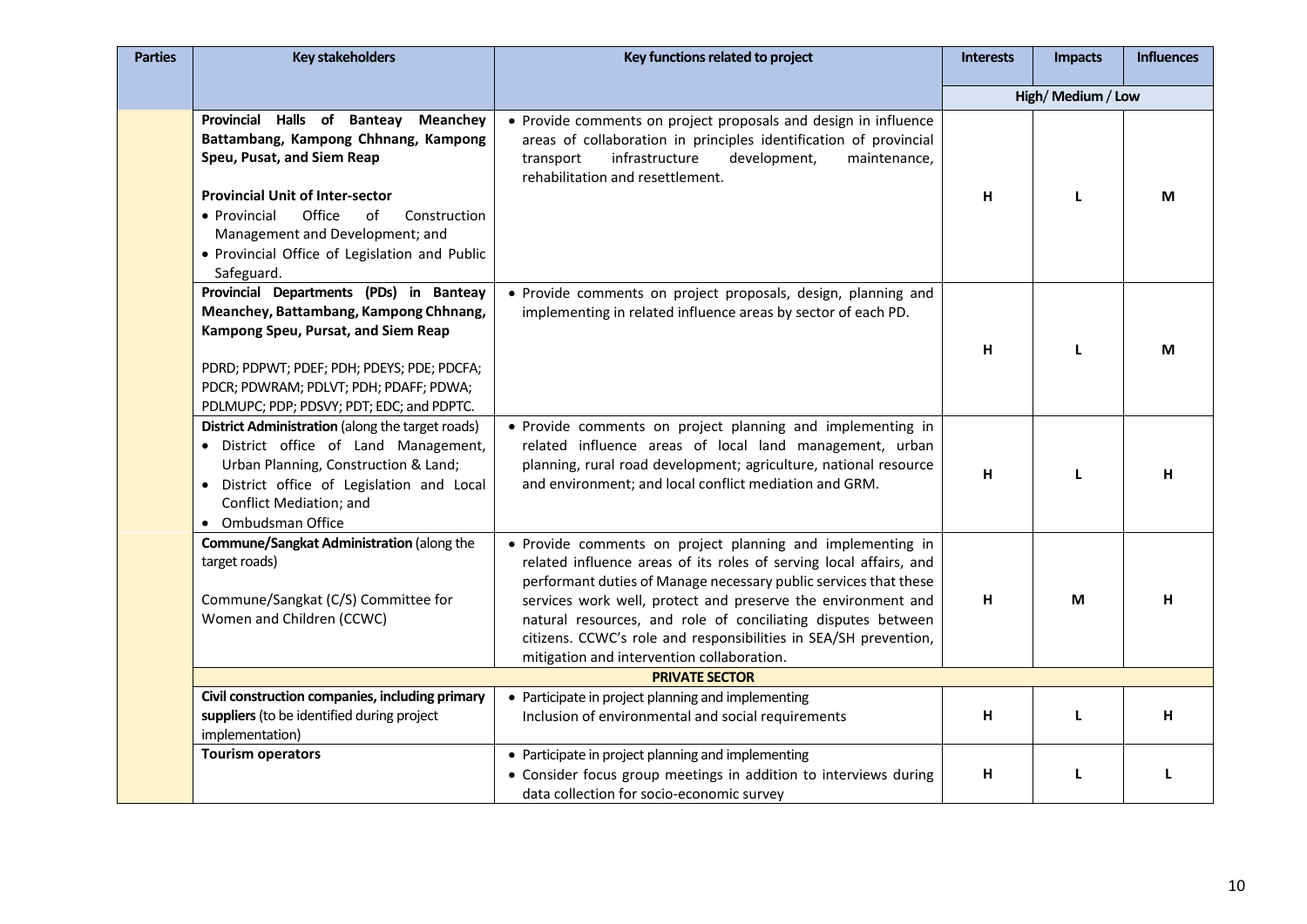| <b>Parties</b> | <b>Key stakeholders</b>                                                               | Key functions related to project                                                                                                                                                                                 | <b>Interests</b> | <b>Impacts</b>  | <b>Influences</b> |
|----------------|---------------------------------------------------------------------------------------|------------------------------------------------------------------------------------------------------------------------------------------------------------------------------------------------------------------|------------------|-----------------|-------------------|
|                |                                                                                       |                                                                                                                                                                                                                  |                  | High/Medium/Low |                   |
|                | Chamber of Commerce, and<br>Cambodia<br>targeted provincial Chambers of Commerce      | • Participate in project planning and implementing in area of local<br>community investment.                                                                                                                     | н                | L               |                   |
|                | The Association Banks in Cambodia                                                     | • Participate in the planning and implementing of local community<br>development projects through banking and micro-finance.                                                                                     | M                |                 |                   |
|                |                                                                                       | <b>CIVIL SOCIETY / NON-GOVERNMENTAL</b>                                                                                                                                                                          |                  |                 |                   |
|                | <b>Royal University of Phnom Penh (RUPP)</b><br><b>Faculty of Development Studies</b> | • Provide comments on project proposals, design, planning and<br>implementing in areas of environmental and social safeguards;<br>natural resource management; climate change resilience, and<br>urban planning. | M                |                 |                   |
|                | <b>NGO Forum</b>                                                                      | • Provide comments on project proposals, design, planning and<br>implementing in areas of Environment, Development, Human<br>Right, Indigenous People and Land Tenure                                            | M                |                 | M                 |
|                | <b>ADHOC provincial offices</b><br>SEA/SH service providers                           | • Provide comments on project planning and implementing in<br>influence areas of human rights violation, human trafficking<br>abuse, land disputes and SEA/SH.                                                   | M                |                 | M                 |
|                | <b>Cooperation Committee for Cambodia (CCC)</b>                                       | • Provide comments on project proposals, design, planning and<br>implementing in areas of development planning and advocacy                                                                                      | M                |                 |                   |
|                | Media: Fresh News, TVK, BTV                                                           | • Understand new road improvement and make investment                                                                                                                                                            | M                |                 | M                 |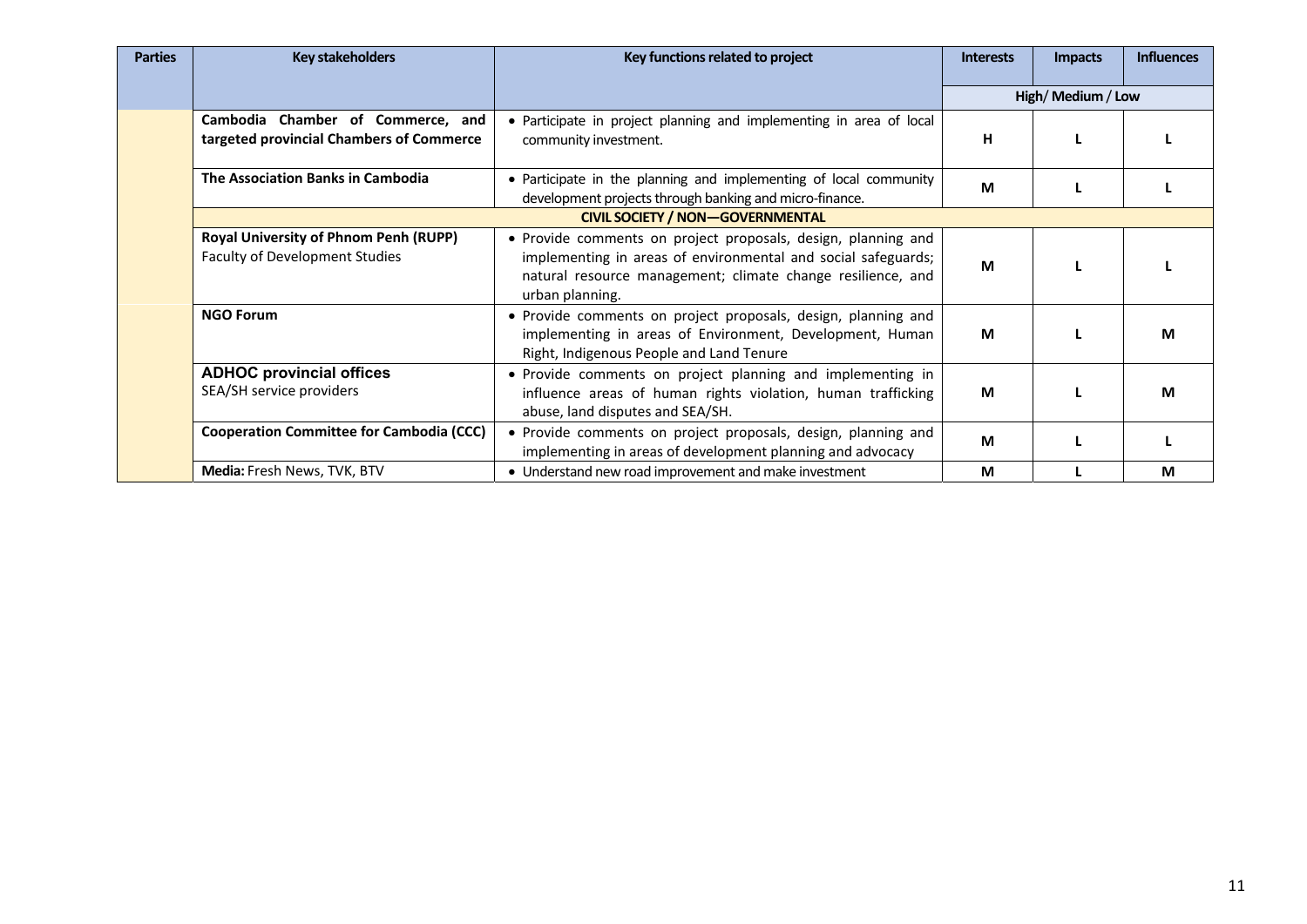| <b>Groups</b>                                                                                                                                            | <b>Characteristics</b>                                                                                                                                                                                                                                                                                            | <b>Interests or Concerns</b>                                                                                                                                                                                                                                                                                                                                                                                                                                                                                                                                         | <b>Proposed Strategies</b>                                                                                                                                                                                                                                                                                                                                                                                                                                                                                                                                                                |  |  |  |  |  |  |
|----------------------------------------------------------------------------------------------------------------------------------------------------------|-------------------------------------------------------------------------------------------------------------------------------------------------------------------------------------------------------------------------------------------------------------------------------------------------------------------|----------------------------------------------------------------------------------------------------------------------------------------------------------------------------------------------------------------------------------------------------------------------------------------------------------------------------------------------------------------------------------------------------------------------------------------------------------------------------------------------------------------------------------------------------------------------|-------------------------------------------------------------------------------------------------------------------------------------------------------------------------------------------------------------------------------------------------------------------------------------------------------------------------------------------------------------------------------------------------------------------------------------------------------------------------------------------------------------------------------------------------------------------------------------------|--|--|--|--|--|--|
|                                                                                                                                                          | <b>Affected Stakeholders</b>                                                                                                                                                                                                                                                                                      |                                                                                                                                                                                                                                                                                                                                                                                                                                                                                                                                                                      |                                                                                                                                                                                                                                                                                                                                                                                                                                                                                                                                                                                           |  |  |  |  |  |  |
| People living or running<br>businesses along the<br>road, special provisions<br>for women, children<br>with a<br>and those<br>disability                 | along project<br>People<br>living<br>sections (To Be Determine -<br>TBD) including residents and<br>vendors<br>(including)<br>those<br>running<br>restaurants,<br>shops,<br>tourism<br>businesses,<br>etc.).<br>Special attention to women,<br>including vendors, those living<br>with a disability and children. | They will be positively interested in the project as they have a need<br>for a better road. They will be interested in the timing of<br>construction and how it will affect them. Women may be<br>particularly interested as they run a lot of the small shops.<br>They will be interested in construction jobs and whether or not they<br>are impacted by land acquisition and/or business disruption. May<br>also be concerned if there is a large influx of workers. Businesses<br>may be concerned about having works disrupt them and their<br>income.          | Consulted during field work at the concept stage<br>to understand their views, expectations and<br>concerns.<br>Will be consulted in village-level consultations to<br>introduce the project as well as to discuss and<br>disclose the draft Environment and Social<br>Management Plan (ESMP) including a special<br>focus on gender issues, jobs and the Grievance<br>Redress<br>Mechanism<br>(GRM).                                                                                                                                                                                     |  |  |  |  |  |  |
|                                                                                                                                                          |                                                                                                                                                                                                                                                                                                                   | Those living with a disability may be concerned about how they can<br>access to their properties during constructions, attending<br>consultation meetings, as well as access their houses when road<br>reconstruction is completed (e.g. how such concerns are considered<br>and incorporated into road designs).<br>Women may be concerned about worker's camp and the influx of<br>workers, as well as potential road accidents. Women may also be<br>interested in jobs. Children may be concerned about workers and<br>potential dangers from road construction. | Will be closely informed before and during civil<br>works so they know the timeline. May also<br>included in trainings, such as gender and road<br>safety.<br>Women may need to be consulted individually,<br>in particular regarding Gender Based Violence<br>(GBV) risks.<br>Project information boards.                                                                                                                                                                                                                                                                                |  |  |  |  |  |  |
| People or businesses<br>impacted<br>by<br>involuntary<br>land<br>acquisition<br>(special<br>provisions made as per<br>if<br>RPs<br>vulnerable<br>person) | confirmed<br>(to<br>be<br>during<br>Detailed Design) who will have<br>assets minimally impacted by<br>land acquisition, in particular<br>concrete<br>driveways<br>and<br>roofs.<br>During<br>overhanging<br>project preparation these AHs<br>have expressed willingness to<br>voluntarily donate (see below).     | As above, but would also be specifically concerned about land<br>acquisition impacts and interested on procedures and entitlements<br>and specific grievance redress mechanism for land acquisition<br>and/or the criteria, procedures and benefits of voluntary donations.                                                                                                                                                                                                                                                                                          | As above. Would also be closely consulted before<br>the socioeconomic baseline and Census as part<br>of the Draft Basic Resettlement Plan, consulted<br>once draft RPs have been written, and during the<br>process of preparing Detailed Resettlement<br>Plans, including defining entitlements and<br>compensation rates and/or the process of<br>confirming any voluntary donations. Project<br>Information Booklets to be developed with<br>specific information regarding land acquisition at<br>different<br>stages (detailed<br>measurement,<br>calculation of entitlements, etc.) |  |  |  |  |  |  |

#### **Table 2 – Stakeholder Analysis for Project Component 2**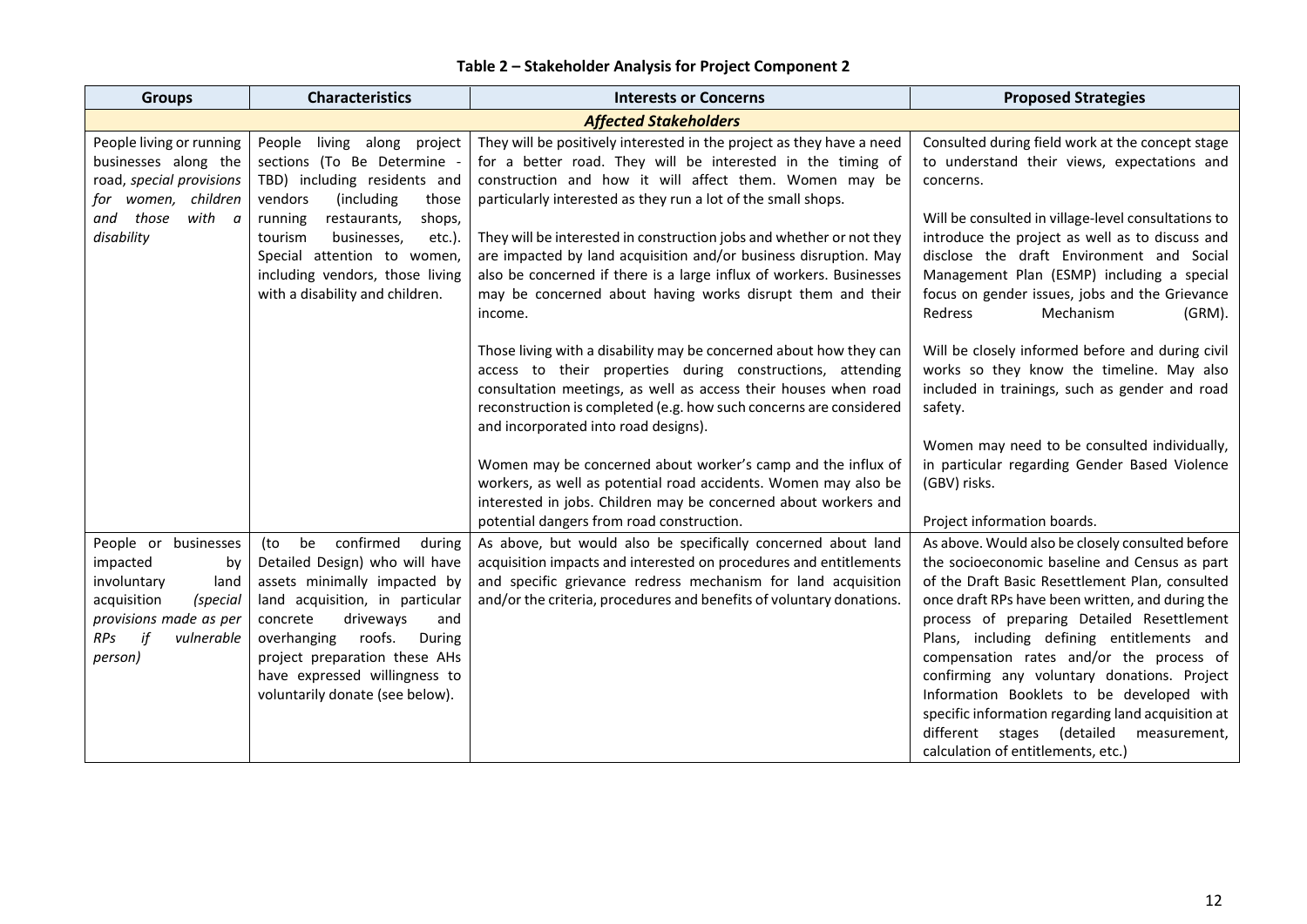| <b>Characteristics</b><br><b>Groups</b>                                                                                            |                                                                                                                                                                                                                                     | <b>Interests or Concerns</b>                                                                                                                                                                                                                                                                                                                                                                                                                                                                                       | <b>Proposed Strategies</b>                                                                                                                                                                                                                                                                                                                                                                                                           |  |
|------------------------------------------------------------------------------------------------------------------------------------|-------------------------------------------------------------------------------------------------------------------------------------------------------------------------------------------------------------------------------------|--------------------------------------------------------------------------------------------------------------------------------------------------------------------------------------------------------------------------------------------------------------------------------------------------------------------------------------------------------------------------------------------------------------------------------------------------------------------------------------------------------------------|--------------------------------------------------------------------------------------------------------------------------------------------------------------------------------------------------------------------------------------------------------------------------------------------------------------------------------------------------------------------------------------------------------------------------------------|--|
|                                                                                                                                    | If land acquisition is expected, it<br>will be confirmed during project<br>detailed design.                                                                                                                                         | <b>TBC</b>                                                                                                                                                                                                                                                                                                                                                                                                                                                                                                         | <b>TBC</b>                                                                                                                                                                                                                                                                                                                                                                                                                           |  |
| People<br>voluntarily<br>donating land to the<br>project, with special<br>provisions made for<br>the<br>and<br>women<br>vulnerable | People who live along the road<br>and who have small assets/<br>parts of assets in the road's<br>Corridor of Impact (COI), and<br>choose to donate it to the<br>project following guidance in<br>the Resettlement Framework<br>(RF) | Interested about donation process, information about their rights,<br>grievance redress, project schedule.                                                                                                                                                                                                                                                                                                                                                                                                         | Will be consulted early on when project roads<br>have been defined. Full information about rights<br>and the project, including right to compensation<br>and to refuse donation, will be provided as per<br>guidance in the RF and/or BRP. Special measures<br>taken if necessary to ensure women and<br>vulnerable are appropriately consulted and have<br>a chance to voice their views.                                           |  |
| Indigenous<br>Peoples<br>Groups (if found with<br>collective attachment<br>to project area)                                        | be<br>determined<br>To<br>during<br>detailed design                                                                                                                                                                                 | To be determined during detailed design. Could include concerns<br>about labor influx, land acquisition, encroachment on traditional<br>lands, and cultural appropriateness                                                                                                                                                                                                                                                                                                                                        | To be determined during detailed design, guided<br>by this SEP and the IPPF, and further refined<br>based on the Social Assessment part of the<br>Indigenous People's Plan.                                                                                                                                                                                                                                                          |  |
|                                                                                                                                    |                                                                                                                                                                                                                                     | <b>Interested Stakeholders</b>                                                                                                                                                                                                                                                                                                                                                                                                                                                                                     |                                                                                                                                                                                                                                                                                                                                                                                                                                      |  |
| Frequent road users,<br>special provisions as<br>necessary for women<br>and children                                               | People living close to the road as<br>well as those travelling to<br>markets,<br>schools,<br>health<br>centers, temples in select roads<br>(TBD). Special attention to<br>women and children.                                       | Users will be interested in case there are road closures during civil<br>works or impacts due to noise, dust or traffic congestion. Schools<br>will also be interested in any potential negative impacts to children<br>as they make their way to school, in particular due to traffic and<br>speeding (road safety), but also if there is a large labor influx of<br>workers which could impact the safety of children walking<br>unaccompanied. Women and children may be concerned about<br>risks from workers. | Provision of updates to keep updated on project<br>timelines and potential impacts and mitigation<br>measures, including GRM. Disclosure of the<br>ESMP in accessible locations, such as commune<br>halls and the MRD's website, project billboards.<br>Conduct road safety trainings in particularly<br>targeted at school children and young men (since<br>statistically they form the largest group of road<br>accident victims). |  |
| Tourism operators (in<br>particular for select<br>roads (TBD)                                                                      | Companies or individuals<br>running buses or other dolphin<br>tourism-related ventures not<br>located on the road.                                                                                                                  | Business will likely be supportive of the overall project as having an<br>improved climate-resilient road will improve their business<br>prospects in the long-term. In the short-term they may be<br>concerned about disruptions to their business due to traffic delays<br>caused by construction, dust, noise, visual disruptions, etc.                                                                                                                                                                         | Consulted during project preparation as part of<br>document disclosure. Will be closely informed<br>before and during civil works so they know the<br>timeline and expected disruptions. Project<br>billboards.                                                                                                                                                                                                                      |  |
| Contractors' local<br>workers                                                                                                      | Contractors will hire local<br>people for unskilled labor which<br>may include female workers<br>(likely 15% target). Local                                                                                                         | Locally recruited workers may be concerned about their salary, for<br>instance, whether their salary is paid at the right rate, timely, and<br>whether rest time, the appropriateness of workload and type of<br>work, particularly for female workers, if any, are well observed by<br>hiring contractors. Females workers may also be concerned about                                                                                                                                                            | PMU will ensure these issues are screened<br>during bidding process (through application of<br>E&S specific requirements). Contractors will be<br>required to follow E&S requirements,<br>particularly project's LMP, and Contractors' LMP.                                                                                                                                                                                          |  |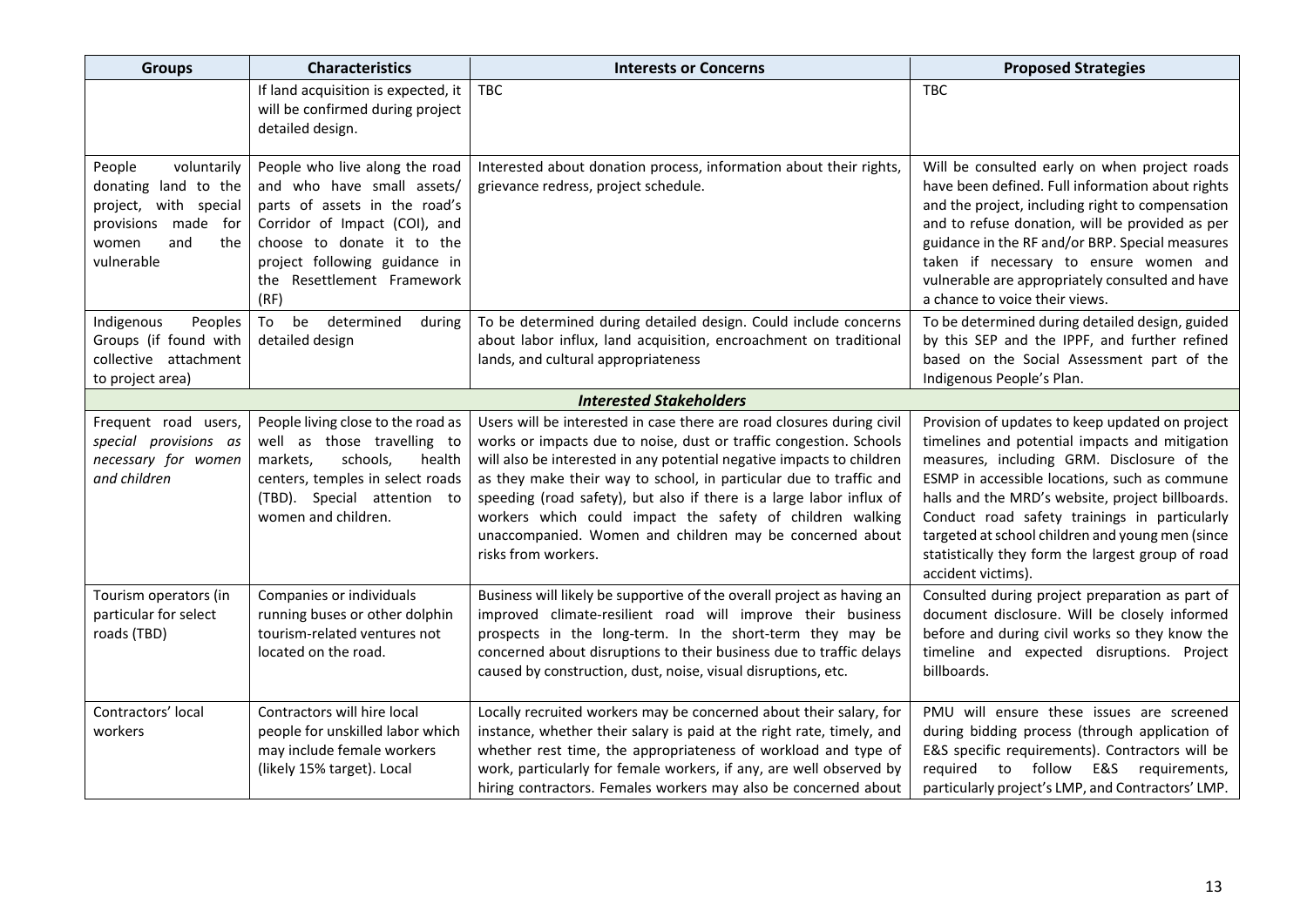| <b>Groups</b>                                                                                                                                     | <b>Characteristics</b>                                                                                                                                                                                                                  | <b>Interests or Concerns</b>                                                                                                                                                                                                                                                  | <b>Proposed Strategies</b>                                                                                                                                                                                                                                                                                                                                                                                                                                                                                                                                                                                                                                                         |  |  |
|---------------------------------------------------------------------------------------------------------------------------------------------------|-----------------------------------------------------------------------------------------------------------------------------------------------------------------------------------------------------------------------------------------|-------------------------------------------------------------------------------------------------------------------------------------------------------------------------------------------------------------------------------------------------------------------------------|------------------------------------------------------------------------------------------------------------------------------------------------------------------------------------------------------------------------------------------------------------------------------------------------------------------------------------------------------------------------------------------------------------------------------------------------------------------------------------------------------------------------------------------------------------------------------------------------------------------------------------------------------------------------------------|--|--|
|                                                                                                                                                   | workers are temporary by<br>nature                                                                                                                                                                                                      | their safety at work, particularly those who may stay at workers'<br>camp, doing cleaning jobs, and others.                                                                                                                                                                   | Contractors' performance will also be monitored<br>by PMU's SEO and PMU's independent E&S<br>monitoring consultant. Contractors will be<br>required to ensure their workers, including local<br>workers, are trained on social Code of Conduct<br>(gender, SEA/SH, violence against children),<br>workers' work requirements, benefits, rights,<br>including Contractors' GRM, etc. Contractor are<br>required to enter into contract even with local<br>contractors to ensure the above requirements<br>and benefits of local workers are known to<br>locally recruited workers, including their rights<br>and Contractors' responsibility in observing labor<br>labor contracts. |  |  |
| Government<br>authorities working on<br>road rehabilitation.<br>Special attention to<br>include Commune<br>Women's Group and<br>MRD Gender Group. | Specific government ministries<br>and departments at the<br>national, provincial, district and<br>commune level responsible for<br>road rehabilitation, community<br>consultation, land acquisition.                                    | Responsible for overseeing and/or delivery of certain project<br>components. Will want to do it on time and in line with project<br>agreements. Will be interested if specific (negative) impacts to<br>women.                                                                | Consultations/meetings before project<br>implementation to inform them of the project.<br>Ongoing communication, meetings and field work<br>between project authorities to ensure everyone<br>is updated on timelines, objectives, mitigation<br>measures, etc.<br>Project billboards.<br>National Stakeholder Consultations to disclose<br>RF, IPPF, SEP and ESMF.                                                                                                                                                                                                                                                                                                                |  |  |
| Government<br>authorities needing to<br>be consulted on road<br>rehabilitation, or those<br>that may be interested                                | Specific government ministries<br>and departments at the<br>national, provincial, district and<br>commune level that may need<br>to be consulted due to their<br>area of responsibility (for<br>instance health centers or<br>schools). | Given the fact that roads link various sectors and services there<br>will be many government stakeholders interested in rehabilitation<br>or that may need to be consulted. This will be specific to each road<br>section and will need to be defined with local authorities. | Ongoing communication, meetings and field<br>work as needed to ensure relevant government<br>groups are updated on timelines, objectives,<br>mitigation measures, etc. Disclosure of ESMP<br>and<br>other<br>project<br>documents.<br>Local<br>consultations disclosing RP and ESMP.<br>Project billboards.<br>National Stakeholder Consultations to disclose<br>RF, IPPF, SEP and ESMF.                                                                                                                                                                                                                                                                                           |  |  |
| NGOs interested in<br>gender                                                                                                                      | NGOs interested in ensuring<br>benefits to women as well as                                                                                                                                                                             | Will want to ensure project does not create negative impacts for<br>women or children                                                                                                                                                                                         | Meetings<br>and<br>ongoing<br>communications,<br>including on GAP and ESMP relevant parts.                                                                                                                                                                                                                                                                                                                                                                                                                                                                                                                                                                                         |  |  |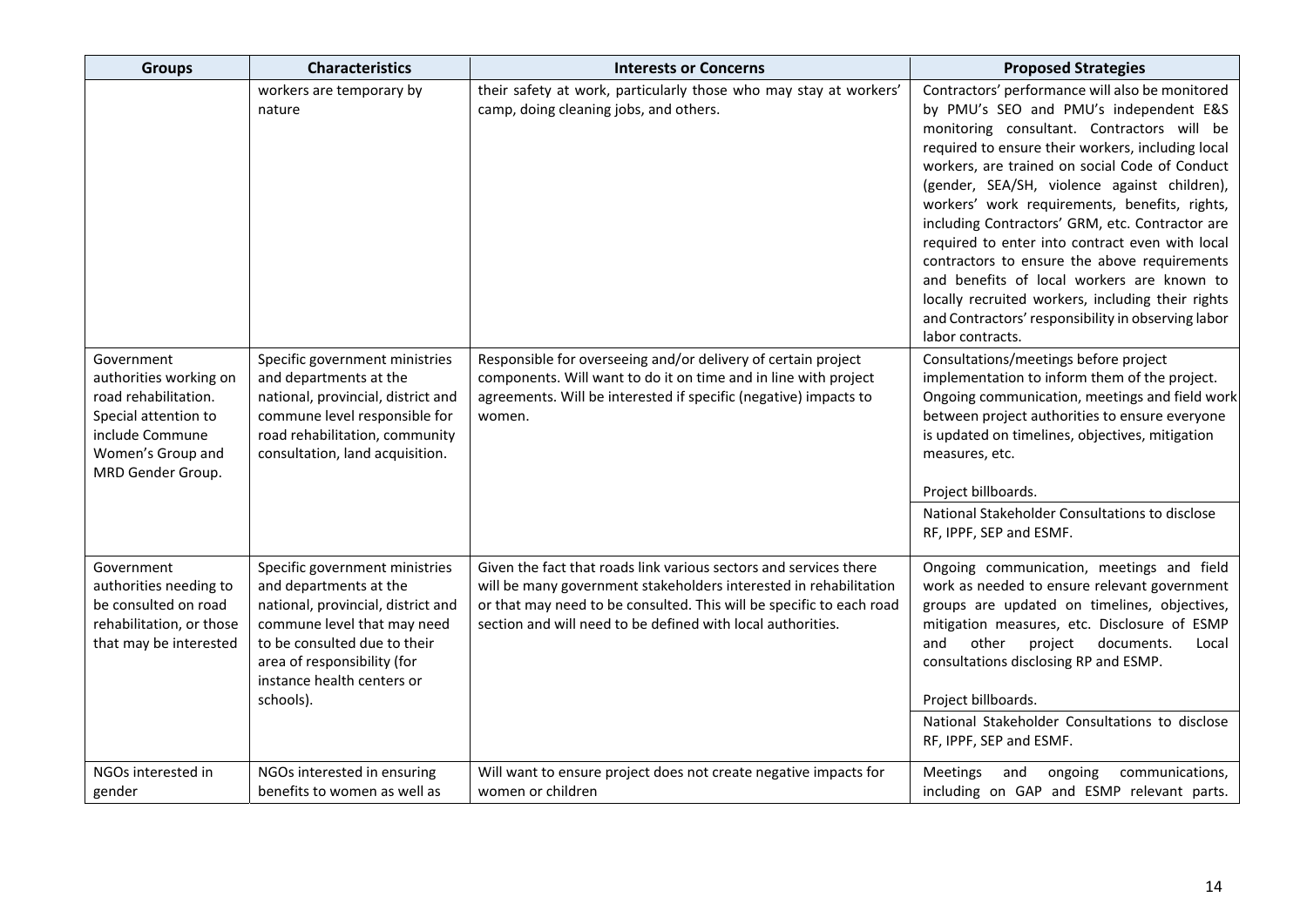| <b>Groups</b>                                           | <b>Characteristics</b>                                                                                                                                                                                           | <b>Interests or Concerns</b>                                                                                                                                                                                                 | <b>Proposed Strategies</b>                                                                                                                                                |
|---------------------------------------------------------|------------------------------------------------------------------------------------------------------------------------------------------------------------------------------------------------------------------|------------------------------------------------------------------------------------------------------------------------------------------------------------------------------------------------------------------------------|---------------------------------------------------------------------------------------------------------------------------------------------------------------------------|
|                                                         | dealing with issues relating to<br>SEA/SH                                                                                                                                                                        |                                                                                                                                                                                                                              | Disclosure of ESMP and RP. Local consultations.<br>Posters on gender issues.                                                                                              |
|                                                         |                                                                                                                                                                                                                  |                                                                                                                                                                                                                              | National Stakeholder Consultations to disclose<br>RF, IPPF, SEP and ESMF.                                                                                                 |
| NGOs working on IP<br>issues                            | If IP groups are identified, NGOs<br>interested in ensuring benefits<br>to IPs as well as protection of<br>these groups, in particular<br>issues relating to land and<br>culture of IPs                          | Will want to ensure project does not create negative impacts for IP<br>groups, including their culture and access to land and livelihood<br>sources                                                                          | Consulted as part of National Stakeholder<br>Consultations<br>Further<br>disclose<br>IPPF.<br>to<br>consultations if IPs are identified during project<br>implementation. |
| Road Safety Network                                     | Ensuring traffic standards are<br>As a result of road rehabilitation speeding and traffic may increase,<br>potentially leading to an increase in road accidents and/or deaths<br>followed and the road safety is |                                                                                                                                                                                                                              | Meetings and ongoing consultation on road<br>safety measures. Disclosure of ESMP.                                                                                         |
| a priority and road accidents<br>and deaths are reduced |                                                                                                                                                                                                                  | if road safety is not well managed                                                                                                                                                                                           | National Stakeholder Consultations to disclose<br>RF, IPPF, SEP and ESMF.                                                                                                 |
| Supply Chain                                            | Suppliers of materials for road<br>construction, such as cement,<br>food, safety gear, etc.                                                                                                                      | Potentially low interest in the project but reasonable interest by<br>project authorities, in particular MRD as well as donors (World<br>Bank), to ensure good labor standards and no indentured labor<br>and/or child labor | Due diligence conducted by contractors to make<br>sure goods acquired for road construction come<br>from sources with labor standards and no child or<br>indentured labor |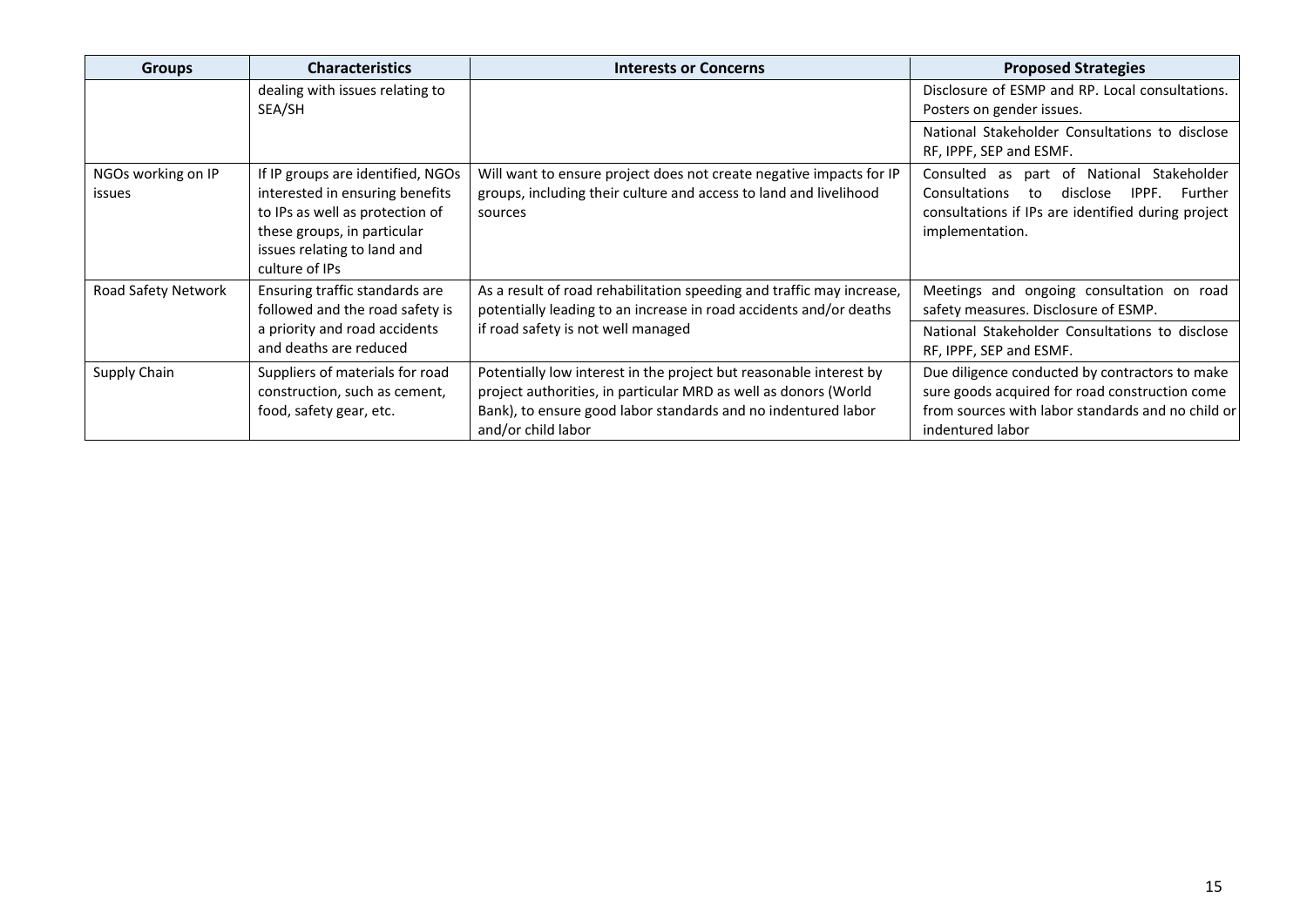#### **2.5 Summary of Project Stakeholder Needs**

**Different groups of stakeholders prefer different ways of communication to notify them of project's consultation sessions and enhance consultation effectiveness and outcome.** For instance, electronic mails, telephone, website, Facebook, face-to-face meeting etc. could be used when consulting with representatives of local governments because these channels are official and are daily used for them. However, for community people, communication with them is typically through courier at village level, public loudspeakers, direct home visit, and phone calls. For vulnerable individual and households who may not have phone access and may not be at home all the time, home visit and direct letter is more feasible. In the current situation of emerging COVID‐19, social gatherings for usual face‐to‐face consultation may be not possible at certain time during project cycle. Identification of other methods to maintain communication and consultation with stakeholders, particularly vulnerable group, is essential. The table below summarizes preferred methods of communication that can be applied to ensure communication and consultation with project stakeholder are maintained during project implementation.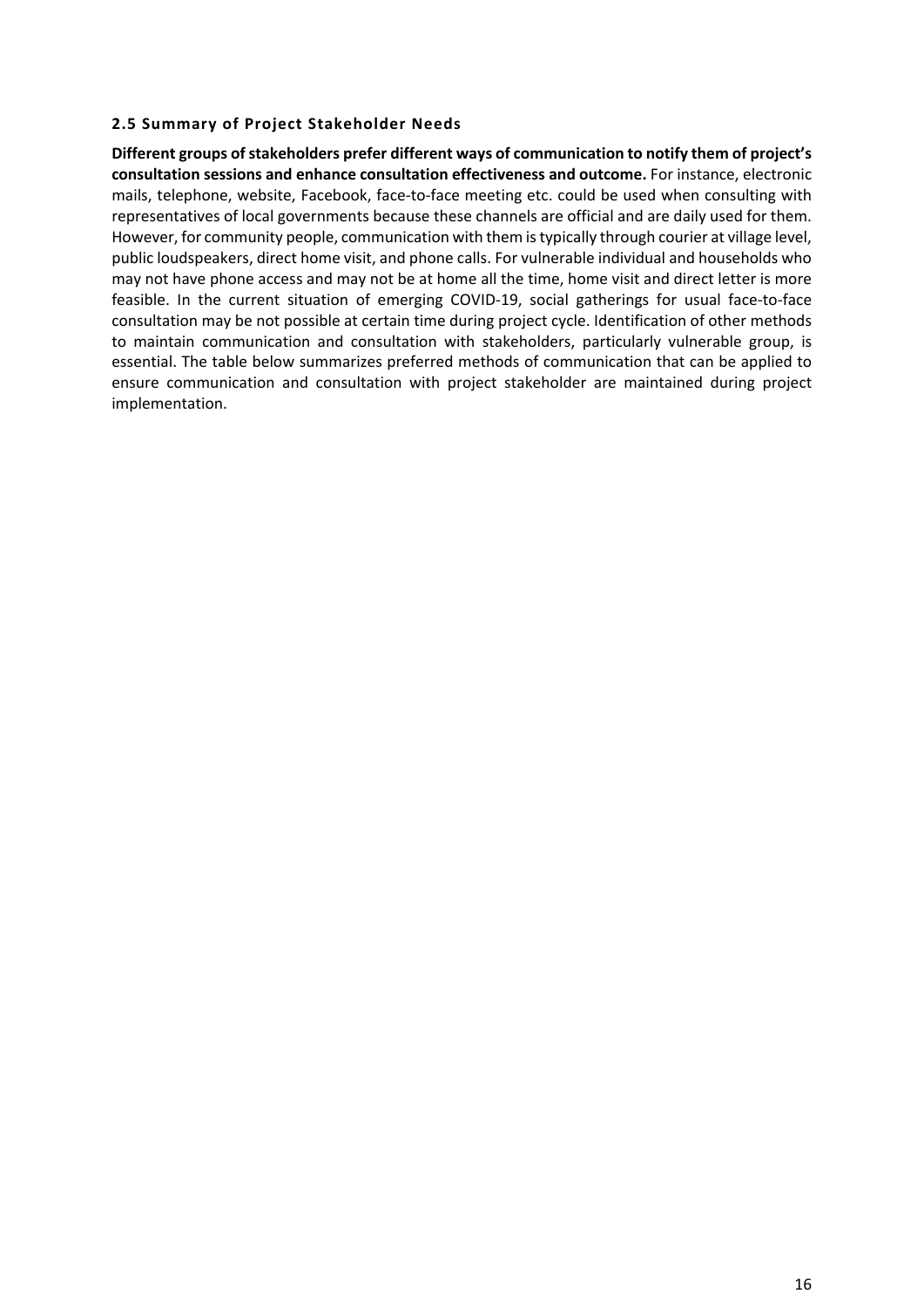| <b>Key Groups of Stakeholders</b>                                                                                                                             | <b>Key characteristics</b>                                                                                                                                                                                                                                                                                                                                                              | Language needs                                                                    | <b>Preferred notification</b><br>means                                                                                                                                                                                                            | <b>Specific Needs</b><br>(accessibility, audio-visual aid, meeting time,                                                                                                                                                                                                                 |
|---------------------------------------------------------------------------------------------------------------------------------------------------------------|-----------------------------------------------------------------------------------------------------------------------------------------------------------------------------------------------------------------------------------------------------------------------------------------------------------------------------------------------------------------------------------------|-----------------------------------------------------------------------------------|---------------------------------------------------------------------------------------------------------------------------------------------------------------------------------------------------------------------------------------------------|------------------------------------------------------------------------------------------------------------------------------------------------------------------------------------------------------------------------------------------------------------------------------------------|
|                                                                                                                                                               |                                                                                                                                                                                                                                                                                                                                                                                         |                                                                                   |                                                                                                                                                                                                                                                   | venue)                                                                                                                                                                                                                                                                                   |
|                                                                                                                                                               |                                                                                                                                                                                                                                                                                                                                                                                         | <b>1. AFFECTED GROUPS</b>                                                         |                                                                                                                                                                                                                                                   |                                                                                                                                                                                                                                                                                          |
| <b>1.1 BENEFICIARY GROUP</b>                                                                                                                                  |                                                                                                                                                                                                                                                                                                                                                                                         |                                                                                   |                                                                                                                                                                                                                                                   |                                                                                                                                                                                                                                                                                          |
| Individuals/households who use the<br>roads/ bridges<br>Individuals/households who can improve<br>business activities through improved<br>road/ bridge access |                                                                                                                                                                                                                                                                                                                                                                                         | Local indigenous<br>language for IP<br>peoples<br>Khmer for mainstream<br>group   | <b>Letter</b><br><b>Under COVID restriction:</b><br>■ Public loudspeakers<br>Project webpage, social<br>media (Facebook and<br>Telegram)<br>■ TV/radio                                                                                            | ■ Public meetings organized at places<br>conveniently accessible (e.g. office of village/<br>commune, village-level meeting hall).<br>" Meeting time convenient and avoid work<br>time. For instance, meetings with farmers<br>should be during low season (not during<br>harvest time). |
| Private and public sector (e.g., companies<br>and enterprises who enjoy improved<br>access to transport system)                                               |                                                                                                                                                                                                                                                                                                                                                                                         | Local indigenous<br>language for IP<br>peoples<br>■ Khmer for mainstream<br>group | Letter, email<br><b>Under COVID restriction:</b><br>Project webpage, social<br>media                                                                                                                                                              | • Meetings organized at places conveniently<br>accessible.<br>" Meeting with workers/officials could be over<br>weekends.                                                                                                                                                                |
| <b>1.2 ADVERSELY AFFECTED GROUP</b>                                                                                                                           |                                                                                                                                                                                                                                                                                                                                                                                         |                                                                                   |                                                                                                                                                                                                                                                   |                                                                                                                                                                                                                                                                                          |
| <b>DISADVANTAGED/ VULNERABLE GROUPS</b>                                                                                                                       | <b>Elderlies/ Disabilities</b><br>■ Elderly people in especially difficult<br>circumstance (e.g. living on their own<br>or having limited or no daily care)<br>Elderly people who are covered under<br>government's support program<br>People with disabilities (such as<br>amputee, those who have long-term or<br>short-term physical, mental,<br>intellectual or sensory impairments | Local indigenous<br>language for IP<br>peoples<br>■ Khmer for<br>mainstream group | Invitation letter<br>delivered to home<br>■ Home visit for people<br>who have difficulties<br>traveling (e.g. elderlies,<br>disabilities)<br><b>Under COVID restriction</b><br>· Public loudspeaker<br>Drop letter at their<br>home<br>■ TV/Radio | ■ Meeting to be held at their house.<br>• Where needed, further assistance should be<br>sought (such as from caregiver, use of visual<br>aids) for affected people to understand<br>and provide meaningful feedback                                                                      |
|                                                                                                                                                               | <b>Poor/Indigenous Peoples</b><br>• IP households<br>Poor individuals and households                                                                                                                                                                                                                                                                                                    | Local indigenous<br>language for IP<br>peoples<br>■ Khmer for<br>mainstream group | • Letter<br><b>Under COVID restriction</b><br>■ Public loudspeaker<br>■ Letter to their home                                                                                                                                                      | • Meetings organized in small groups at places<br>conveniently accessible and comfortable for<br>them (e.g. community house, village-level<br>meeting houses, or at their own house).                                                                                                    |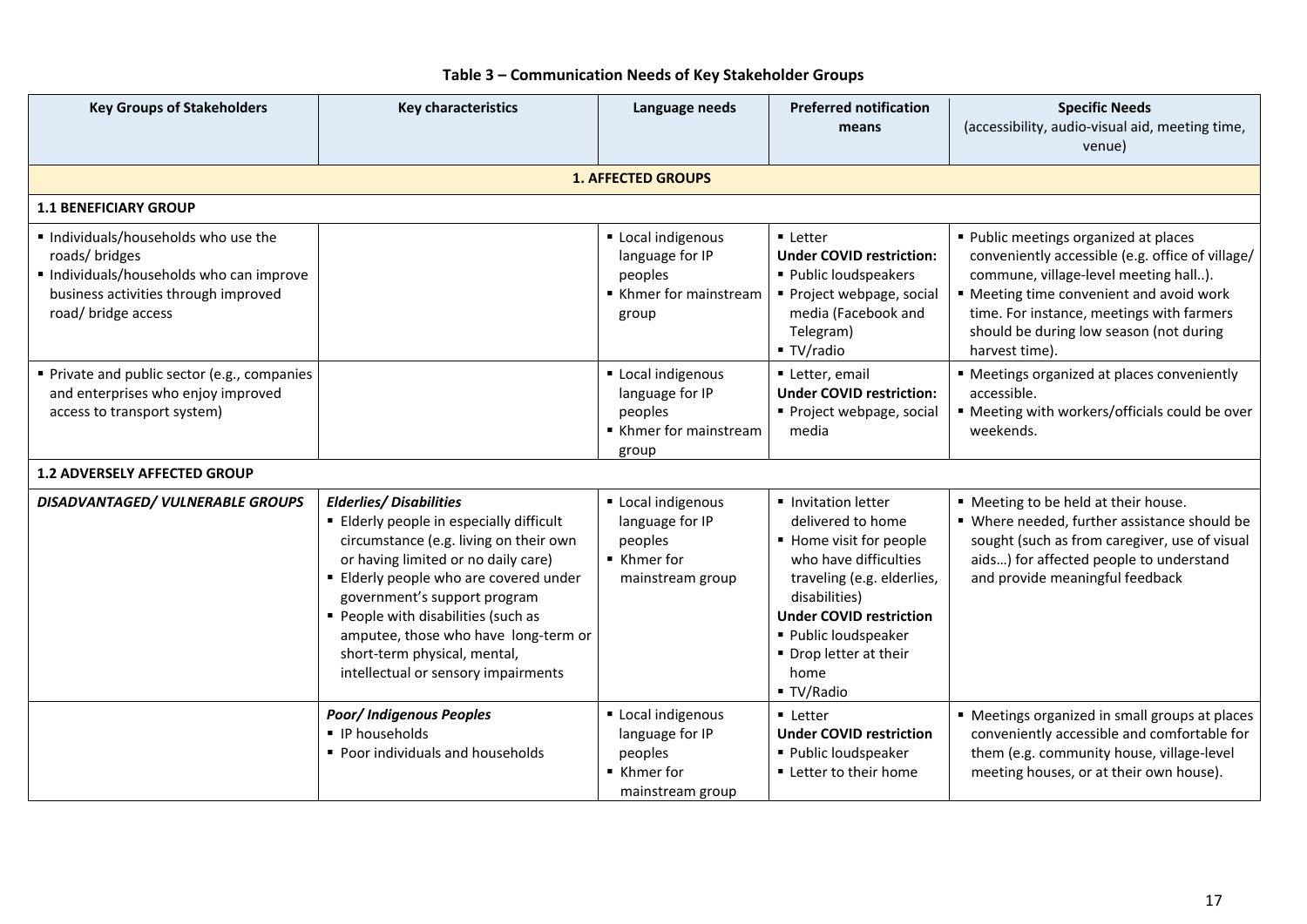| <b>Key Groups of Stakeholders</b> | <b>Key characteristics</b>                                                                                                                                                                                                                                                                                                                                                                                                                                                                                        | Language needs                                                                                 | <b>Preferred notification</b><br>means                                                                                                                                                 | <b>Specific Needs</b><br>(accessibility, audio-visual aid, meeting time,<br>venue)                                                                                                                                                                                                                                           |  |  |
|-----------------------------------|-------------------------------------------------------------------------------------------------------------------------------------------------------------------------------------------------------------------------------------------------------------------------------------------------------------------------------------------------------------------------------------------------------------------------------------------------------------------------------------------------------------------|------------------------------------------------------------------------------------------------|----------------------------------------------------------------------------------------------------------------------------------------------------------------------------------------|------------------------------------------------------------------------------------------------------------------------------------------------------------------------------------------------------------------------------------------------------------------------------------------------------------------------------|--|--|
|                                   | Elderly people in especially difficult<br>circumstance (e.g. living on their own<br>or having limited or no daily care)<br>• Squatters may be reluctant and less<br>confident in making their voice heard<br>Poor female-headed households, and<br>" Single mothers with dependent who<br>may be busy with home chore (e.g.<br>childcare, cooking, income generation<br>activities for daily subsistence; lack of<br>confidence expressing ideas in public<br>meetings; Income source is seasonal,<br>precarious) |                                                                                                | ■ Media campaign to<br>introduce project's<br>website/ social media<br>■ TV/radio                                                                                                      | " Meeting time convenient to them (not<br>affecting their daily subsistence activities)<br>Individual meeting may be required with<br>female facilitator (for women-headed<br>households and single mothers)<br>" Transport allowance provided if travel to<br>meeting place affect their income<br>generation opportunities |  |  |
| <b>NON-VULNERABLE GROUPS</b>      | <b>Ordinary people</b><br>" This group is diversified in terms of<br>means of livelihoods, including farming<br>(rice/orchard/vegetable, fishing,<br>aquaculture, etc.), non-farm business,<br>hired labor; wage workers, shift<br>workers, etc.                                                                                                                                                                                                                                                                  | Local indigenous<br>language for IP<br>peoples<br>■ Khmer for<br>mainstream group              | <b>Letter</b><br><b>Under COVID restriction</b><br>■ Public loudspeaker<br>■ Letter to their home<br>■ Media campaign to<br>introduce project's<br>website/ social media<br>■ TV/radio | " Meeting at local meeting house; village<br>meeting hall, office of village/ commune, or<br>other local places conveniently and safely<br>accessible<br>" Consulting at convenient time (e.g. evening)<br>for those who are busy during daytime, or<br>work far away from home                                              |  |  |
| <b>COMMUNITY AT LARGE</b>         | <b>Communities located near civil works</b><br>■ Living near the construction site<br>• There is need for occasional job such<br>as unskilled workers under project's<br>civil works<br>• Possibly affected by environmental<br>pollution during construction<br>Prone to risks related to labor influx<br>(e.g., public health, SEA/SH)                                                                                                                                                                          | Local indigenous<br>language for IP<br>peoples<br>$\blacksquare$ Khmer for<br>mainstream group | ■ Public loudspeakers<br>■ Project websites<br><b>Letter</b><br><b>Under COVID restriction</b><br>■ Media campaign to<br>introduce project's<br>website/ social media<br>■ TV/radio    | " Meeting at local meeting house; village<br>meeting hall, office of village/ commune, or<br>other local places conveniently and safely<br>accessible<br>" Consulting at their home (for those having<br>difficulties moving (people with disabilities,<br>the elderlies), and those who are busy all<br>daytime             |  |  |
| <b>2. INTERESTED GROUPS</b>       |                                                                                                                                                                                                                                                                                                                                                                                                                                                                                                                   |                                                                                                |                                                                                                                                                                                        |                                                                                                                                                                                                                                                                                                                              |  |  |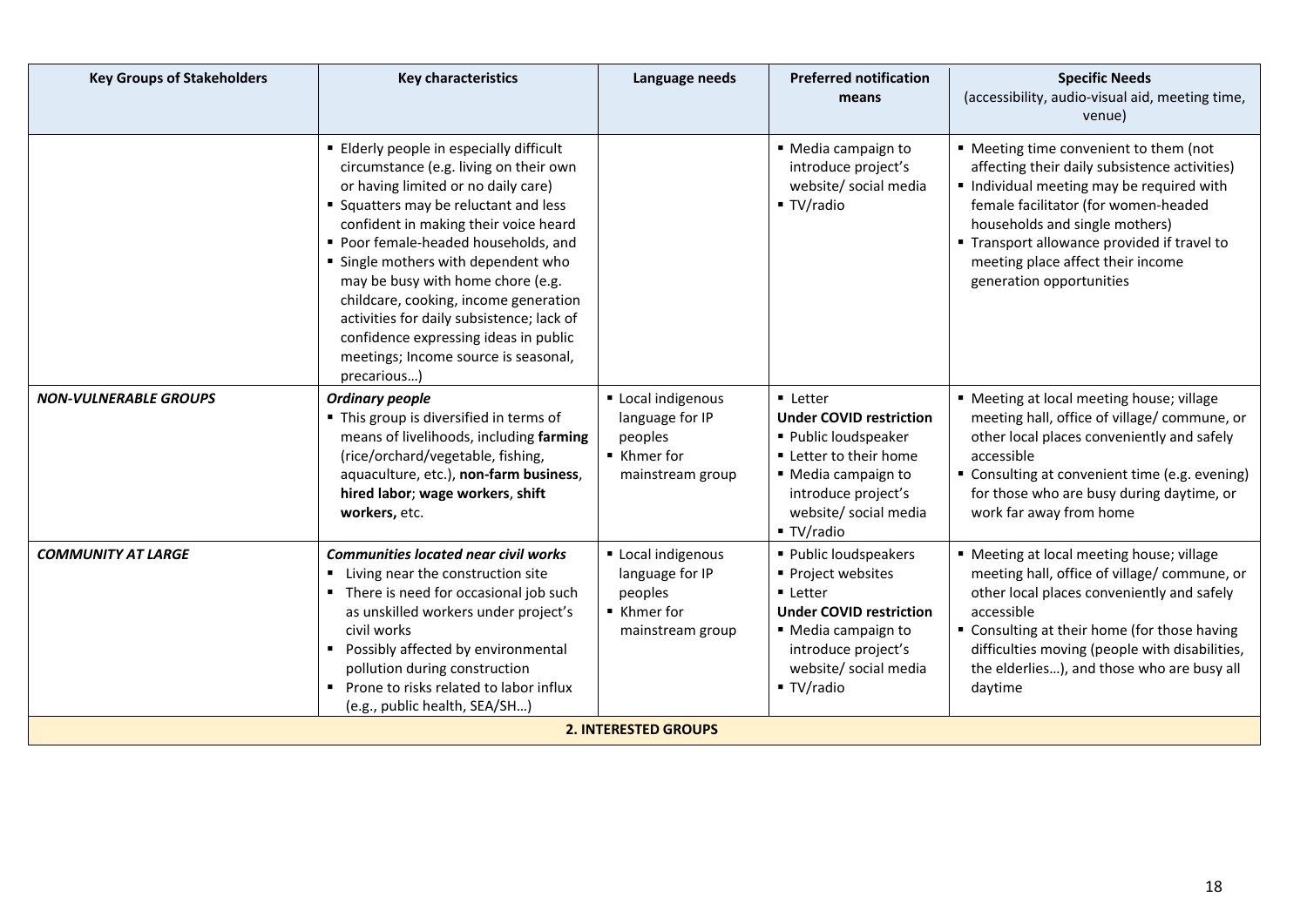| <b>Key Groups of Stakeholders</b>                                                              | <b>Key characteristics</b>                                                  | Language needs                                                                    | <b>Preferred notification</b><br>means                                                                                              | <b>Specific Needs</b><br>(accessibility, audio-visual aid, meeting time,<br>venue)                             |
|------------------------------------------------------------------------------------------------|-----------------------------------------------------------------------------|-----------------------------------------------------------------------------------|-------------------------------------------------------------------------------------------------------------------------------------|----------------------------------------------------------------------------------------------------------------|
| • Government at central levels                                                                 | ■ Have well established communication<br>and correspondence system in place | ■ Khmer language                                                                  | ■ Postal mail, emails,<br>telephone                                                                                                 | Provision of relevant technical information,<br>documents on proposed project<br>investments/ plans/ proposals |
| Government at provincial level<br>■ Services providers<br>• SEA/SH service providers<br>• NGOs |                                                                             | ■ Khmer language                                                                  | ■ Postal mail, emails,<br>telephone<br><b>Under COVID restriction</b><br>Introduce project's<br>website/ social media<br>■ TV/radio |                                                                                                                |
| <b>COMMUNITY AT LARGE</b>                                                                      |                                                                             | Local indigenous<br>language for IP<br>peoples<br>■ Khmer for<br>mainstream group | ■ Public notice boards at<br>commune office<br>■ Village loudspeaker<br>■ Website/social media<br>$\blacksquare$ TV/radio           |                                                                                                                |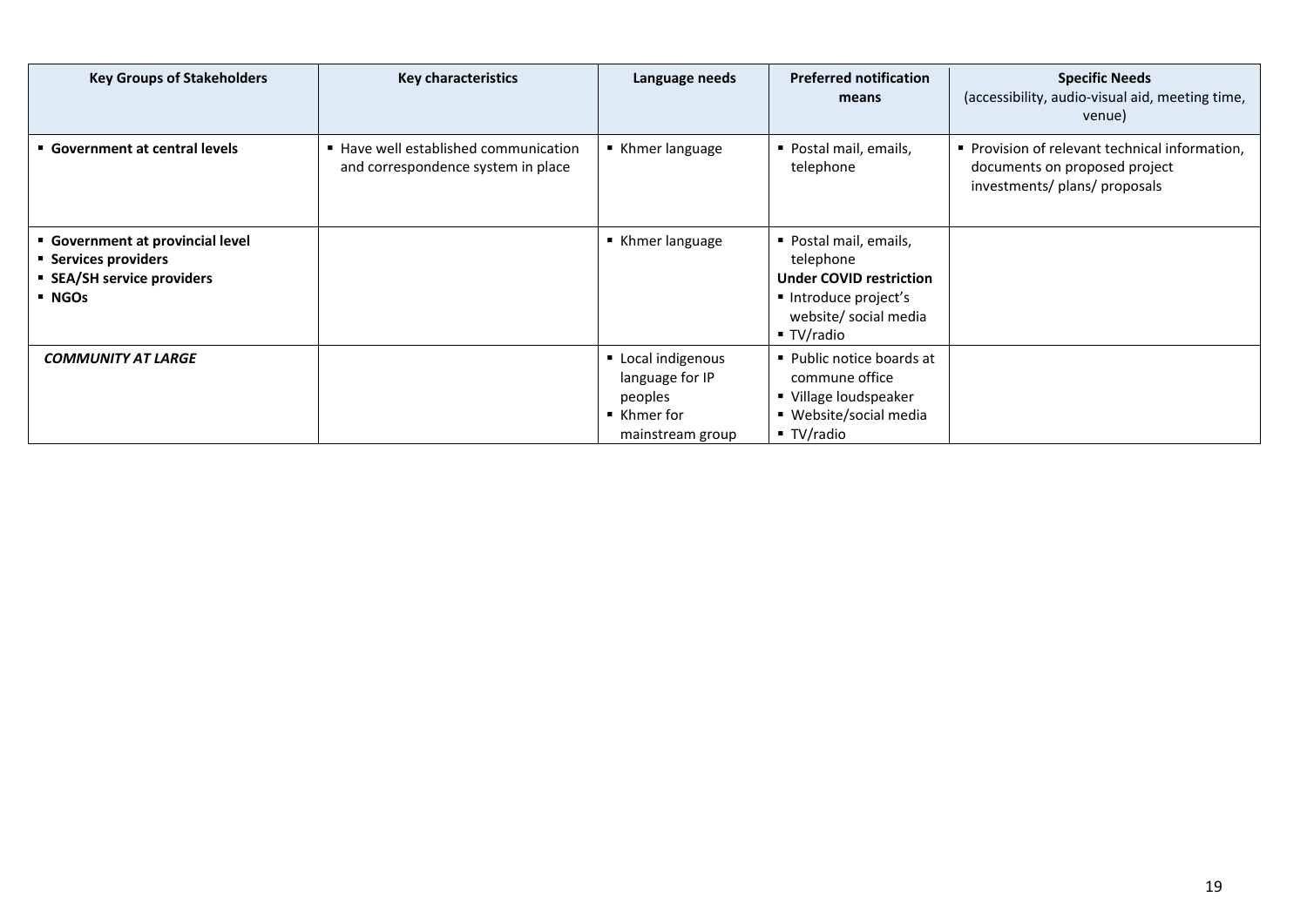### **STAKEHOLDER ENGAGEMENT PROGRAM**

#### **3.1 Purpose and Timing of Stakeholder Engagement Program**

The main purpose of the stakeholder engagement program is to ensure that relevant project stakeholders are engaged by the project and participate fully in consultations during project design and implementation, particularly during stages stakeholders' feedbacks on project's proposed potential risks and impacts, including mitigation measures, are critical to informing project's intervention strategy. The project will consult various project stakeholders at different stages of project cycles, particularly during initial design of road and bridge, before and during construction. While both affected and interested stakeholders are invited to consultations, emphasis would be on people who are potentially adversely affected as a result of project activities, particularly vulnerable groups (including IPs). The SEP should be read in conjunction with project's ESMF, site‐specific ESMP, RPF, site‐specific RPs, IPPF, IPPs).

#### **3.2 Proposed Strategy for Information Disclosure**

Disclosure of project information refers to the activities that aim to make project's key information accessible timely to identified project stakeholders in a form that is understandable to them, such as appropriate language, format, and presentation. Under KH‐SEADRM2, project's information will be disclosed during project preparation and project implementation on MRD's website.

#### *3.2.1 During Project Preparation*

The purpose of disclosing project information during project preparation, particularly prior to Bank's project appraisal, is to inform the project stakeholders of key information such as project purpose, activities, potential risks and impacts, proposed mitigation measures, and redress mechanism. Based on the information disclosed, the project consults people who are potentially affected, and those who are interested, to solicit their feedback on the disclosed draft environmental and social documents. Draft documents disclosed for consultation during this stage include Environmental and Social Management Framework (ESMF), which includes Resettlement Planning Framework (RPF), Indigenous Peoples Planning Framework (IPPF), Labor Management Procedures (LMP); Stakeholder Engagement Plan (SEP), and Environmental and Social Commitment Plan (ESCP). Disclosure was made on 15 November 2021 on MRD's website (https://www.mrd.gov.kh/seadrm‐ii/. An ESMP for one bridge (TK2 in Tboung Khmum province) was disclosed on 16 December 2021 for consultation. Based on feedback of the consulted people, these draft documents have been updated and re‐disclosed in its final version (through the same channels) on 13 January 2022 (in English) and on 15 February 2022 (in Khmer) to keep project stakeholder updated.

#### *3.2.2 During Project Implementation*

Additional documents will be prepared to address site‐specific environmetal and social risks and impacts, where required. These documents include Resettlement Plans (RPs), Indigenous Peoples Plan (IPPs), and Environmental and Social Management Plan (ESMPs) that will be prepared for specific locations where construction will take place. Contractors will also prepare site‐specific C‐ESMPs. These site‐specific documents will be prepared in accordance with the ESMF, RPF, and IPPF,and are disclosed for consultation before finalization for use. As these documents are prepared for each civil work subproject, characteristics of local people and surrounding environment at each construction site (subproject) will be considered, including:

- (i) Anticipated environmental and social risks and impacts, and proposed mitigation measures, subproject implementation schedule for that subproject;
- (ii) Compensation and support policies, including livelihoods restoration plan for individuals/households, including vulnerable groups, who are affected by the subproject;
- (iii) Grievance redress procedures;
- (iv) Job opportunities that may be offered by project contractors (e.g. unskilled works)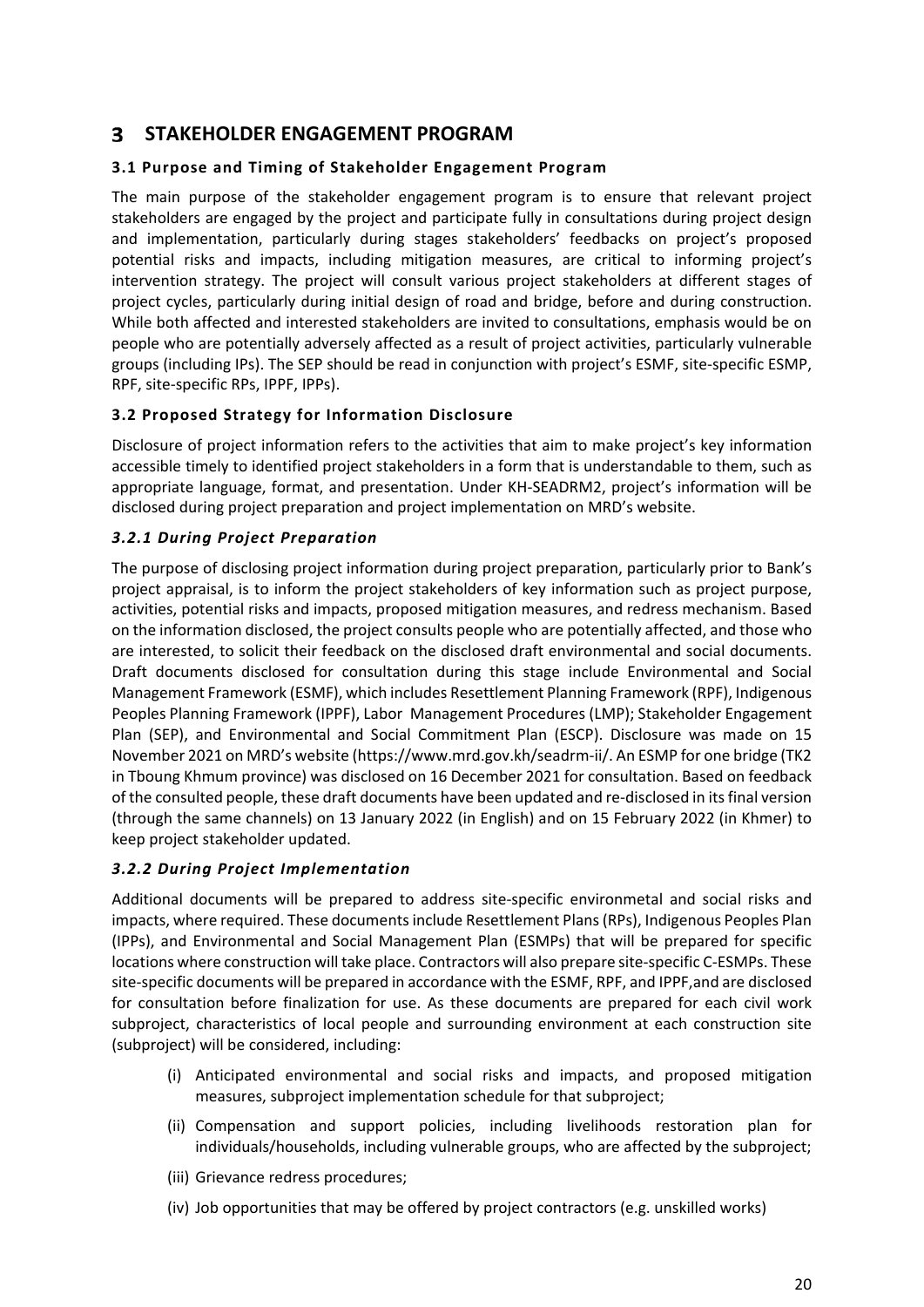(v) Monitoring arrangements for subproject's environmental and social risks and impacts, including possible involvement of affected and intererested people around the subproject site in monitoring the subproject's risks and impacts.

Please see Table 4 (below) for a summary of what and how project information will be disclosed during project cycles.

#### **3.3 Proposed Strategy for Consultation**

Consultation is a two‐way communication process between the project's implementing agency and project stakeholders. To faciliate the consultation process, the project will disclose project information (mention in Section 3.2 above) before consulting with them to solicit stakeholders' meaningful feedback. During project preparation, consultations were organized on a representative basis for select subproject located in project provinces. Consulted people are those who are potentially affected by project's civil works, particularly vulnerable groups, due to project's potential environmental and social impacts. During project implementation, consultation will be conducted with all people potentially affected at all subprojects.

Key criteria that will be used to guide the consultations with stakeholders, particularly affected people at subproject level, include:

- (i) Consultations will include both affected and interested stakeholder at subproject locations. People invited to consultation should include also vulnerable group, such as women, the elderly, people with disability.
- (ii) Household interviews and focus group discussions will be conducted in a manner that is locally and culturally appropriate without interference or pressure so that consultation participants can speak freely.
- (iii) Target participants will be notified of the planned consultation well in advance, and should be provided with key project information beforehand, e.g., in the form of project information booklet, to familiarize them with the project context such as project activities, related environmental and social risks and impacts, etc.
- (iv) Questions, comments, and suggestions provided by participants shall be collected and considered for incorporation into project design and implementation. Consulted stakeholders should be made aware of how questions/feedback not yet answered at consultation sessions would be addressed and responded in follow‐up consultations, or summarized and disclosed on the MRD's Facebook and website (www.mrd.gov.kh).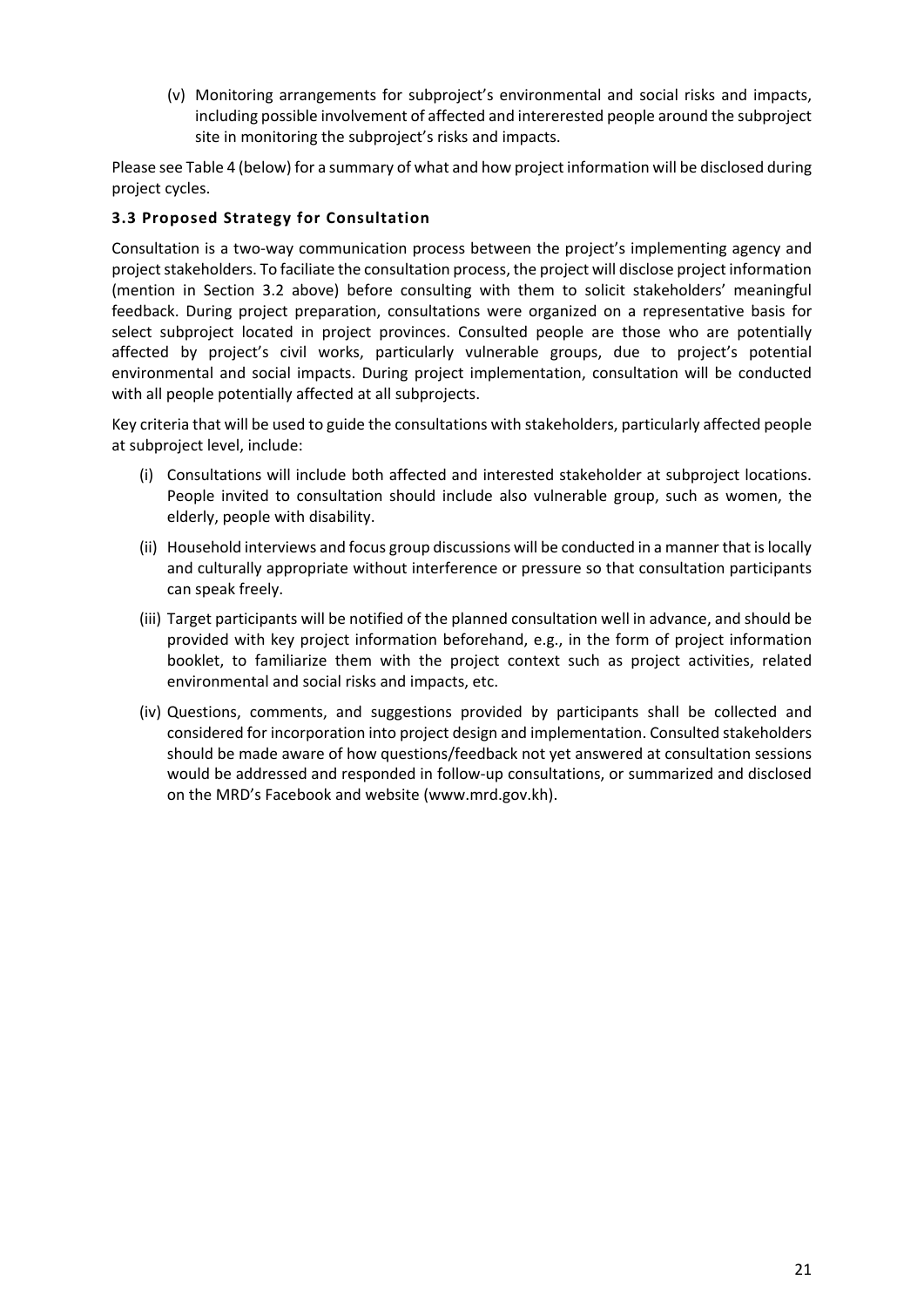#### **Table 4 – Disclosure of Project Documents**

| <b>Project Stage</b>                                                               | List of Documents to be disclosed                                                                                                                        | <b>Method of Disclosure</b>                                                                                                                                                                                                                                                                                                    | <b>Timetable/Location</b>                                                                                                                        | <b>Target Stakeholders</b>                                                                                                                                                              | <b>Responsibilities</b>               |
|------------------------------------------------------------------------------------|----------------------------------------------------------------------------------------------------------------------------------------------------------|--------------------------------------------------------------------------------------------------------------------------------------------------------------------------------------------------------------------------------------------------------------------------------------------------------------------------------|--------------------------------------------------------------------------------------------------------------------------------------------------|-----------------------------------------------------------------------------------------------------------------------------------------------------------------------------------------|---------------------------------------|
| <b>PROJECT</b><br><b>PREPARATION</b><br>(Prior to WB's<br>Appraisal of<br>Project) | ESMF (including RPF, IPPF, LMP), ESCP<br>and SEP.                                                                                                        | National Consultations in Phnom Penh.<br>MRD's dedicated Facebook and<br>website<br>(https://www.mrd.gov.kh/2021/11/15/<br>$4632/$ ).                                                                                                                                                                                          | 15 November 2022                                                                                                                                 | • Relevant Ministries, line<br>departments at provincial and<br>district level, NGOs, CSOs,<br>service providers,<br>• Representatives of people in<br>potential first-year subprojects | MRD PD/PM and<br><b>SEOs</b>          |
| <b>PROJECT</b><br><b>IMPLEMENTATIO</b><br>N                                        | Site-specific ESMPs, including RPs, IPPs.                                                                                                                | • Village level consultations,<br>• House-to-house consultations                                                                                                                                                                                                                                                               | <b>Additional consultations</b><br>following some Detailed Design<br>are available in first half of<br>2022 when project roads are<br>determined | • People with assets located<br>road's COI<br>• Local beneficiaries                                                                                                                     | MRD PD/PM, ESOs,<br><b>ISWSC/DDIS</b> |
|                                                                                    | ESMPs, focusing on particular risks and<br>impacts, mitigation measures,<br>community health and safety, job<br>opportunity, construction schedule, etc. | • Local consultations<br>• Trainings to Contractors<br>• Training to workers<br>• Public Boards, Radio, Newspaper<br>• Posters<br>• Project website                                                                                                                                                                            | Local consultations and<br>disclosure of document in<br>February 2020. Other activities<br>from March 2020 onwards                               | • Affected and interested<br>stakeholders                                                                                                                                               | MRD PD/PM, ESOs,<br><b>ISWSC/DDIS</b> |
|                                                                                    | Key elements in IPP (such as Social<br>Assessment, procedures for FPIC if<br>applicable, GRM, etc.) if applicable                                        | • Local consultations, include<br>consultations separately with female<br>and other vulnerable group<br>• Posters and/or document in local<br>language<br>• Village announcement (using local<br>loudspeakers)<br>• IEC activities for public awareness<br>raising<br>• Other as determined necessary during<br>implementation | Locally in affected villages if<br>any                                                                                                           | • IPs impacted by the project,<br>with special consideration for<br>women and/or the vulnerable.<br>• Also include IP NGOs active in<br>the area (TBD)                                  | MRD PD/PM, ESOs,<br><b>DDIS</b>       |
|                                                                                    | Monitoring reports                                                                                                                                       | • Local consultations<br>• Project website                                                                                                                                                                                                                                                                                     | July 2022 onwards                                                                                                                                | MRD, GDR, affected stakeholders<br>and WB                                                                                                                                               | MRD PD/PM, ESOs<br>and ISWSC/DDIS     |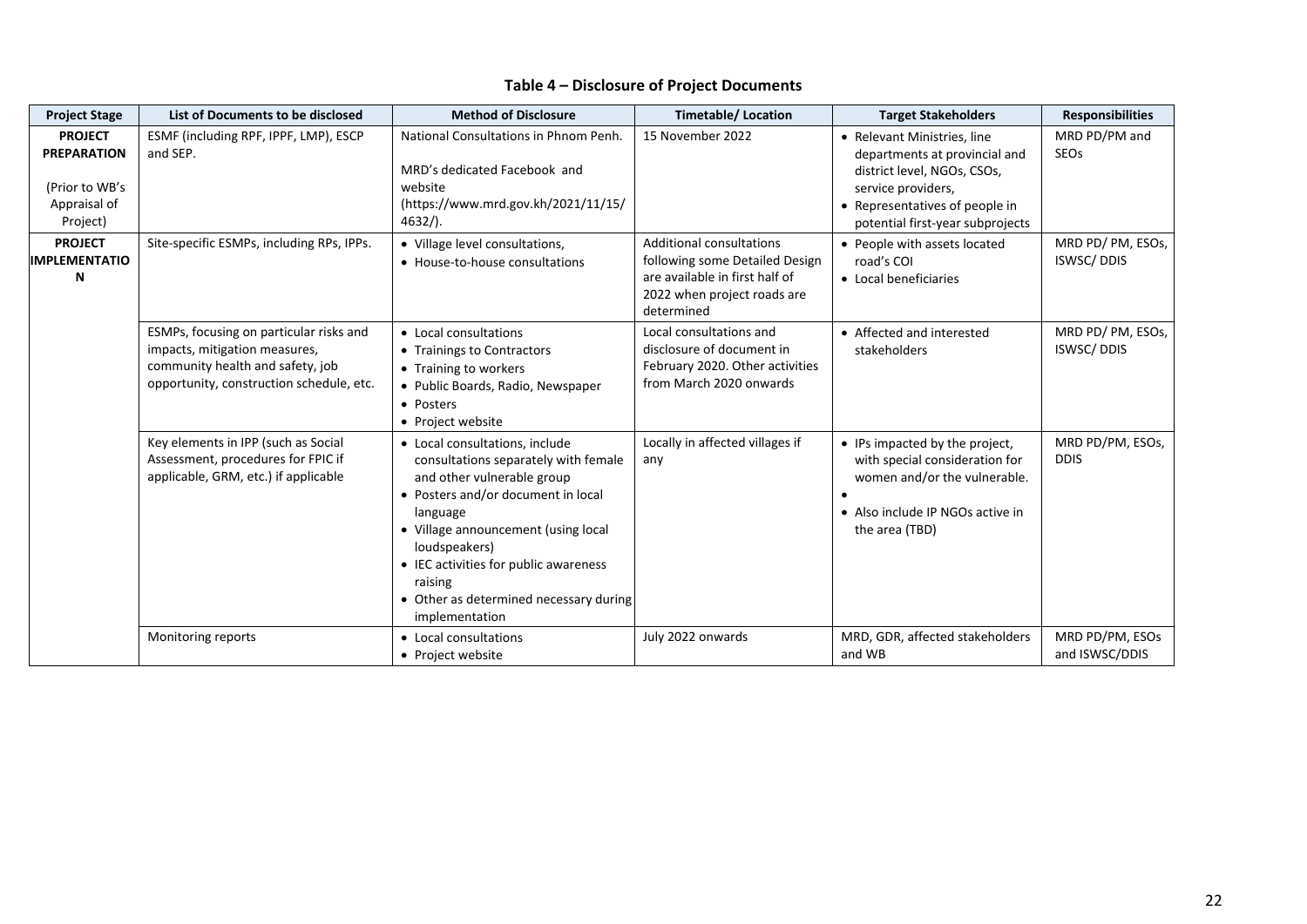#### *3.3.1 Methods of Consultation*

Appropriate consultation methods will be used depending on stakeholders (e.g. government vs local people), consultation purpose taking into account the COVID‐19 situation. Face‐to‐face consultation methods include a) pubic meeting, b) focus group discussion, c) key informant interview, and d) household interview. When social gathering is restricted due local COVID‐19, virtual consultation will be adopted – through use of popular application such as WhatsApp, Facebook, Zoom, and telephone. At community level, where people do not have access to these applications of phone, local loud speaker, where available, will be used to reach out to community feedback are collected through village leaders. Since there are various IP groups potentially present in the project areas, consultation with indigenous peoples (IP) will be in their local langugage. Where written language is available, project information booklet will be translated into local language and distributed before and during consultation with IPs (Please see methods/procedures used during consultation process with IP in project's IPPF).

#### **Consultations at National Level**

During project preparation, consultation at national level, such as with representatives of governmental agencies, non‐governmental organization (NGOs), service providers, and other interested groups, typically conducted during project preparation. These consultations take the forms of a) pubic meetings b) focus group discussion, and c) key informant interview. During detailed design and before subproject implementation, further consultations at national level will be conducted to incorporate the elements of disaster risks management into road and bridge design (See summary of consultation sessions and result at national levels in Annex 4).

#### **Consultations at Local Level**

Consultation at local level is organized for both project preparation and project implementation. Consultations at local level typically target people who are potentially affected by the subprojects and local parties who may be interested in project activities. Consultation at local level typically use public meeting, focus group discussion, consultation with key informants, and individual consultation in household interview. During the preparation of the KH‐SEADRM2 project, due to COVID‐19, face‐to face consultation could not be adopted because of restriction of social gathering. MRD, therefore, has conducted consultation virtually via Zoom meetings during 29 November to 3 December 2021, and telephone to reach out to representative of potentially affected and interested parties at provincial, district and community levels (See summary of consultation at local levels in Annex 4. Consultation at local level will be further done targeting the community which the road or bridge subproject serves.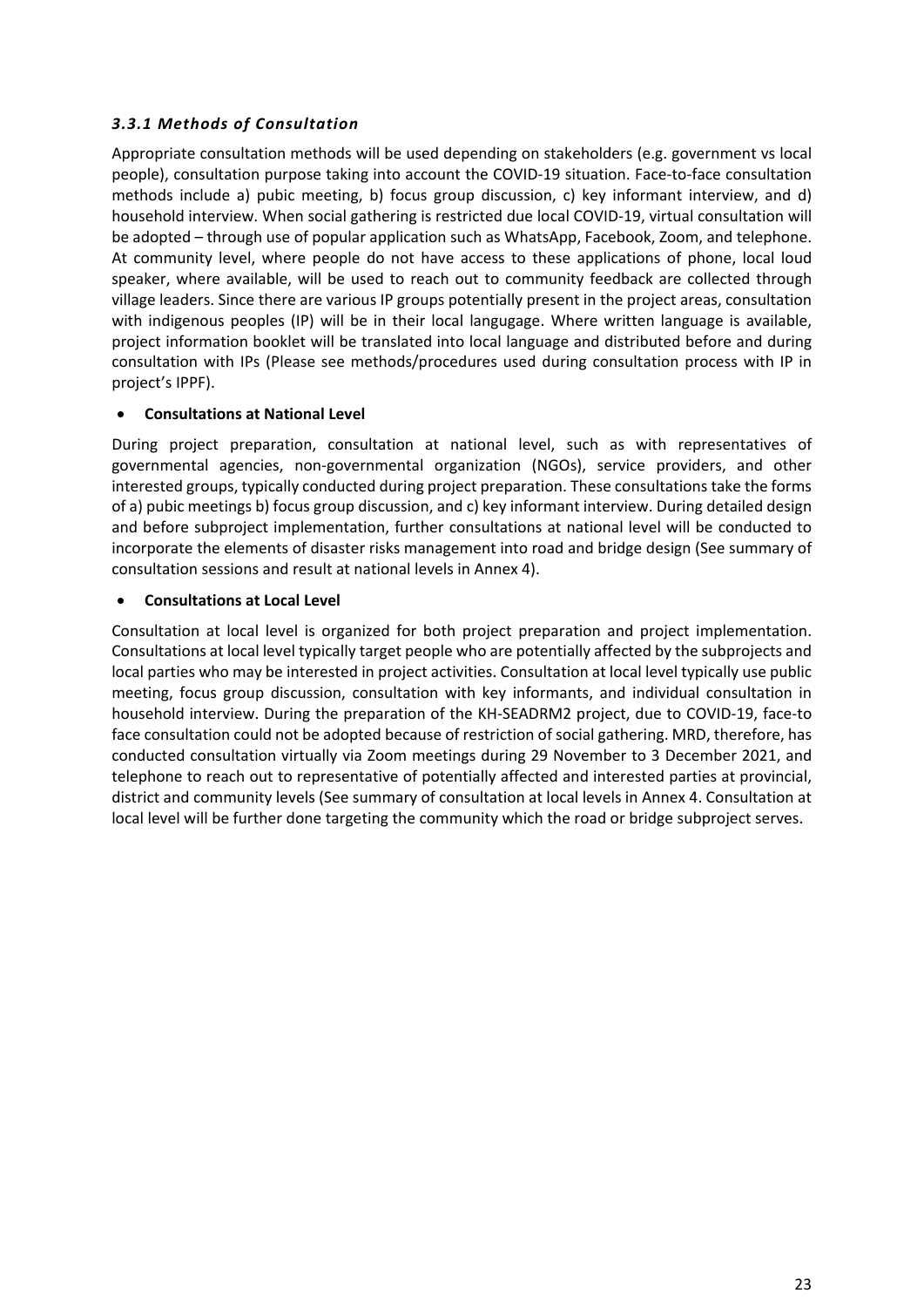| Project<br><b>Phase</b> | <b>Stakeholder</b>                           | <b>Topic</b>                                                                                                                                                                                                                                                                                                                                                                                                                                                                                                                                                                                                              | <b>Method</b>                                                                                                                                                                                                                                                                                                              | Location/<br><b>Frequency</b>                           | <b>Views of</b><br>Women and/or<br><b>Vulnerable</b>                  | Responsible                          |
|-------------------------|----------------------------------------------|---------------------------------------------------------------------------------------------------------------------------------------------------------------------------------------------------------------------------------------------------------------------------------------------------------------------------------------------------------------------------------------------------------------------------------------------------------------------------------------------------------------------------------------------------------------------------------------------------------------------------|----------------------------------------------------------------------------------------------------------------------------------------------------------------------------------------------------------------------------------------------------------------------------------------------------------------------------|---------------------------------------------------------|-----------------------------------------------------------------------|--------------------------------------|
|                         |                                              |                                                                                                                                                                                                                                                                                                                                                                                                                                                                                                                                                                                                                           | <b>AFFECTED PARTIES</b>                                                                                                                                                                                                                                                                                                    |                                                         |                                                                       |                                      |
|                         | People<br>affected by<br>land<br>acquisition | Project goal, activities, intended benefits<br>■ Key anticipated environmental and social risks and impacts<br>Proposed environmental and social mitigation measures<br>" Ways to enhance project development effectiveness<br>Approach taken to ensure vulnerable groups are included in<br>meaningful consultation during project implementation<br>Resettlement & compensation policies<br>• Options for voluntary donations<br>" Livelihood restoration program for people significantly<br>affected<br>• Occasional job opportunities available<br>Grievance redress mechanisms<br>■ Key project implementing agency | Under no COVID-19 restrictions<br>■ Face-to-face (meetings, focus group<br>discussions, consultation with key<br>informants, household survey)<br>Under COVID-19 restrictions<br>Scheduled online meetings using<br>Zoom, WhatsApp<br>Social media (project's Facebook,<br>website)<br>■ Telephone<br>Local loudspeakers   | Subproject<br>locations<br>(commune/dis<br>trict level) | Interviews with<br>women and<br>vulnerable as<br>applicable           | MRD PD and<br>GDR                    |
|                         | People<br>voluntarily<br>donating<br>land    | Project benefits, option for voluntary donation procedures,<br>rights (e.g. options to refuse donation), implementation plan                                                                                                                                                                                                                                                                                                                                                                                                                                                                                              | Under no COVID-19 restrictions<br>■ Face-to-face (meetings, focus group<br>discussions, consultation with key<br>informants, household survey)<br>Under COVID-19 restrictions<br>■ Scheduled online meetings using<br>Zoom, WhatsApp<br>Social media (project's Facebook,<br>website)<br>■ Telephone<br>Local loudspeakers | Subproject<br>locations<br>(commune/dis<br>trict level) | FGD with<br>women and<br>vulnerable,<br>including IPs, if<br>relevant | MRD PD/PM<br>and SEOs,<br>ISWSC/DDIS |

#### **Table 5 – Methods for Stakeholder Consultation**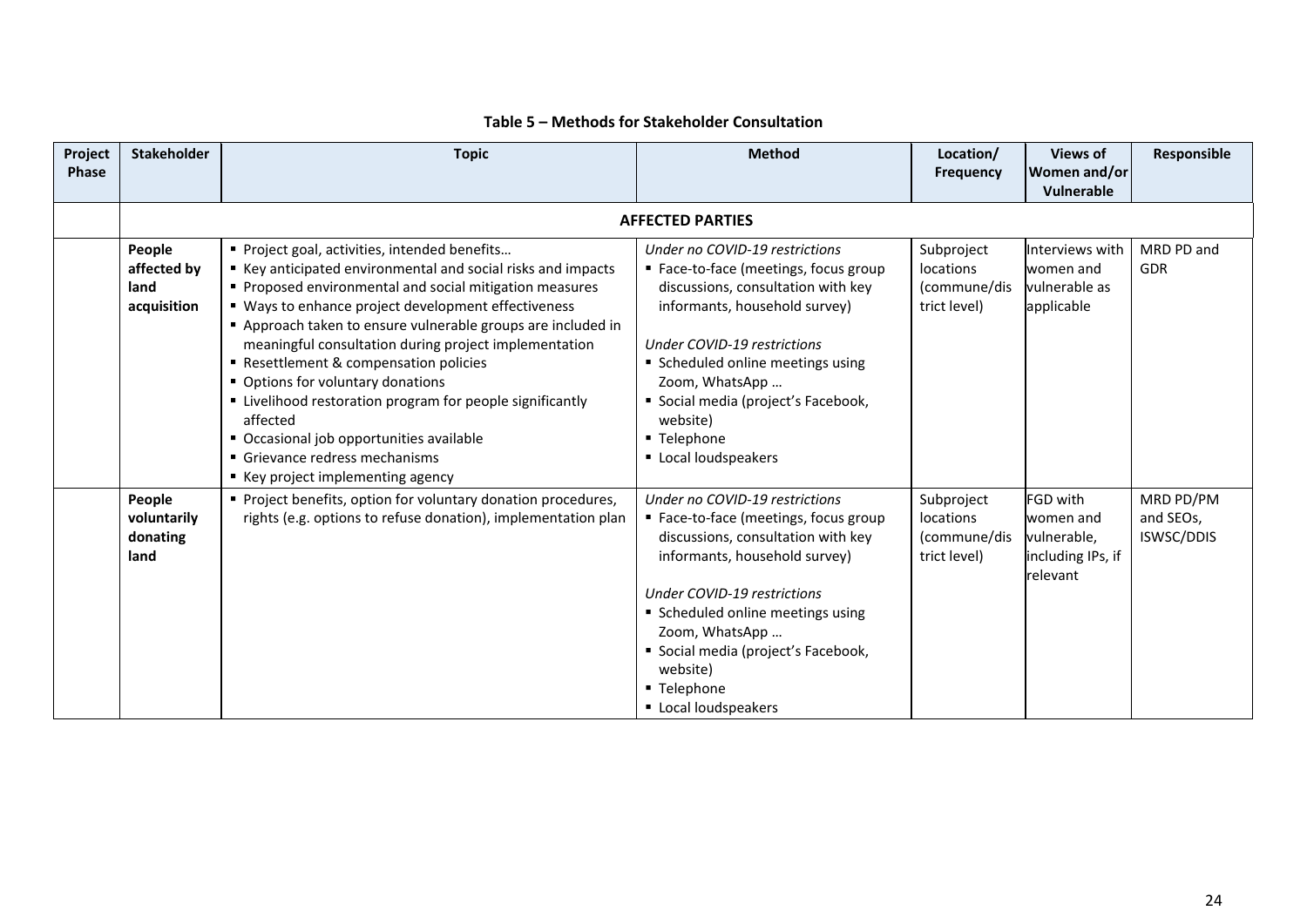| Project                   | <b>Stakeholder</b>   | <b>Topic</b>                                                 | <b>Method</b>                         | Location/        | <b>Views of</b>   | Responsible  |
|---------------------------|----------------------|--------------------------------------------------------------|---------------------------------------|------------------|-------------------|--------------|
| Phase                     |                      |                                                              |                                       | <b>Frequency</b> | Women and/or      |              |
|                           |                      |                                                              |                                       |                  | Vulnerable        |              |
|                           | <b>People living</b> | Detailed ESMPs.                                              | Under no COVID-19 restrictions        | Subproject       | Focus group       | MRD PD/PM    |
|                           | in the               | ■ Exact extent of works, including potential impacts         | ■ Face-to-face (meetings, focus group | locations        | discussions with  | and SEOs,    |
|                           | proximity of         | $\blacksquare$ Timing                                        | discussions, consultation with key    | (commune/dis     | women and         | ISWSC/DDIS   |
|                           | project              | ■ Project GRM                                                | informants).                          | trict level)     | vulnerable,       |              |
|                           | roads                | • Potential job opportunities                                | <b>Under COVID-19 restrictions</b>    |                  | including IPs if  |              |
|                           | (including           | " Community health and safety                                | Scheduled online meetings using       |                  | relevant.         |              |
|                           | schools,             |                                                              | Zoom, WhatsApp                        |                  | Priority given to |              |
|                           | hospitals,           |                                                              | Social media (project's Facebook,     |                  | unskilled job     |              |
|                           | business             |                                                              | website)                              |                  | opportunity       |              |
|                           | owners)              |                                                              | ■ Telephone                           |                  |                   |              |
|                           |                      |                                                              | Local loudspeakers                    |                  |                   |              |
|                           |                      |                                                              | <b>INTERESTED PARTIES</b>             |                  |                   |              |
|                           | <b>Authorities</b>   | " The project, location of roads, potential impacts and      | Under no COVID-19 restrictions        | Project          | Asking            | MRD and WB   |
|                           | at Provincial,       | mitigation measures                                          | ■ Face-to-face (meetings, focus group | provinces        | questions on      | team         |
|                           | <b>District and</b>  |                                                              | discussions, consultation with key    |                  | women and         |              |
|                           | Commune              |                                                              | informants).                          |                  | vulnerable and    |              |
|                           | level                |                                                              | <b>Under COVID-19 restrictions</b>    |                  | incorporate       |              |
|                           |                      |                                                              | ■ Scheduled online meetings using     |                  | commune           |              |
|                           |                      |                                                              | Zoom, WhatsApp                        |                  | women's           |              |
|                           |                      |                                                              | Social media (project's Facebook,     |                  | groups in         |              |
|                           |                      |                                                              | website)                              |                  | discussions       |              |
| project appraisal)        |                      |                                                              | ■ Telephone                           |                  |                   |              |
|                           |                      |                                                              | Local loudspeakers                    |                  |                   |              |
| PROJECT PREPARATION<br>ŠМ | Local                | Project goal, activities, intended benefits                  | Under no COVID-19 restrictions        | Subproject       | Interviews with   | MRD PD/PM,   |
|                           | communities          | ■ Key anticipated environmental and social risks and impacts | ■ Face-to-face (meetings, focus group | locations        | women and         | SEOs with    |
| (before                   |                      | Proposed environmental and social mitigation measures        | discussions, consultation with key    | (commune/dis     | vulnerable as     | support from |
|                           |                      | " Ways to enhance project development effectiveness          | informants).                          | trict level)     | applicable        | Consultants  |
|                           |                      | Approach taken to ensure vulnerable groups are included in   | <b>Under COVID-19 restrictions</b>    |                  |                   |              |
|                           |                      | meaningful consultation during project implementation        | Scheduled online meetings using       |                  |                   |              |
|                           |                      | Resettlement & compensation policies                         | Zoom, WhatsApp                        |                  |                   |              |
|                           |                      | " Livelihood restoration program for people significantly    | Social media (project's Facebook,     |                  |                   |              |
|                           |                      | affected                                                     | website)                              |                  |                   |              |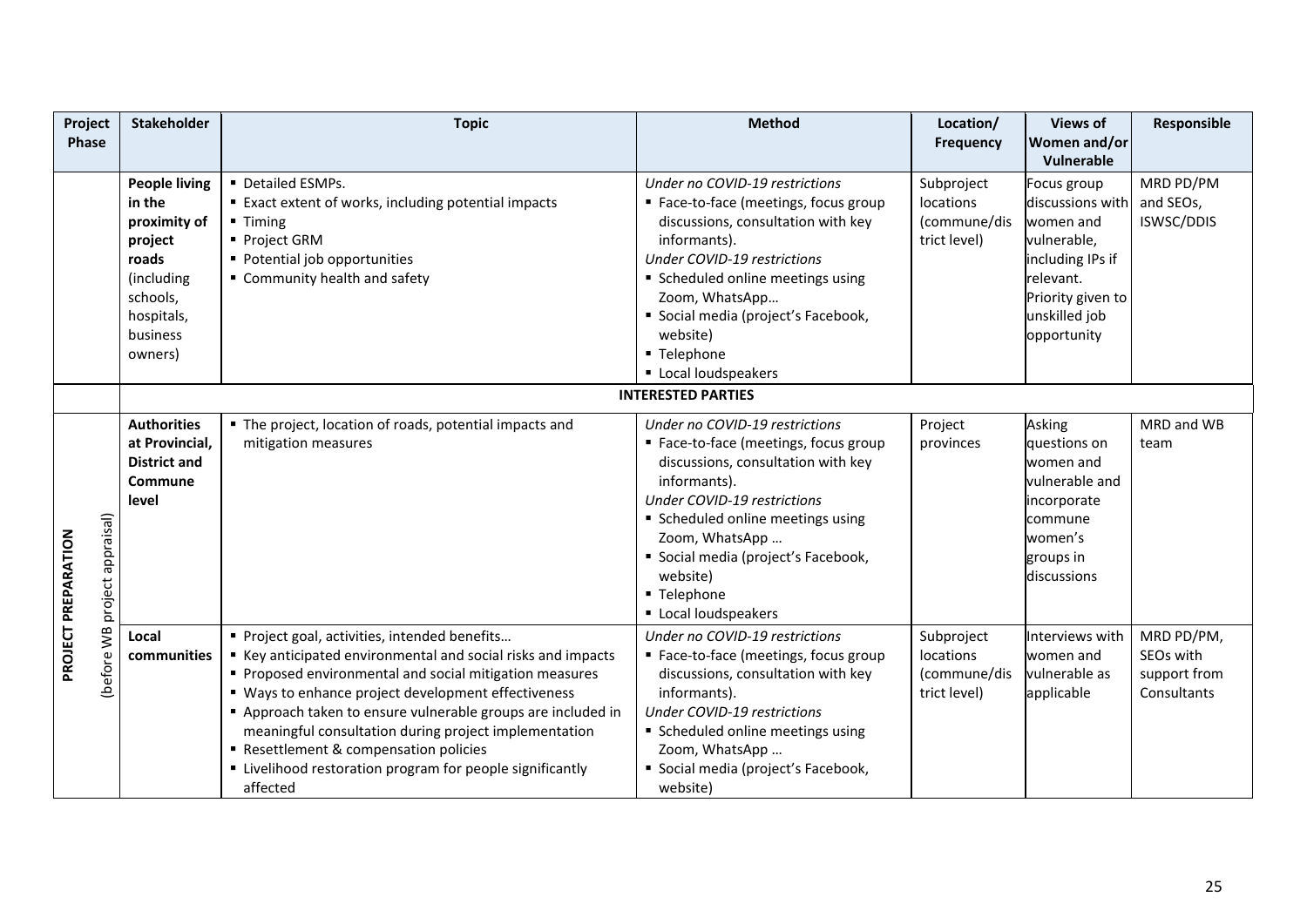| Project<br><b>Phase</b> | <b>Stakeholder</b>                                                                                             | <b>Topic</b>                                                                                                  | <b>Method</b>                                                                                                                                                                                                                                                                                                  | Location/<br><b>Frequency</b>                            | <b>Views of</b><br>Women and/or<br>Vulnerable                                                                 | Responsible                                                                                  |
|-------------------------|----------------------------------------------------------------------------------------------------------------|---------------------------------------------------------------------------------------------------------------|----------------------------------------------------------------------------------------------------------------------------------------------------------------------------------------------------------------------------------------------------------------------------------------------------------------|----------------------------------------------------------|---------------------------------------------------------------------------------------------------------------|----------------------------------------------------------------------------------------------|
|                         |                                                                                                                | • Occasional job opportunities available<br>Grievance redress mechanisms<br>■ Key project implementing agency | ■ Telephone<br>Local loudspeakers                                                                                                                                                                                                                                                                              |                                                          |                                                                                                               |                                                                                              |
|                         | Relevant<br>government<br>agencies,<br>NGOs and<br>CSO <sub>s</sub> ,<br><b>SEA/SH</b><br>service<br>providers | " The project, location of roads, potential impacts and<br>mitigation measures                                | Under no COVID-19 restrictions<br>" Face-to-face (meetings, focus group<br>discussions, consultation with key<br>informants).<br><b>Under COVID-19 restrictions</b><br>Scheduled online meetings using<br>Zoom, WhatsApp<br>Social media (project's Facebook,<br>website)<br>■ Telephone<br>Local loudspeakers | Phnom Penh                                               | <b>Representatives</b><br>from Ministry of<br>Women's<br>Affairs and/or<br>NGO working<br>on gender<br>issues | MRD PD/PM,<br>SEOs with<br>support from<br>Consultants                                       |
|                         | Indigenous<br><b>Peoples</b>                                                                                   | TBC - Project impacts and benefits, IPPF, GRM, info gathering<br>for SA and IPP                               | TBC - Local consultations, Social<br>Assessment                                                                                                                                                                                                                                                                | Subproject<br>locations<br>(commune/dis<br>trict levels) | FGD with<br>women and<br>vulnerable                                                                           | MRD PD/PM<br>and SEOs, DDIS,<br>IP Consultant<br>(TBD)                                       |
|                         | <b>Road Users</b>                                                                                              | Safety, timing of works                                                                                       | Signs, posters, trainings on road safety                                                                                                                                                                                                                                                                       | Subproject<br>locations<br>(commune/dis<br>trict level)  | FGD with<br>women and<br>vulnerable                                                                           | Contractor<br>and/or road<br>safety<br>consultant,<br>supervised by<br>SEO and<br>DDIS/ISWSC |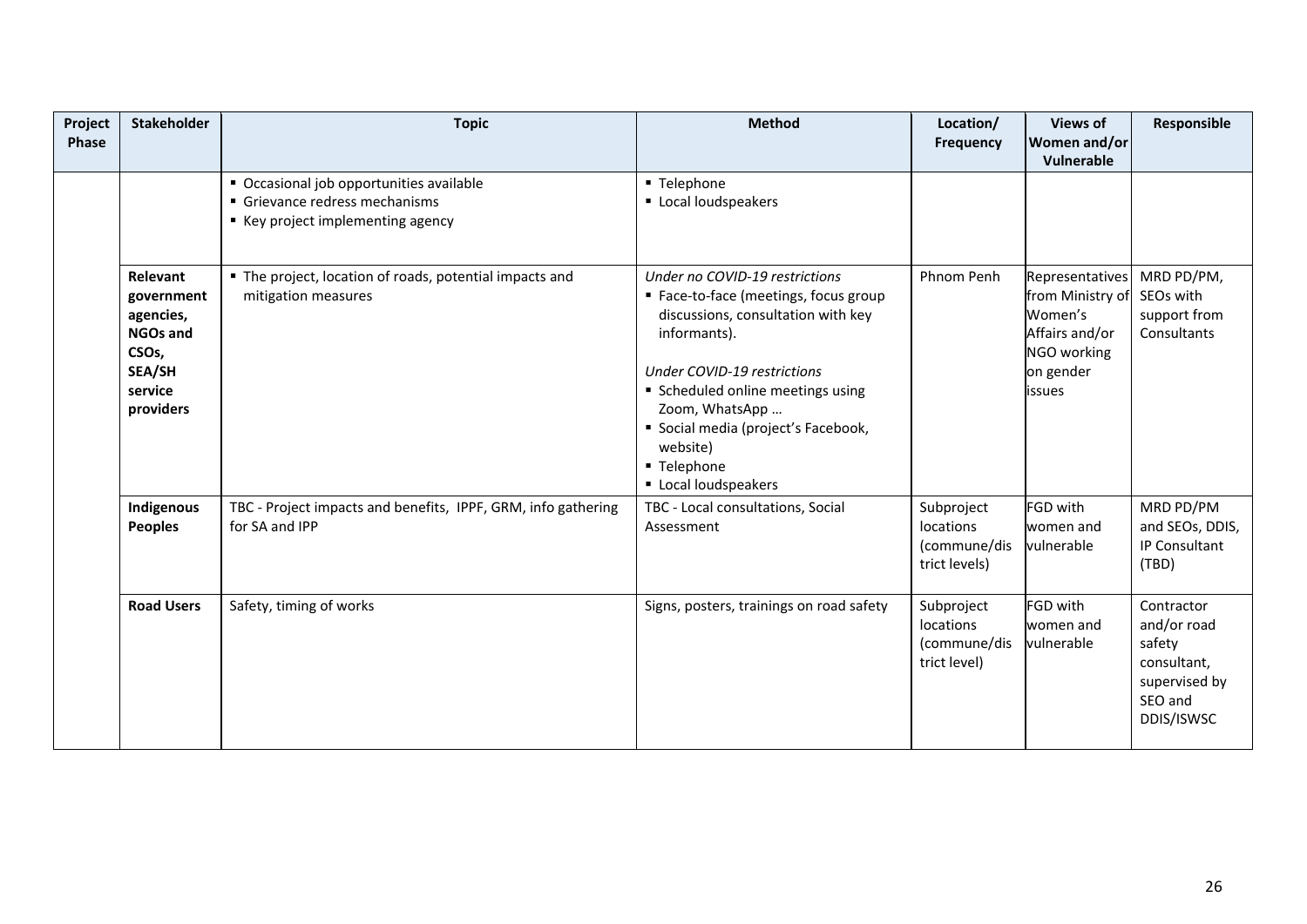| Project<br><b>Phase</b> | <b>Stakeholder</b> | <b>Topic</b>                                              | <b>Method</b>                            | Location/<br><b>Frequency</b> | <b>Views of</b><br>Women and/or | Responsible   |
|-------------------------|--------------------|-----------------------------------------------------------|------------------------------------------|-------------------------------|---------------------------------|---------------|
|                         |                    |                                                           |                                          |                               | Vulnerable                      |               |
|                         | Project            | Code of Conduct, community health and safety, labor       | Trainings and posters of code of conduct | Subproject                    | Training of                     | Contractor,   |
|                         | workers            | standards, GRM                                            | at worker's camp, trainings on gender    | locations                     | female work on                  | supervised by |
|                         |                    |                                                           | and community health.                    | (commune/dis                  | risks of SEA/SH                 | SEO and       |
|                         |                    |                                                           |                                          | trict level)                  | and relevant                    | DDIS/ISWSC    |
|                         |                    |                                                           |                                          |                               | <b>GRMs</b> for                 |               |
|                         |                    |                                                           |                                          |                               | SEA/SH and                      |               |
|                         |                    |                                                           |                                          |                               | labor and                       |               |
|                         |                    |                                                           |                                          |                               | working                         |               |
|                         |                    |                                                           |                                          |                               | conditions                      |               |
|                         | Primary            | Labor standards, in particular indentured and child labor | Due diligence checks and meetings        | Subproject                    |                                 | Contractor,   |
|                         | <b>Suppliers</b>   |                                                           |                                          | locations                     |                                 | supervised by |
|                         |                    |                                                           |                                          | (commune/dis                  |                                 | SEO and       |
|                         |                    |                                                           |                                          | trict level)                  |                                 | DDIS/ISWSC    |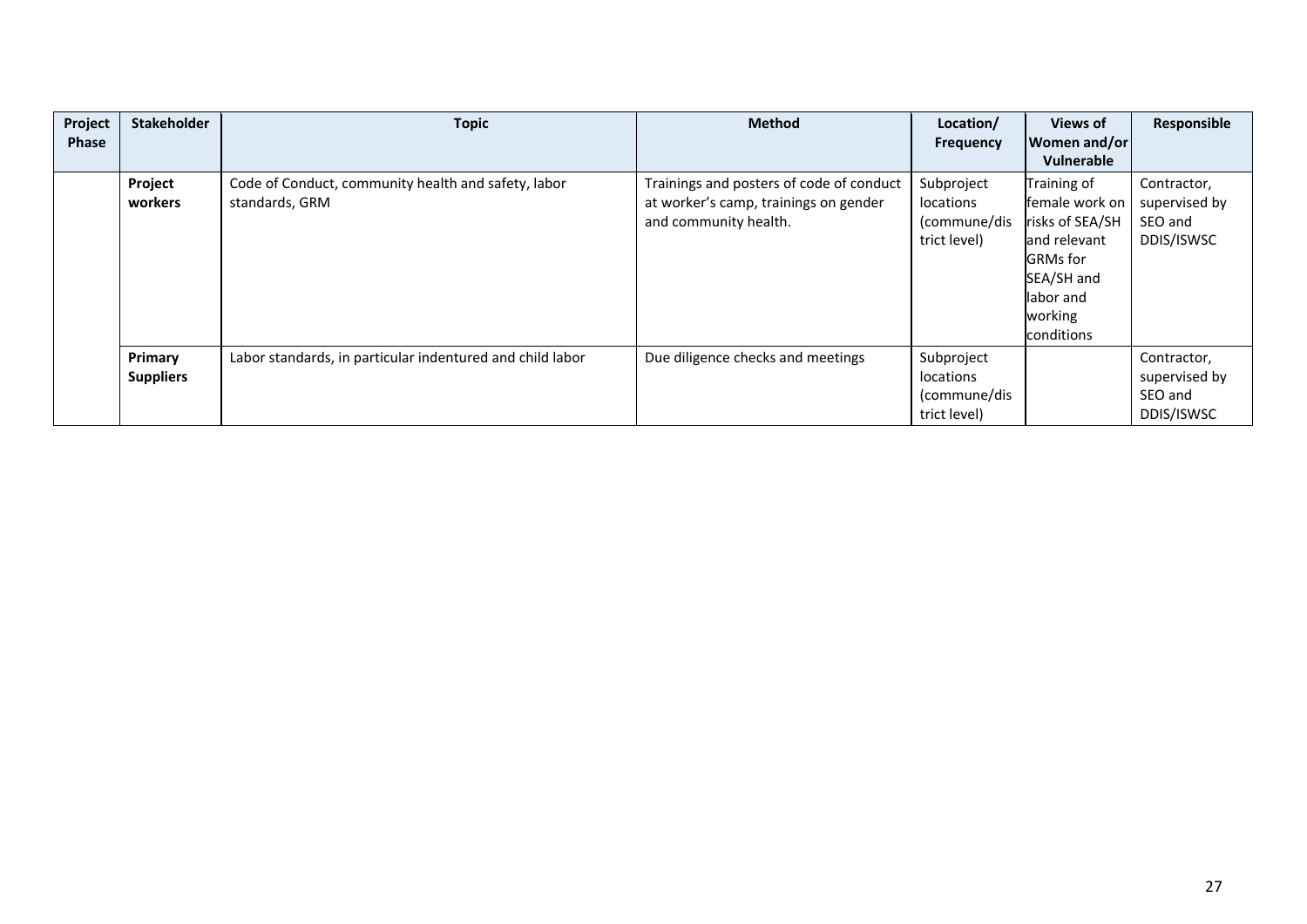#### **3.4 Brief Summary of Stakeholder Engagement Activities during Project Preparation**

| Table 6 - Consultation Sessions that have been hold during Project Preparation |  |  |  |
|--------------------------------------------------------------------------------|--|--|--|
|--------------------------------------------------------------------------------|--|--|--|

| <b>Timing and</b> | of<br>Key contents                                                                                                                                                                                                                                                                                                                                                                                                                                                                                                     | <b>Participants</b>                                                                                                                                                                                                                                                                                                                                                                                                                                                                                                                                                                                                    | <b>Key feedbacks</b>                                                                                                                                                                                                                                                                                                                                                                                                                                                                                                                                                                                                                                                                                                                                                                     | <b>Responses</b>                                                                                                                                                                                                                                                                                                                                                                                                                                                                                                                                                                                 |
|-------------------|------------------------------------------------------------------------------------------------------------------------------------------------------------------------------------------------------------------------------------------------------------------------------------------------------------------------------------------------------------------------------------------------------------------------------------------------------------------------------------------------------------------------|------------------------------------------------------------------------------------------------------------------------------------------------------------------------------------------------------------------------------------------------------------------------------------------------------------------------------------------------------------------------------------------------------------------------------------------------------------------------------------------------------------------------------------------------------------------------------------------------------------------------|------------------------------------------------------------------------------------------------------------------------------------------------------------------------------------------------------------------------------------------------------------------------------------------------------------------------------------------------------------------------------------------------------------------------------------------------------------------------------------------------------------------------------------------------------------------------------------------------------------------------------------------------------------------------------------------------------------------------------------------------------------------------------------------|--------------------------------------------------------------------------------------------------------------------------------------------------------------------------------------------------------------------------------------------------------------------------------------------------------------------------------------------------------------------------------------------------------------------------------------------------------------------------------------------------------------------------------------------------------------------------------------------------|
| Locations         | consultation                                                                                                                                                                                                                                                                                                                                                                                                                                                                                                           |                                                                                                                                                                                                                                                                                                                                                                                                                                                                                                                                                                                                                        |                                                                                                                                                                                                                                                                                                                                                                                                                                                                                                                                                                                                                                                                                                                                                                                          |                                                                                                                                                                                                                                                                                                                                                                                                                                                                                                                                                                                                  |
| 16 Nov 2021       | Screen for a) presence<br>of IP(s) in TK2 bridge<br>subproject area and b)<br>potential impact of<br>land acquisition.                                                                                                                                                                                                                                                                                                                                                                                                 | Local people from and<br>provincial departments                                                                                                                                                                                                                                                                                                                                                                                                                                                                                                                                                                        | No cultural temple and IPs<br>living within the bridge<br>location, as well as the<br>villages, communes, and the<br>district where TK2 bridge is<br>located.                                                                                                                                                                                                                                                                                                                                                                                                                                                                                                                                                                                                                            | Feedback were<br>acknowledged and MRD<br>wait for confirmation of<br>Departments following<br>Departments' field visit                                                                                                                                                                                                                                                                                                                                                                                                                                                                           |
| 17 Nov 2021       | Screen for a) presence<br>of IP(s) in TK2 bridge<br>subproject area and b)<br>potential impact of<br>land acquisition.                                                                                                                                                                                                                                                                                                                                                                                                 | Local people from and<br>provincial departments                                                                                                                                                                                                                                                                                                                                                                                                                                                                                                                                                                        | No cultural temple and IPs<br>living within the bridge<br>location, as well as the<br>villages, communes, and the<br>district where TK2 bridge is<br>located.                                                                                                                                                                                                                                                                                                                                                                                                                                                                                                                                                                                                                            |                                                                                                                                                                                                                                                                                                                                                                                                                                                                                                                                                                                                  |
| 27 Nov 2021       | Face-to-face meeting<br>and consultation with<br>one potentially<br>affected households<br>(cottage) at TK2 bridge<br>(Tboung Khmum<br>province)                                                                                                                                                                                                                                                                                                                                                                       | Owner of affected<br>households                                                                                                                                                                                                                                                                                                                                                                                                                                                                                                                                                                                        | Cottage owner was glad<br>that the bridge would be<br>reconstructed. She was<br>happy to resettle if the local<br>authorities requested her to<br>move. She said it would be<br>good if local authorities<br>could provide her with a<br>new place for resettlement.                                                                                                                                                                                                                                                                                                                                                                                                                                                                                                                     | Feedback acknowledge and<br>more consultation with the<br>owner and local<br>government will be<br>conducted.                                                                                                                                                                                                                                                                                                                                                                                                                                                                                    |
| 03 Dec 2021       | <b>National Online</b><br>Consultation<br>Workshop<br>Clarify purpose of<br>stakeholder<br>consultation<br>workshop<br>Consult on Draft<br>$\bullet$<br>Environmental and<br>Social<br>Management<br>Framework<br>(ESMF),<br>Project's key<br>activities and<br>potential<br>environmental and<br>social risks and<br>impacts which will<br>be managed as per<br>draft ESMF,<br>Environmental and<br>$\bullet$<br>Social<br><b>Commitment Plan</b><br>(ESCP).<br>• Project Stakeholder<br>Engagement Plan (SEP)<br>and | • Department of<br>Planning, Ministry of<br><b>Culture and Fine Arts</b><br>(MCFA)<br>$\bullet$ GDR-MEF<br>• SEO-MRD<br>• Ministry of<br>Agriculture, Forestry<br>and Fishery<br>• International<br>Cooperation Office,<br><b>EDC</b><br>• Department of<br>Occupational Health,<br>Ministry of Labor and<br><b>Vocational Training</b><br>• General Department<br>of Administration<br>(Ministry of Post and<br>Telecommunications)<br>• Office of Promotion<br>of Women and Girls<br>Education, Ministry<br>of Women Affairs<br>• Ministry of Land<br>Management, Urban<br>Planning and<br>Construction<br>· PMU-MRD | • The Director of Planning<br>Department, Ministry of<br><b>Culture and Fine Arts</b><br>(MCFA), shared his<br>experience in relation to a<br>compliance of RGC's<br>Policy on Environmental<br>and Social Safeguards for<br><b>Sub-National Democratic</b><br>Development<br>• GDR-MEF informed the<br>review progress of<br>project's RPF by GDR. She<br>said that review of RPF<br>would be completely soon<br>. she added proposed<br>GRM provided in SEP and<br>RPF should be the same.<br>• Deputy head of<br>Promotion of Women and<br>Girls Education Office,<br>Ministry of Women<br>Affairs, and Committee of<br><b>Gender and Climate</b><br>Change Leading<br>Coordination, suggested<br>that people with disability<br>should be included in the<br>five vulnerable groups. | · Project's ESMF would be<br>specifically developed for<br>each component on<br>environmental and social<br>management after<br>targeted project roads<br>were identified. It's<br>similar to the RGC's policy<br>for ESS-S-NDCC, the<br>project's ESMF/ESMP was<br>also compliance with the<br>WB's ESMF.<br>• Compensation policy for<br>illegal<br>occupiers/squatters<br>without legal titles or<br>rights to land would be<br>taken into account by the<br>project.<br>• Feedbacks from<br>participants were noted<br>and considered/<br>incorporated into project<br>design/implementation |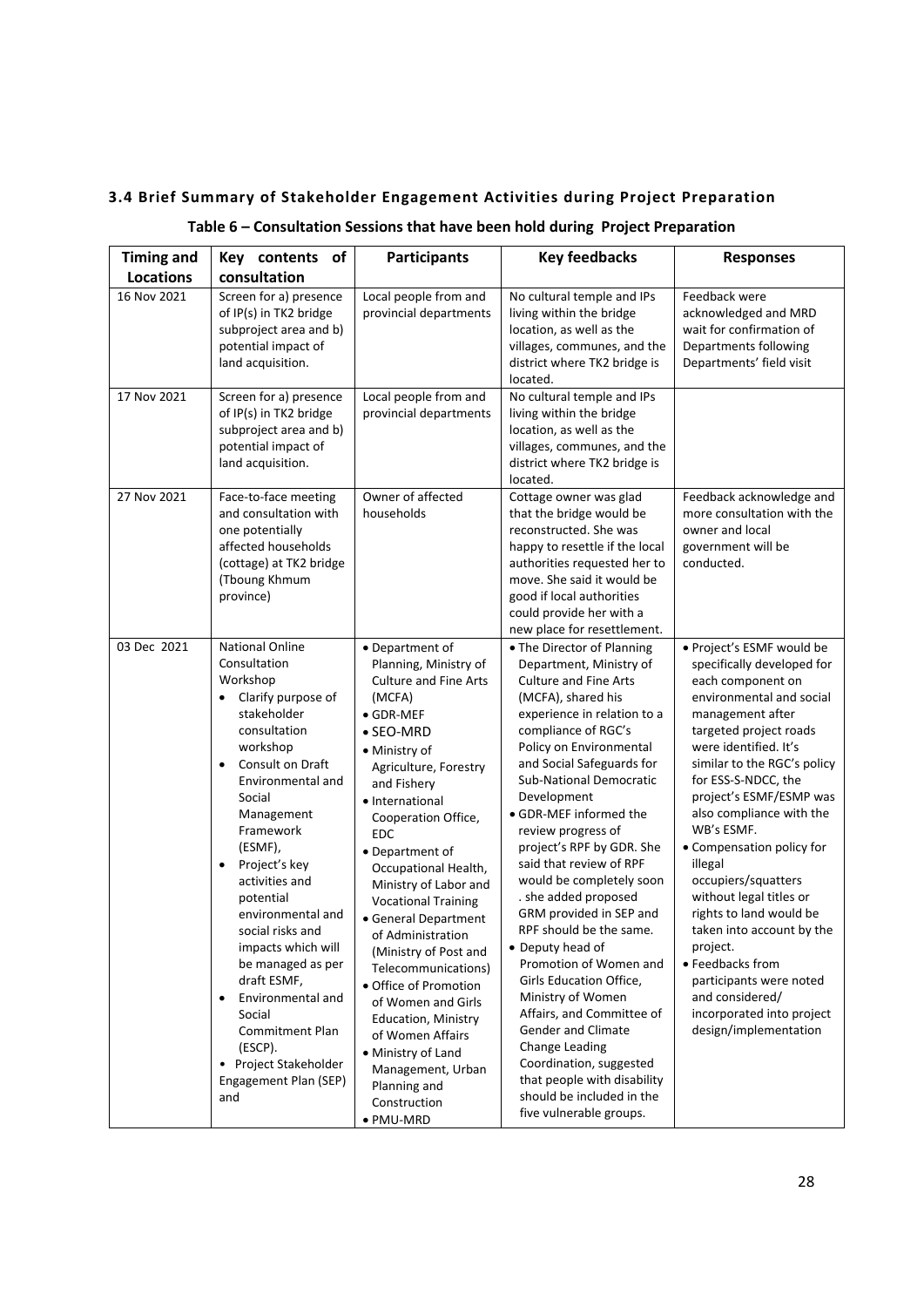| <b>Timing and</b> | of<br>Key contents                                                    | <b>Participants</b>                                                                                                                                                                                                                                                                                                  | <b>Key feedbacks</b>                                                                                                                                                                                                                                                                                                                                                                                                                                                                                                                                                                                                                                                                                                                                      | <b>Responses</b> |
|-------------------|-----------------------------------------------------------------------|----------------------------------------------------------------------------------------------------------------------------------------------------------------------------------------------------------------------------------------------------------------------------------------------------------------------|-----------------------------------------------------------------------------------------------------------------------------------------------------------------------------------------------------------------------------------------------------------------------------------------------------------------------------------------------------------------------------------------------------------------------------------------------------------------------------------------------------------------------------------------------------------------------------------------------------------------------------------------------------------------------------------------------------------------------------------------------------------|------------------|
| Locations         | consultation                                                          |                                                                                                                                                                                                                                                                                                                      |                                                                                                                                                                                                                                                                                                                                                                                                                                                                                                                                                                                                                                                                                                                                                           |                  |
|                   |                                                                       | • WB representatives                                                                                                                                                                                                                                                                                                 | • Ministry of Land<br>Management, Urban<br>Planning and Construction<br>(MLMUPC), expressed<br>concerns on camp sites,<br>labor use, and land<br>acquisition policy.<br>• Ministry of Labor and<br>Vocational Training raised<br>concerns on child labor<br>work permitted related to<br>Article 177 and Prakas No.<br>002/08 on Category of<br>Occupation and Light<br>Work Permitted for<br>Children from 12 to 15<br>years of age. The<br>contractors should take<br>into account occupational<br>health and safety<br>measures. She added that<br>labor safety, PPE,<br>construction sites,<br>working hours, and clean<br>water and sanitation<br>should be considered by<br>the contractor. Additional<br>measures to prevent and<br>protect worker |                  |
| 10 Dec 2021       | <b>Online Consultation</b><br>Workshop With<br><b>Pursat Province</b> | • Chief of Snam Preah<br>Commune<br>• Khna's Pagoda<br>Committee<br>representative<br>• Chief of Bac Pring<br>village<br>• Chief of Toul Khmer<br>village<br>• Villagers from the<br>Toul Khmer village<br>• Deputy Head of<br>Indigenous People<br>Development office<br>• Deputy Director of<br><b>Pursat PDRD</b> | • Commune chiefs were<br>happy to assist in terms of<br>coordination with local<br>communities<br>• Local representative<br>shared his working<br>experience in<br>resettlement coordination<br>among development<br>projects and affected local<br>households<br>• Raised a concern of road<br>designs whether there<br>would be an installation of<br>U drains or not when the<br>targeted roads would be<br>rehabilitate<br>• Deputy Head of<br>Indigenous People<br>Development office, said<br>that there were no IP's<br>communities living in the<br>areas where the roads<br>would be rehabilitated in<br>Pursat province<br>• Most commune chiefs in<br>targeted areas had some                                                                  |                  |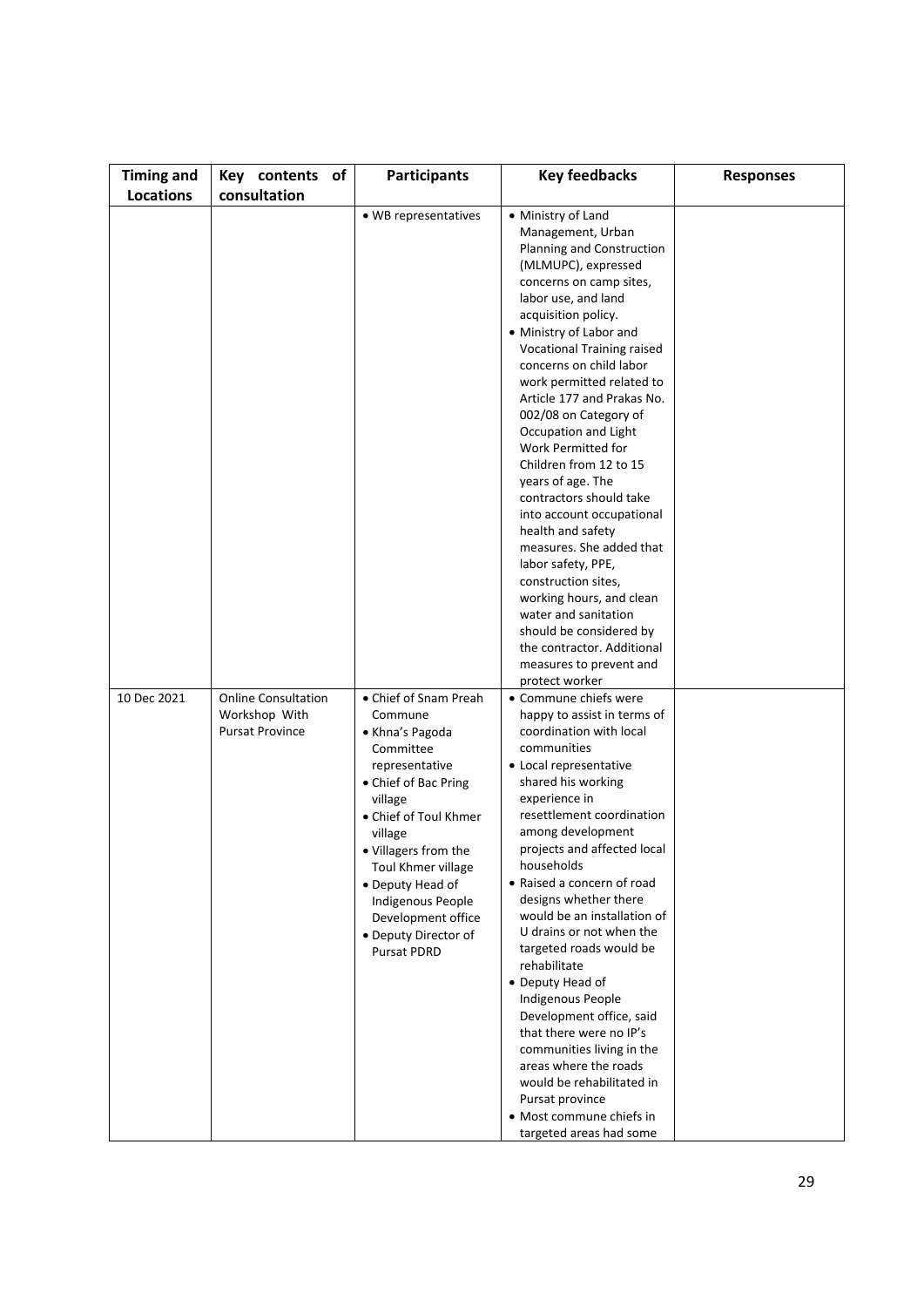| <b>Timing and</b> | Key contents<br>of     | <b>Participants</b> | <b>Key feedbacks</b>                           | <b>Responses</b> |
|-------------------|------------------------|---------------------|------------------------------------------------|------------------|
| Locations         | consultation           |                     |                                                |                  |
|                   |                        |                     | experience in                                  |                  |
|                   |                        |                     | rehabilitated roads                            |                  |
|                   |                        |                     | because they had                               |                  |
|                   |                        |                     | implemented such                               |                  |
|                   |                        |                     | projects by using                              |                  |
|                   |                        |                     | Commune/Sangkat funds                          |                  |
|                   |                        |                     | • Project disclosure                           |                  |
|                   |                        |                     | information to the people                      |                  |
|                   |                        |                     | living around project                          |                  |
|                   |                        |                     | areas were very useful to                      |                  |
|                   |                        |                     | avoid misunderstanding.                        |                  |
|                   |                        |                     | All villagers needed good                      |                  |
|                   |                        |                     | roads in their villages and                    |                  |
|                   |                        |                     | they were always happy                         |                  |
|                   |                        |                     | to support the project                         |                  |
|                   |                        |                     | whenever the roads are                         |                  |
|                   |                        |                     | rehabilitated.                                 |                  |
|                   | Online consultation    |                     | • Bridge reconstruction                        |                  |
|                   | with local people on   |                     | would bring more benefits                      |                  |
|                   | the draft ESMP for TK2 |                     | to local people.                               |                  |
|                   | bridge area, Tboung    |                     | • Happy to support the                         |                  |
|                   | Khmum province.        |                     | project in terms of                            |                  |
|                   |                        |                     | coordination with local                        |                  |
|                   |                        |                     | communities.                                   |                  |
|                   |                        |                     | • ESMP was well prepared                       |                  |
|                   |                        |                     | by taking into account the                     |                  |
|                   |                        |                     | community safeguard as                         |                  |
|                   |                        |                     | well as GRM for any                            |                  |
|                   |                        |                     | affected people. It                            |                  |
|                   |                        |                     | seemed no potential                            |                  |
|                   |                        |                     | impacts that should be of                      |                  |
|                   |                        |                     | concern                                        |                  |
|                   |                        |                     | • Raised a perception of the                   |                  |
|                   |                        |                     | benefit of the bridge                          |                  |
|                   |                        |                     | connecting the road for                        |                  |
|                   |                        |                     | transportation of                              |                  |
|                   |                        |                     | agricultural products,<br>especially for local |                  |
|                   |                        |                     | students to access to                          |                  |
|                   |                        |                     | schools.                                       |                  |
|                   |                        |                     | • Local authorities were                       |                  |
|                   |                        |                     | informed of the proposed                       |                  |
|                   |                        |                     | reconstruction                                 |                  |
|                   |                        |                     | • Project had never gotten                     |                  |
|                   |                        |                     | any complaints from the                        |                  |
|                   |                        |                     | households living around                       |                  |
|                   |                        |                     | the project bridge areas.                      |                  |

#### **3.5 Proposed Strategy to Incorporate the View of Vulnerable Groups**

Feedback of affected people, particularly of vulnerable individuals and groups are key to designing mitigation measures and avoiding or minimizing the disapprotionate project impact on them. Under this project, individuals and households from vulnerable group are generally poor. They include also indigenous peoples who may be very small in population. Some may still practice swidden agriculture and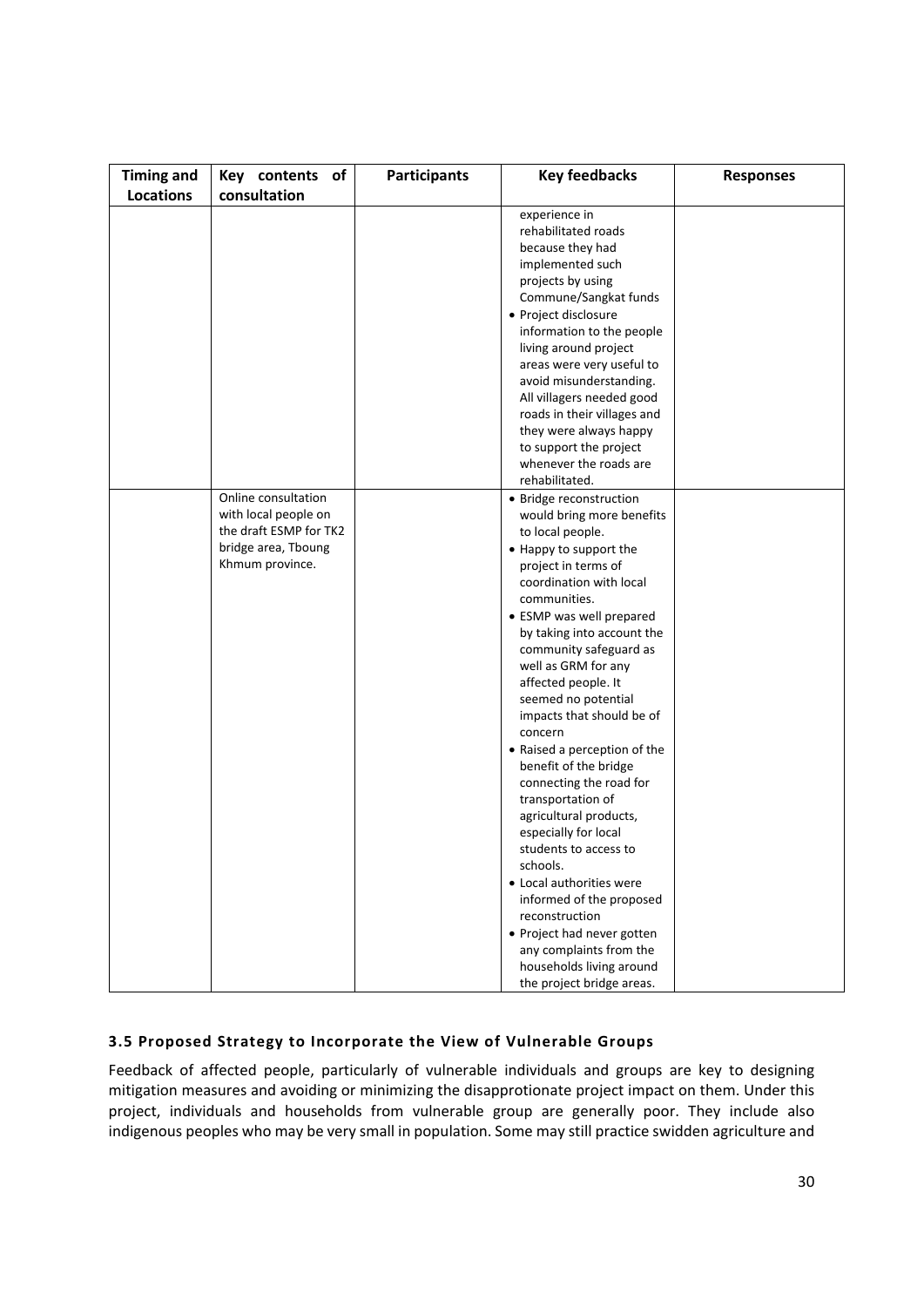are distinctive in their customs and habits. Some may lead precarious life and do not have or have very limited connection with the mainstream groups through small‐scale agricultural trading. Because of these reasons, vulnerable individuals and households may have limited access to day-to-day support outside their family, or social network, support their living. Notifying vulnerable groups, particularly the IP group, of project consultation events may face certain difficulties because they are not always home and have phone access. Special effort will be made by MRD to reach out and ensure they can participate in project consultation – whether they are adversely affected or not.

To ensure the opinion of vulnerable groups could be incorporated into into project design and implementation, it is important that the process of consultation with them (including appropriate use of consultation methods) be considered and prepared thoroughly. This process include a) notification, b) organization of consultation, and c) incorporation of feedback into project design and implementation.

#### *NOTIFICATION*

Identified vulnerable individuals and households should be visited at their home to deliver invitation to attend consultation sessions**.** Home visits help consultation organizing unit understand the living conditions and means of livelihoods of the affected vulnerable and as such can assess the likelihood of their participation in planned consultation meeting. In cases household members are not at home at the time of home visit, effort should be made to visit them again at another time, or visit in the evening.

Where face-to-face contact to notify the vulnerable people of consultation meeting is not feasible due to COVID‐19 restriction, invitation for consultation may be dropped in front of their house, or at place that is easily found. In village where community radio is available, radio can be used to broadcast invititation message at time when the target group may listen to. Radio announcement should be repeated for a number of times to reach as much people as possible. An alternative way could be use of a communication vehicle (a car or a motorbike) to approach the vulnerable people and play the recorded consultation invitation. It is important that the notification be made well in advance of planned consultation meeting to provide people sufficient time to prepare, particularly for those who are busy during cropping season, and/or fulltime caregivers.

#### *ORGANIZATION OF CONSULTATION*

For general feedback on a subproject, public hearings or community meetings can be used. However, for issues that are specific to certain groups of stakeholders, such as those are vulnerable or disadvantaged, focus group discussion should be used. When focus group discussion is planned, individuals with homogenous characteristics should be invited to one group. For example, people of the same IP group should be invited together. People affected by the same type of impact, such as physical relocation, or temporary business disruption, should be invited to one group to be able to collect their in‐depth feedback. Similarly, female people who are expected to share gender‐sensitive opinion such as family's labor division, domestic violence, should be invited to separate group. Female facilitators should be arranged to moderate discussions for female groups. Where possible, consultation should be organized for people of same socioeconomic status.

Health safety measures must be in place and taken by consultation organizing unit to avoid/reduce the risks of COVID-19 transmission, especially when face-to-face consultation is carried out, regardless of number of participants. Free sanitizers and medical masks should be arranged beforehand at consultation venue in case participants need. Spacing should also be exercise as recommended by local government at the time of consultation. Instructions by local government on COVID‐19 prevention measures should be strictly followed when face‐to‐face consultations are carried out.

#### *INCORPORATION OF FEEDBACKS*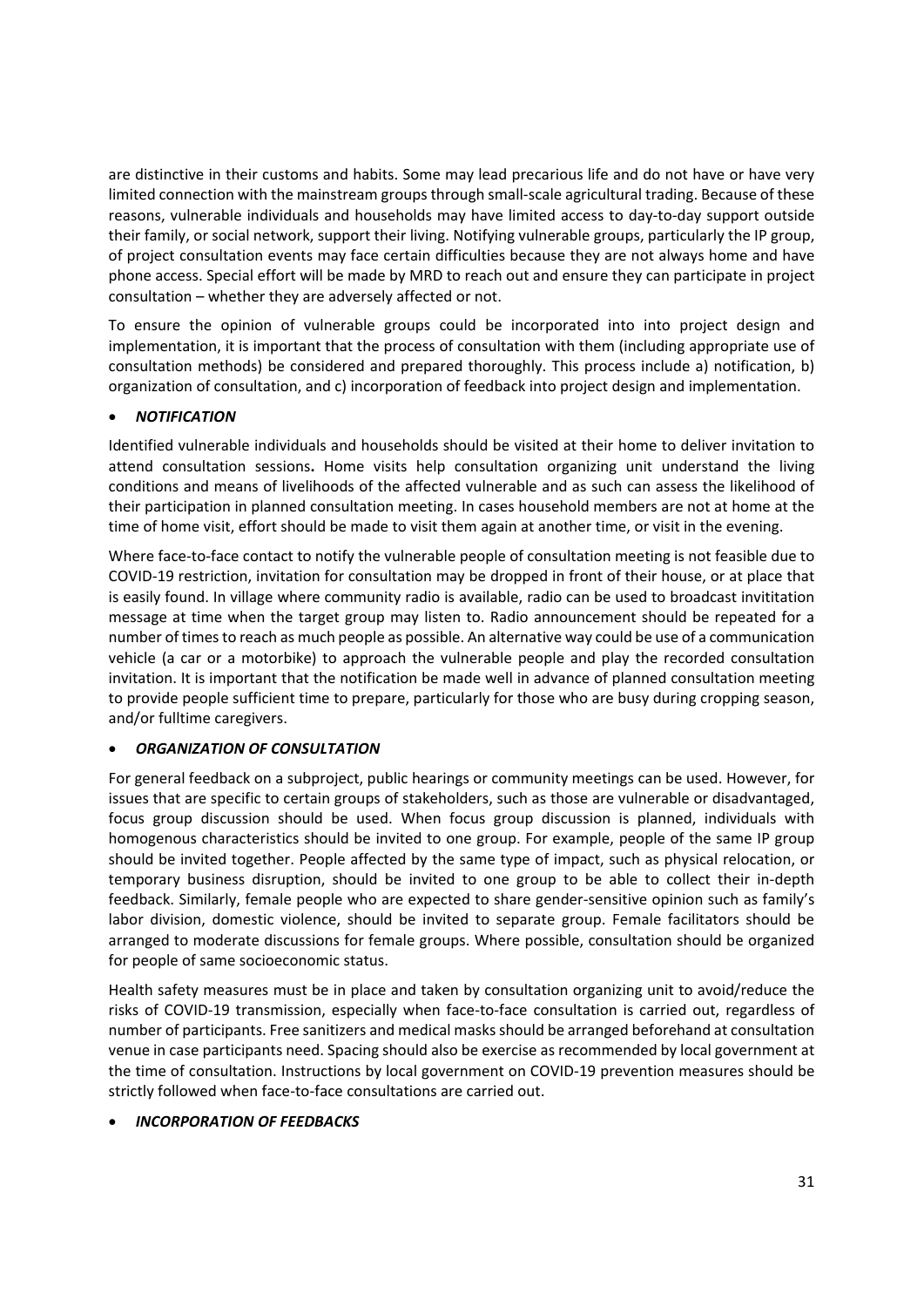The feedback of vulnerable peoples on project's risks and impacts, mitigation measures, and grievance redress, etc. are important during project design. While the quality of feedback is affected mostly by the first two steps (notification and organization of consultation), diligent consideration of collected feedback and consistent incorporation of these feedbacks into project design and implementation is of utmost importance to ensure identified risks and impacts could be avoided, or reduced. Feedback should be incorporated carefully and consistently across relevant documents, such as site-specific ESMP, IPP, and RP (if relevant) – in a manner that draws the attention of implementing stakeholder who are in charge, and dedicated implementation.

#### **3.6 Timelines**

The following tables provide a summary of key activities.

| <b>Activities</b>                                                                                                                                                                                                                         | <b>Project Phases</b>                                              | <b>Timelines</b>                                                                                                                | <b>Responsibilities</b>                                                                     | <b>Locations</b>         |
|-------------------------------------------------------------------------------------------------------------------------------------------------------------------------------------------------------------------------------------------|--------------------------------------------------------------------|---------------------------------------------------------------------------------------------------------------------------------|---------------------------------------------------------------------------------------------|--------------------------|
| National consultations for disclosed<br>documents (ESMF, including RPF, IPPF,<br>LMP), SEP and and ESCP), and ESMP for<br>one bridge                                                                                                      | Conceptual Design, Prior<br>to World Bank Appraisal                | $29$ Nov $-3$<br>Dec 2021                                                                                                       | MRD and consultants                                                                         | Phnom Penh               |
| Local consultations, to introduce<br>project, screening on IPs, extent of land<br>acquisition, voluntary donations,<br>detailed design, project impacts, etc.                                                                             | Implementation:<br><b>Detailed Design</b>                          | $29$ Nov $-3$<br>Dec 2021                                                                                                       | <b>MRD</b> and consultants                                                                  | <b>Project Provinces</b> |
| If land acquisition impacts, detailed<br>measurement and preparation of<br>Detailed RPs.                                                                                                                                                  | Implementation:<br><b>Detailed Design</b>                          | <b>TBD</b>                                                                                                                      | GDR, MRD and<br>consultants                                                                 | <b>Project Provinces</b> |
| Disclosure of ESMP, voluntary<br>donations, RPs if applicable                                                                                                                                                                             | Implementation:<br><b>Detailed Design</b>                          | Prior<br>to<br>subproject<br>bidding<br>will<br><b>RP</b><br>be<br>implemented<br>prior to start<br>of<br>construction<br>works | <b>MRD</b> and consultants<br>(and GDR if land<br>acquisition)                              | <b>Project Provinces</b> |
| If applicable, preparation of Indigenous<br>Peoples' Plan and Social Assessment                                                                                                                                                           | If IPs are found, in line<br>with WB ESS7, in MRD<br>project roads | <b>TBD</b>                                                                                                                      | ESOs with support<br>from DDIS<br>(additional IPP<br>consultant may also<br>be needed)      | <b>Project Provinces</b> |
| Works commence, implementation of<br>Detailed RP ahead of civil works (i.e.<br>delivery of entitlements), hiring of local<br>workers, trainings on gender, trainings<br>for contractors and staff, etc. Delivery<br>of IPP if applicable. | <b>Civil Works</b>                                                 | <b>TBD</b>                                                                                                                      | Contractor, SEOs,<br>Design and<br>Supervision<br>Consultants, GDR (if<br>land acquisition) | <b>Project Provinces</b> |

#### **Table 7 – Indicative Timeline**

#### **3.7 Review of Comments**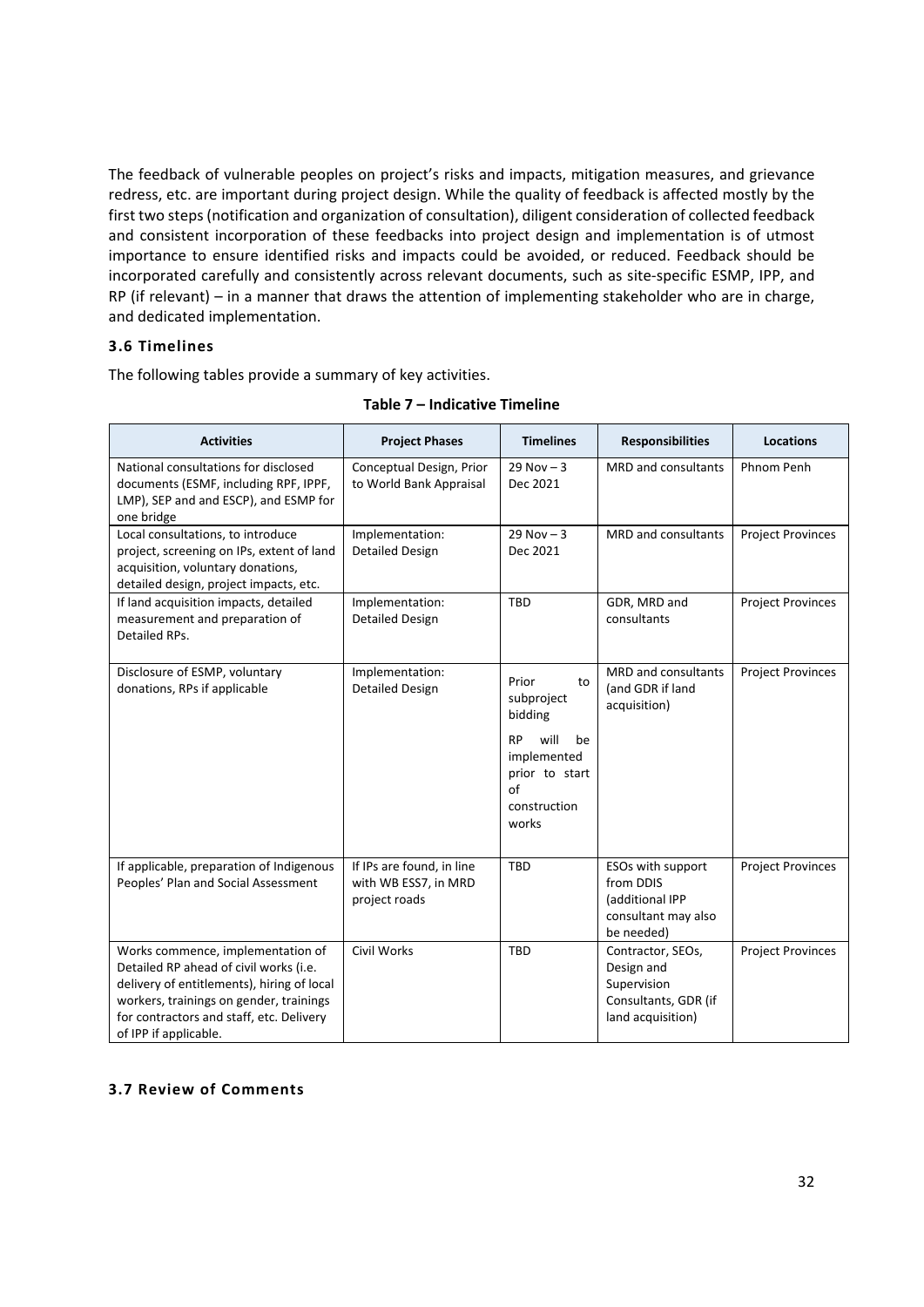This section describes how comments from project stakeholders will be gathered, reviewed, and reported back to stakeholders on the final decision, including a summary of how such comments were taken into account.

#### *GATHERING FEEDBACK*

MRD will establish multiple channels to receive feedbacks from project stakeholders (See Section 3.2 and 3.3 above). At commune level, feedback from local people (both verbal and written) will be gathered through commune/village offices. Commune office serves as the first level where local people can conveniently provide feedback, such as concerns, grievances, or ask for clarification. In addition to commune‐level channel, feedback/grievance can be lodged through PMU using PMU's dedicated phone number, email, and postal address. Feedback through PMU will be managed by PMU's Social and Environmental Officers who will register all feedback received in the project's GRM database, acknowledge and inform feedback providers how comments/grievances will be processed. In addition, PMU will set up virtual channels, such as Facebook, website, to collect feedback through online consultation when face‐to‐face meeting is not feasible due to COVID‐19. Stakeholders, including affected groups and interested groups, will be informed of all channels available to attend consultation, asking for clarification, and provide feedback, including complaints.

#### *REVIEWING FEEDBACK*

Feedback/grievances submitted by stakeholders through project's dedicated channels will be registered and processed by the agencies in charge at different levels, including commune, district, provincial and national levels. Contractors will also be responsible for review/resolving complaints of their workers and staff concerning labor and working conditions, or SEA/SH. Important feedback, such as grievances, will be acknowledged in writing by the respective grievance receiving units at different levels, such as commune, district, provincial levels, or local leaders in the case of IPs. Grievances will be resolved within a timeframe specified for each step (See Section 5.4 for a summary of all three GRMs prepared for the project). It is noted that if a grievance is submitted through PMU, GRM focal point within PMU will acknowledge the receipt of grievance and notify the aggrieved person that their grievance will be transferred to the unit in charge (outside PMU) for resolution. GRM focal point will also inform the aggrieved person how their grievance will be addressed, including next steps in the GRM process. MRD's SEOs will oversee the entire GRM process, including receiving, registering, transferring, following up with agencies in charge with regards to resolution process and results, and record each of these steps in project's GRM database. MRD's SEOs will work closely with GRM designated unit at all levels, including relevant governmental agencies and contractors who are responsible for grievance resolution. MRD' SEOs will update the Project Grievance Logbook and follow up on grievance resolution process with units in charge. MRD's SEOs will be responsible for these tasks and report regularly to MRD management

#### *REPORTING BACK*

Communicating back to stakeholders to provide tangible responses to the concerns raised is essential to maintaining continued and full participation of project stakeholder throughout project cycle. As mentioned above, feedback and grievances raised by affected parties will be processed/resolved in due time and reported back to the affected people. The agencies directly responsible for grievance resolution will resolve grievance and will report back to aggrieved persons. For example, a grievance related to compensation rate, submitted through a commune office will be resolved and reported back by the units who directly solve the case. Similarly, a complaint by contracted worker related to working condition submitted to his/her employer (contractor) will be resolved and reported back by the concerned contractor, or by PMU's GRM focal point if it is escalated to the PMU.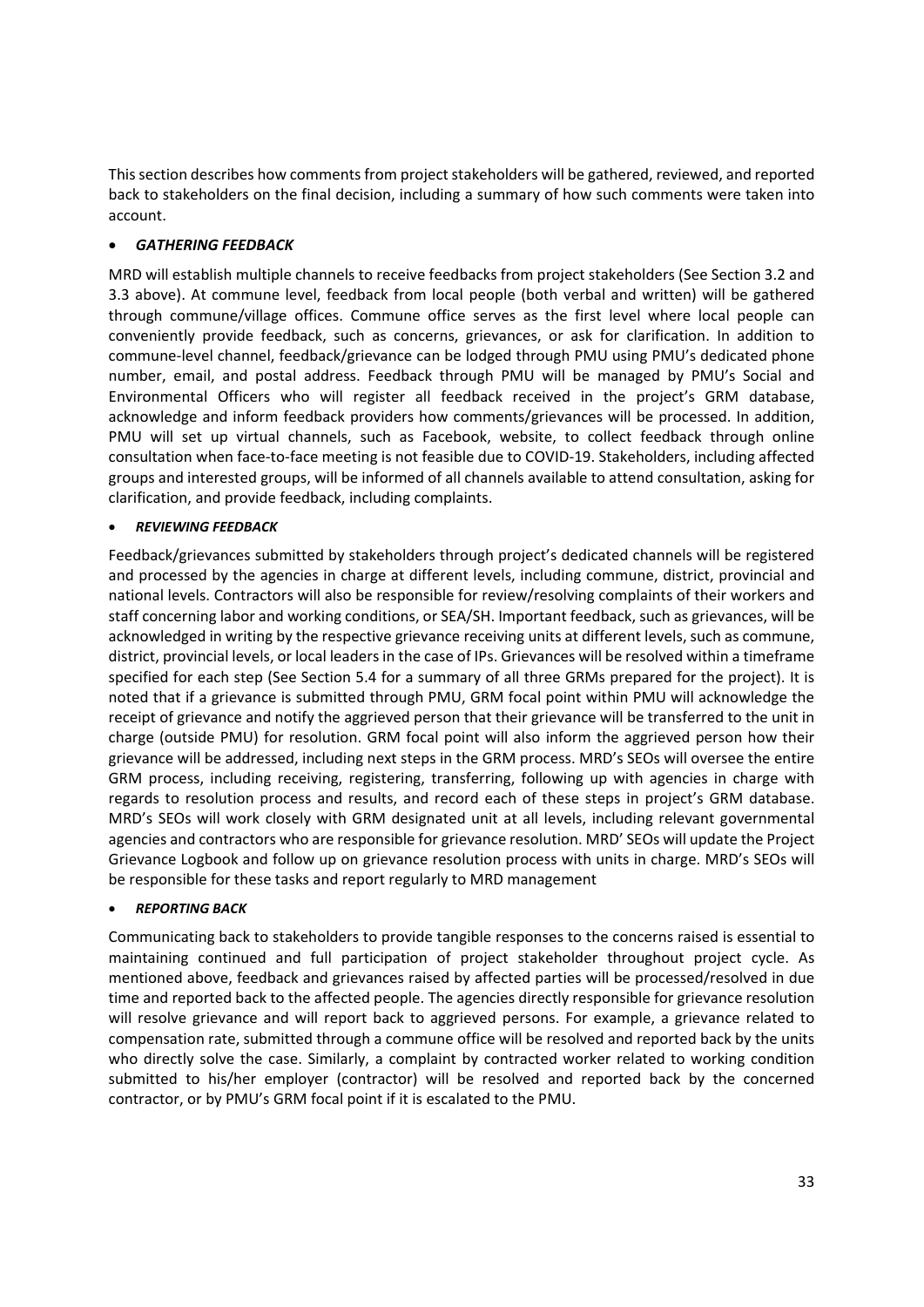Responses to general questions/ comments/ suggestion will be made as soon as possible. For example, questions raised at consultation meetings will be answered during the consultation. Answers to questions/ comments that require time for consideration will be reported back to the affected groups in a subsequent consultation meeting. Meanwhile, a summary of these responses (with no personal information) will be shared to the general public through MRD's dedicated website on a quarterly basis, or sooner when available. For SEA/SH complaints, if any, this information will be kept confidential (See Section 5.4.3 for details).

#### **3.8 Future Phases of Project**

During project preparation, all project stakeholders were kept informed of project purpose, proposed activities, environmental and social assessment of risks and impacts, E&S management plan, and grievance redress procedure. During project implementation, affected parties will be informed and consulted if project's ES documents are updated, or when site‐specific ESMPs and/or site‐specific RPs are prepared. The documents, if updated, will be disclosed through the same channels where the previous versions were disclosed. Performance of environmental and social instruments, stakeholder engagement plan, and grievance redress mechanism will also be reported to relevant affected parties. With regards to grievance redress mechanism, complainants will be informed of steps and progress made in complaint resolution during the grievance resolution process. The project will report at least bi-annually to stakeholders, but will report more frequently during periods when project activities are actively carried out such as during consultation, compensation payment, construction, and resettlement process.

### **RESOURCES AND RESPONSIBILITIES FOR IMPLEMENTING STAKEHOLDER ENGAGEMENT ACTIVITIES**

#### **4.1 Resources**

The PMU will be in charge of implementation of stakeholder engagement activities. The table below provides contact information of key environmental and social PMU members that can be reached to provide comments, feedback, or raise questions about the project. In case there is change to the following personnel, this SEP will be updated to reflect new staff arrangements and will be disclosed through the same channel to keep project stakeholders informed. Changes will also be updated accordingly in material distributed for consultation.

| <b>Contact</b><br>information | <b>PMU Director</b> | <b>PMU Social</b><br><b>Officer</b> | <b>PMU</b><br><b>Environmental</b><br><b>Officer</b> | <b>GRM Focal Point</b> |
|-------------------------------|---------------------|-------------------------------------|------------------------------------------------------|------------------------|
| Name                          |                     |                                     |                                                      |                        |
| Postal address                |                     |                                     |                                                      |                        |
| Email                         |                     |                                     |                                                      |                        |
| Phone number                  |                     |                                     |                                                      |                        |

**Table 8 – PMU's Environmental and Social Members and Contact Information** 

Adequate budget for stakeholder engagement activities will be allocated from the overall project cost, which will include cost for organizing meetings, workshops, trainings, hiring of staff, field visits to subproject locations, translation and printing of relevant materials, billboards, and operating project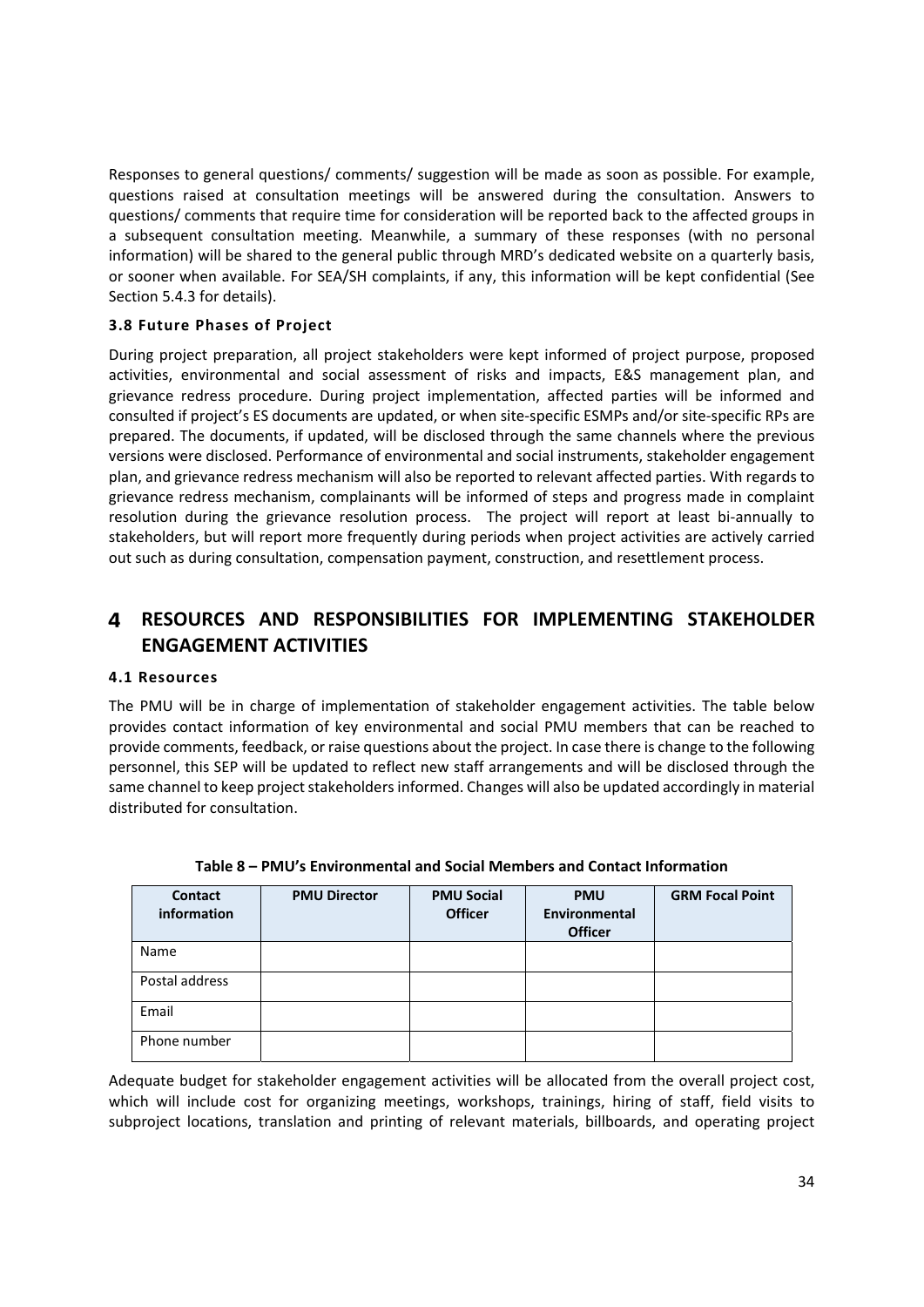GRM. The cost for implementation and monitoring of environmental and social mitigation measures at construction sites will be integrated into the construction overhead and will be borne by the contractors.

#### **4.2 Management Functions and Responsibilities**

Institutional arrangements for implementation will follow the Government's institutional structure. Under this project, as the Implementing Agencies (IA), the Ministry of Rural Development (MRD) will establish a Project Management Unit with a Project Director, a Project Manager, and Social and Environment Officers (SEOs).

MRD's Project Director, Project Manager, and Environment and Social Officers will be directly responsible for implementing the SEP during project implementation. MRD will oversee the SEP implementation of the PMU under MRD. The project's contractors or consultants will be responsible for implementing certain part of the SEP under the supervision of PMU's SEOs.

Under the guidance of the PD/PM, the SEOs will be responsible for:

- Leading, or supervising organization of consultations as described in SEP;
- Leading, or supervising the disclosure of information as per SEP;
- Establishing, maintaining, regularly updating the Project Grievance Logbook;
- Reviewing monthly monitoring reports provided by project contractors and consultants;
- Reporting regularly to the Project Director.

Stakeholder engagement activities set out in this SEP will be evaluated periodically by PMU in line with specific stakeholder engagement activities described in respective ESMP, RPs, IPP, and other relevant project documents. Project stakeholders such as affected and interested people will be encouraged to take part in monitoring project activities at subproject level.

The SEO has been supported and trained by the national consultants during the project preparation phase. During project preparation, the SEOs will be further trained to be able to perform their assigned tasks appropriately.

| <b>Responsibilities</b> |                     |                                                                                                                                                                                                                                                                                                                                                                                                                                                                                                                                                          |  |  |
|-------------------------|---------------------|----------------------------------------------------------------------------------------------------------------------------------------------------------------------------------------------------------------------------------------------------------------------------------------------------------------------------------------------------------------------------------------------------------------------------------------------------------------------------------------------------------------------------------------------------------|--|--|
|                         | Project<br>Director | Review and approves monthly reports on grievance redress and<br>stakeholder engagement<br>Keeps World Bank informed on the implementation of the SEP                                                                                                                                                                                                                                                                                                                                                                                                     |  |  |
|                         | Project<br>Manager  | Oversee SEO and the process of grievance redress and stakeholder<br>٠<br>engagement<br>Submits monthly reports to the Project Director<br>٠                                                                                                                                                                                                                                                                                                                                                                                                              |  |  |
| <b>IMRD</b>             | lseo                | Implement stakeholder engagement activities as described in the SEP,<br>٠<br>including consultations, disclosure, trainings on gender-based violence,<br>road safety, etc.<br>Coordinate with village and commune authorities and contractor on the<br>$\bullet$<br>grievance redress mechanism, following up those grievances are<br>recorded and promptly resolved<br>Oversee stakeholder engagement activities being conducted by the<br>$\bullet$<br>contractor and/or DDIS/ISWSC consultants<br>Coordinate with other agencies involved such as GDR |  |  |

#### **Table 9 – Responsibilities for SEP Implementation**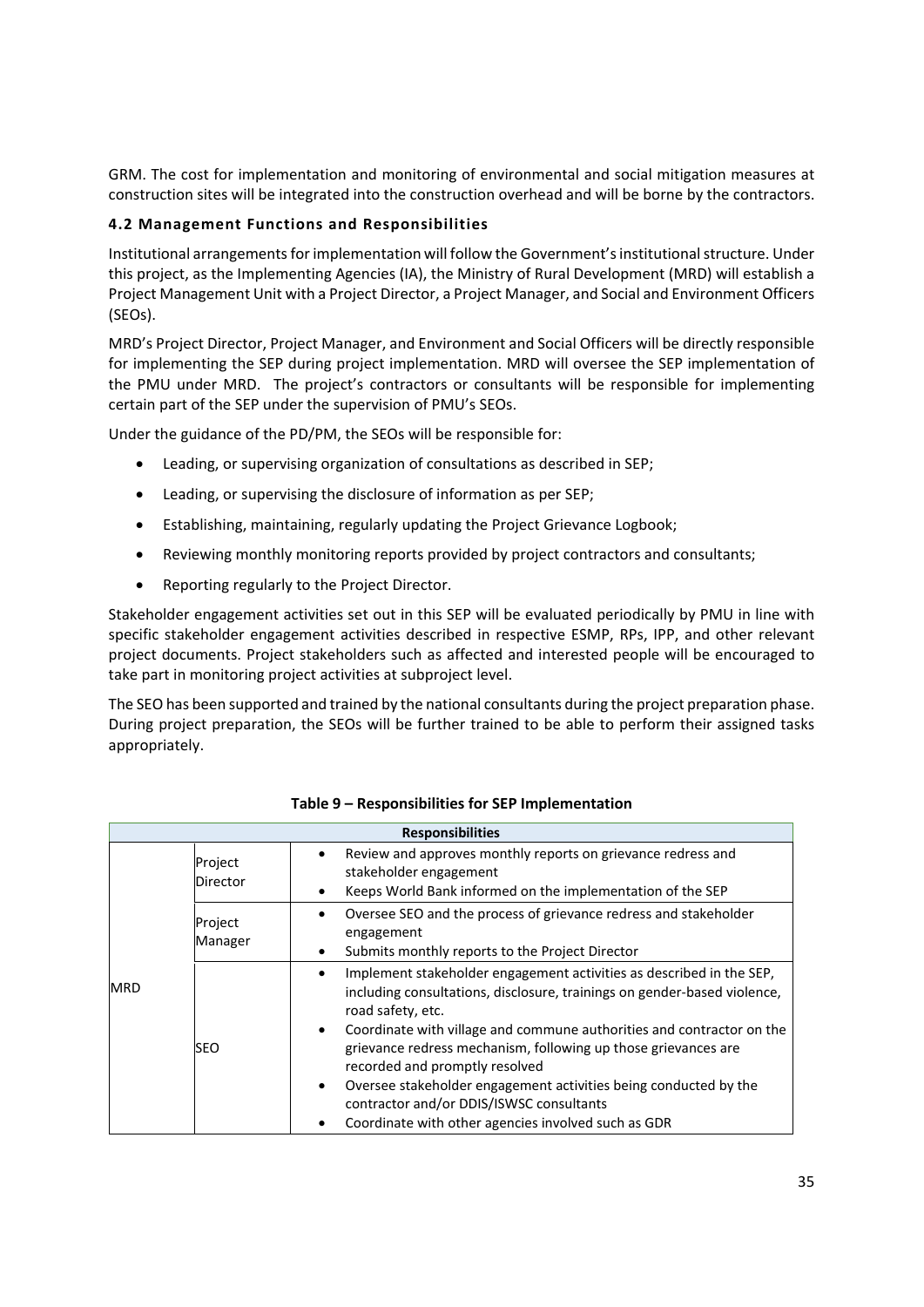|             |                                                 | Leads the process of consultation on voluntary donations<br>$\bullet$<br>Leads the process of identification of Indigenous Peoples<br>$\bullet$                                                                                                                                                                                                                                                                                                                                                                                                                                                                                                                  |
|-------------|-------------------------------------------------|------------------------------------------------------------------------------------------------------------------------------------------------------------------------------------------------------------------------------------------------------------------------------------------------------------------------------------------------------------------------------------------------------------------------------------------------------------------------------------------------------------------------------------------------------------------------------------------------------------------------------------------------------------------|
| <b>MEF</b>  | <b>GDR</b>                                      | Lead consultations on land acquisition, including on the detailed<br>$\bullet$<br>measurement survey, calculation of entitlements, compensation rates,<br>project schedule, etc.<br>Responsible for its own GRM relating to land acquisition<br>$\bullet$                                                                                                                                                                                                                                                                                                                                                                                                        |
| Contractor  | Chief Engineer                                  | Carry out consultations with stakeholders on project timeline, mitigation<br>$\bullet$<br>of civil work activities (such as dust, traffic), informs stakeholders about<br>jobs<br>Ensure careful consideration of women and vulnerable groups, including<br>them in consultations and that they don't miss out on job opportunities<br>Conduct training on Code of Conduct for workers, including on<br>appropriate behavior and relations with community and gender-based<br>violence<br>Conduct trainings and awareness activities on road safety<br>٠<br>Conduct due diligence on supply chain to screen for child labor and<br>$\bullet$<br>indentured labor |
| <b>DDIS</b> | Environment<br>land<br>Social<br><b>Experts</b> | Conduct site visits and interviews on to assess progress of voluntary<br>$\bullet$<br>donations and/or land acquisition to review progress and identify any<br>issues<br>Assesses the progress, accessibility and efficiency of the GRM<br>٠<br>Conduct trainings on gender-based violence, HIV/AIDS, road safety and<br>$\bullet$<br>others as described in this SEP and/or as required by MRD<br>Assist in the identification of Indigenous Peoples, working with the SEO<br>Prepare the targeted Social Assessment and IPP if relevant, or this may<br>$\bullet$<br>be the task of a separate consultant<br>Build capacity of SEO staff to deliver SEP        |

#### 5 **GRIEVANCE REDRESS MECHANISM**

#### **5.1 Objective of the project GRM**

The objective of the GRM is to provide affected persons with redress procedures that can be conveniently used to raise a project related concern or grievance. The GRM guides how a complaint can be lodged, including forms and channels through which a complaint can be submitted. To facilitate the grievance resolution process, grievances received will be acknowledged in writing and solved within a specified timeframe. During the resolution process, where necessary, dialogue will be hold with aggrieved person for mutual understanding and effective resolution. Once a complaint is resolved, aggrieved person will be notified of the resolution results. The GRM has sequential steps that aggrieved person can use. If the aggrieved person is not satisfactory with the grievance resolution result, or if their complaint is not resolved within the timeframe specified for a particular step, aggrieved person can move on to the next step which is higher in resolution hierarchy. The project has an appeal process that complainant can resort if they are not satisfied with a resolution decision at a particular step, or their complaints are not resolved within a specified timeframe.

#### **5.2 Summary of national legislation related to grievance and complaint**

The RGC has various laws and sub-decrees that have been in place to guide the implementation of complaint resolution process. These documents specify the right of the complainants as well as the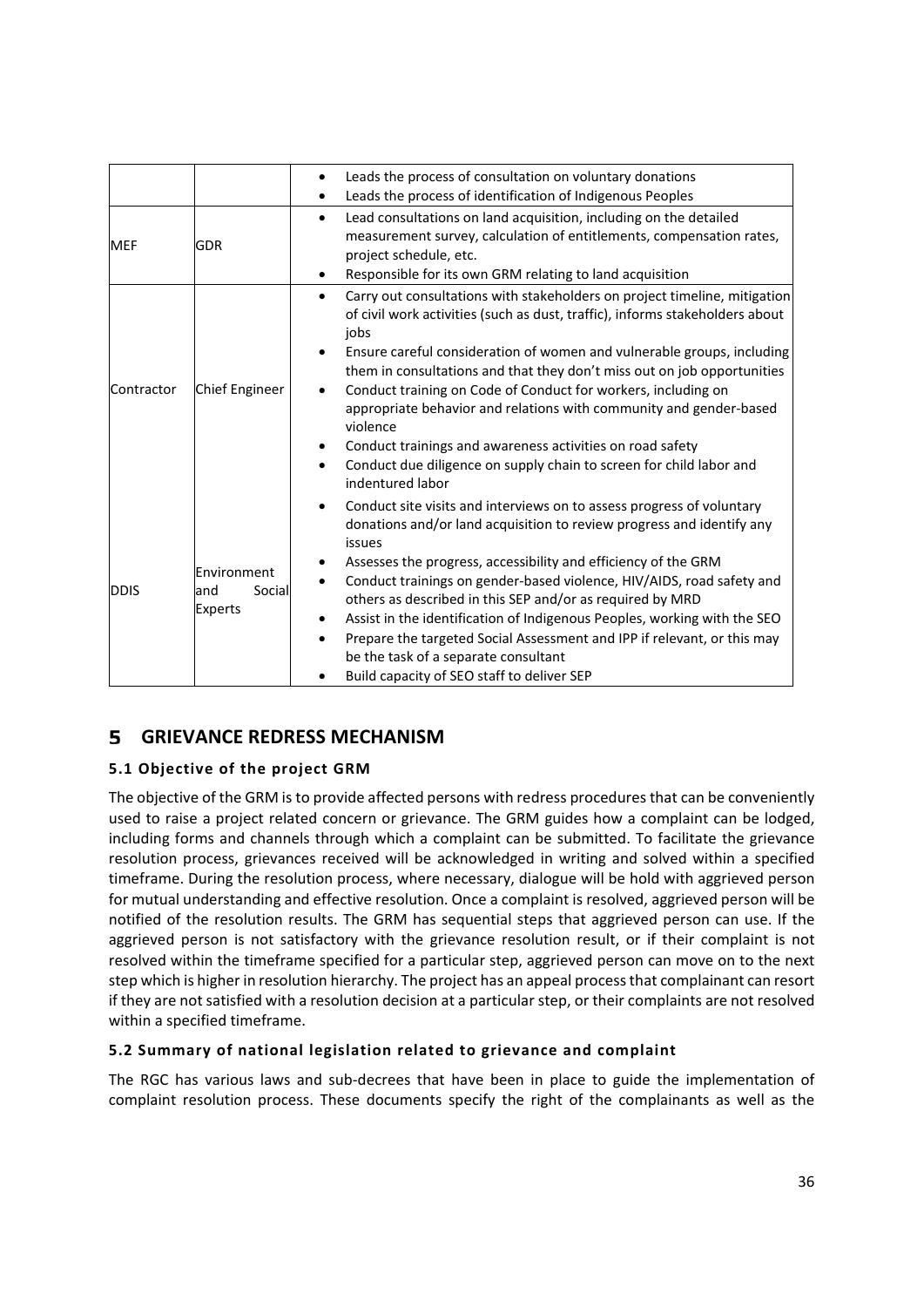responsibilities of concerned governmental agencies as to complaint resolution. Relevant legal documents include:

- Law on Expropriation (dated 26 February 2010);
- Labor Law (dated 13 March 1997, amended on 20 July 2007 and 26 June 2018);
- Law on Prevention of Domestic Violence and Protection of Victims (dated 24 October 2005);
- Sub-decree No. 22 ANK/BK (2018) on Standard Operating Procedures for Land Acquisition and Involuntary Resettlement for Externally Financed Projects in Cambodia. Guidelines for Grievance Redress Mechanism (Appendix 8);
- Law on Administrative Management of Capital, Provinces, Municipalities, Districts and Khans (dated 22 May 2008) – Section 6 on Solution of Local Conflicts;
- Sub-decree No. 22 (25 March 2002) on Decentralization of Roles, Functions, and Power to Commune Councils (Article 61: duty to promote the role of conciliating disputes between citizens);
- Sub decree No 47 ANK.BK (31 May 2002) on Organization and Functioning of the Cadastral Commission (Chapter 4 – District/Khan Level Conciliation).

#### **5.3 Principles of Project GRM**

- **Complainants bear no costs associated with the entire complaint resolution process**. Costs incurred as a result of grievance resolution will be borne by the project. However, if the complaints bring their case to the court of law as they wish, they will bear the costs associated with their lawsuit.
- **Project's complaint handling procedures will be disclosed in public domain**. All project's complaint handling procedures, such as that for project workers and people affected by land acquisition, will be disclosed on PMU's website, Facebook, to people who attend consultation meetings. Project GRM will also be disclosed through Project Information Booklet that will be distributed at consultation meetings and posted on MRD's website.
- **Complaint can be lodged in verbal or written form using different channels.** Affected person can submit their grievance through direct submission (handing), courier, mail, email, and telephone, or through authorized representative. Verbal complaint can be submitted by people with difficulties writing complaint letter (e.g. the elderly, people with disabilities…). Governmental staff at commune office will assist the person who has difficulty writing a complaint.
- **Complainant can delegate a representative who act on their behalf.** Person lodging a grievance can ask assistance from their family or from individual that they trust to transcribe their complaint, and act as their representative to submit their complaint.
- **Complaints will be registered in project GRM logbook and will be monitored until completion.** All complaint will be monitored by the parties in charge of complaint resolution, and by PMU of MDR. A grievance database will be established and maintained by PMU.
- **Complaint will be acknowledged within 15 days from the date of complaint receipt.** The unit in charge of complaint resolution will notify complainant upon complaint receipt and will initiate the complaint resolution process.
- **Time‐limit for grievance resolution is specified for each step**.

#### **5.4 Description of Project's Redress Procedures**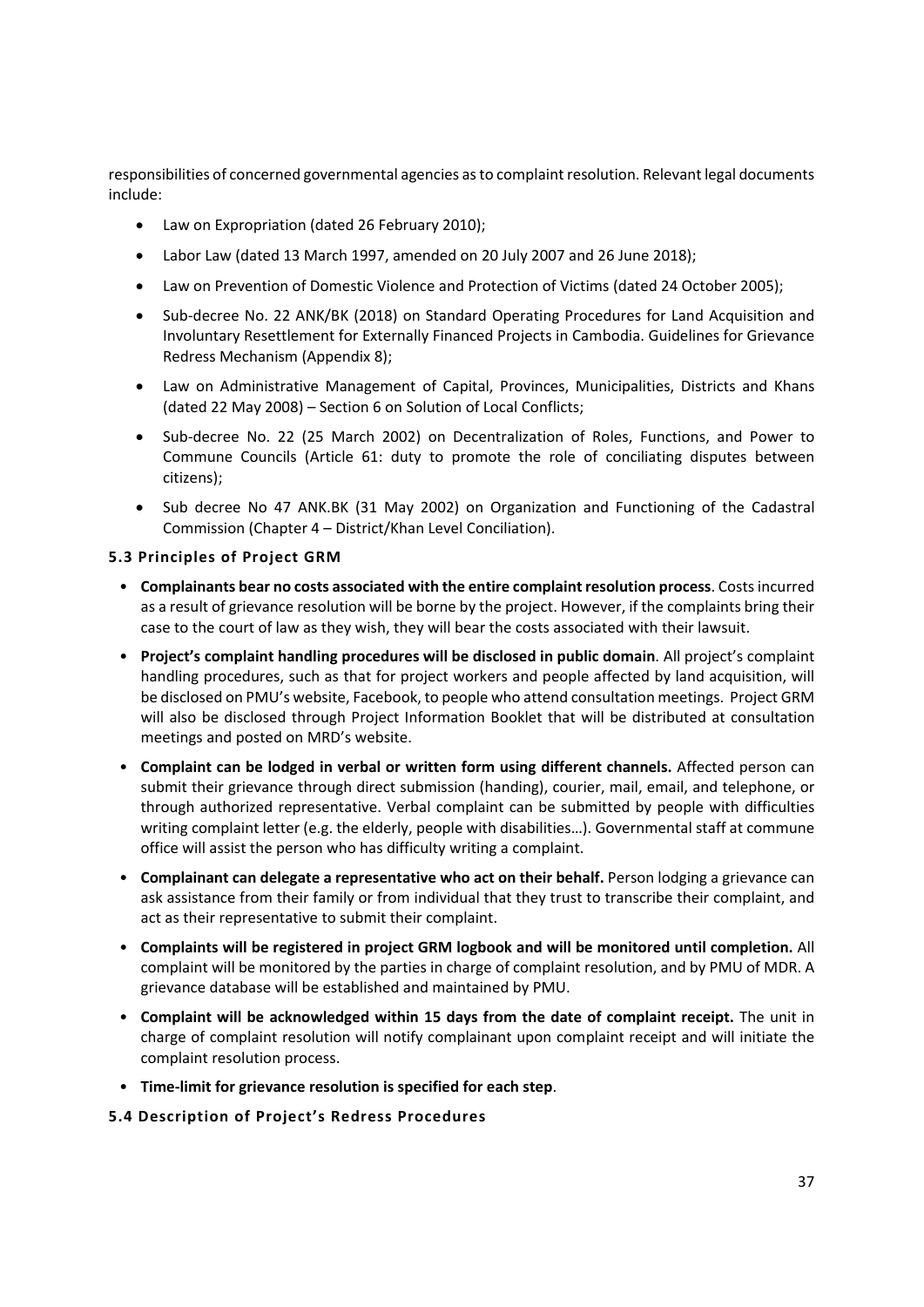The project has in place complaint handling procedures for three types of potential grievances, including grievances related to 1) land acquisition, 2) labor and working conditions, and 3) sexual exploitation and abuse and sexual harassment (SEA/SH). These procedures are established based on the above GRM principles and are in accordance with pertinent national legislation. The GRM for complaints related to land acquisition is provided in the project's Resettlement and Policy Framework (RPF). The GRM for project workers, which follows a different procedure is described in the Labor Management Procedures. GRM related to SEA/SH is established in accordance with pertinent national laws and the World Bank's guidance on SEA/SH, and is described in project's LMP (see LMP for details). A summary for these three procedures is provided below:

#### *5.4.1 Redress Procedure for Complaints related to Land Acquisition*

In cases where grievance still cannot be resolved, or not resolved to the satisfaction of the person making the complaint, the person has the right to submit a complaint to the District or Province authorities, as desired by the complainant. The Complainant could also decide to submit to complaint directly to the Courts. The complainant will bear the cost for these steps, but will be reimbursed for their expenses by the IA if their complaint is successful.

 **Step 1 – Commune level.** Traditionally, the AP can bring their complaint to the Village Chief or Commune Chief who may be able to resolve issues on the spot. The Village Chief or Commune Chief will record the grievance and document how the complaint was resolved and report to resolved cases the MRD's Environment and Social Officers (ESO).

In case the AP is Indigenous People (IP), the aggrieved people may bring their case to the local IP community leader at village/commune level will refer the case to the Village Chief or Commune who proceed as described above. If the AP is not satisfied with the resolution, s/he can proceed to Step 2 (District level) or Step 4 (Provincial level) as they wish.

- **Step 2 District level.** The AP can skip Step 1 as they wish by lodging a written complaint to the Head of the District Office where the subproject is located. The AP can bring a community elderly or representative to mediate the matter at the District level. The Inter-Ministerial Resettlement Committee Working Group (IRC‐WG) will approach the Head of the District Office about the matter. The conciliation meeting shall be held and decision be taken within 15 working days from the date of complaint registration at the District Office. If the complaint is resolved at the District Level to the satisfaction of the AH, the IRC‐WG will inform GDR's Department of Internal Monitoring and Data Management (DIMDM) which will review and seek the approval of the Director General of GDR for appropriate remedial action. The AP will be informed in writing by the GDR of the decision and the remedial action within 15 working days from the receipt of the letter from the District Office. If the complaint is rejected at this stage, the District Office will inform the AP in writing. If the AP is not satisfied with the result, s/he can proceed to the step 3.
- **Step 3 Project level (General Department of Resettlement).** The GDR will review the complaint and submit a finding report to the Director General of GDR for a decision. The final report will be completed within 30 working days from the date of complaint receipt and will submitted to the Director General of GDR for final decision within 5 working days from the date of receipt of the final report. In case the subject matter requires intervention at policy level, the case will be transferred to the Inter-Ministerial Resettlement Committee (Project-Level) for review and decision. When this is the case, additional 10 working days after the day the normal time limit would have expired may be required for the IRC to make final decision.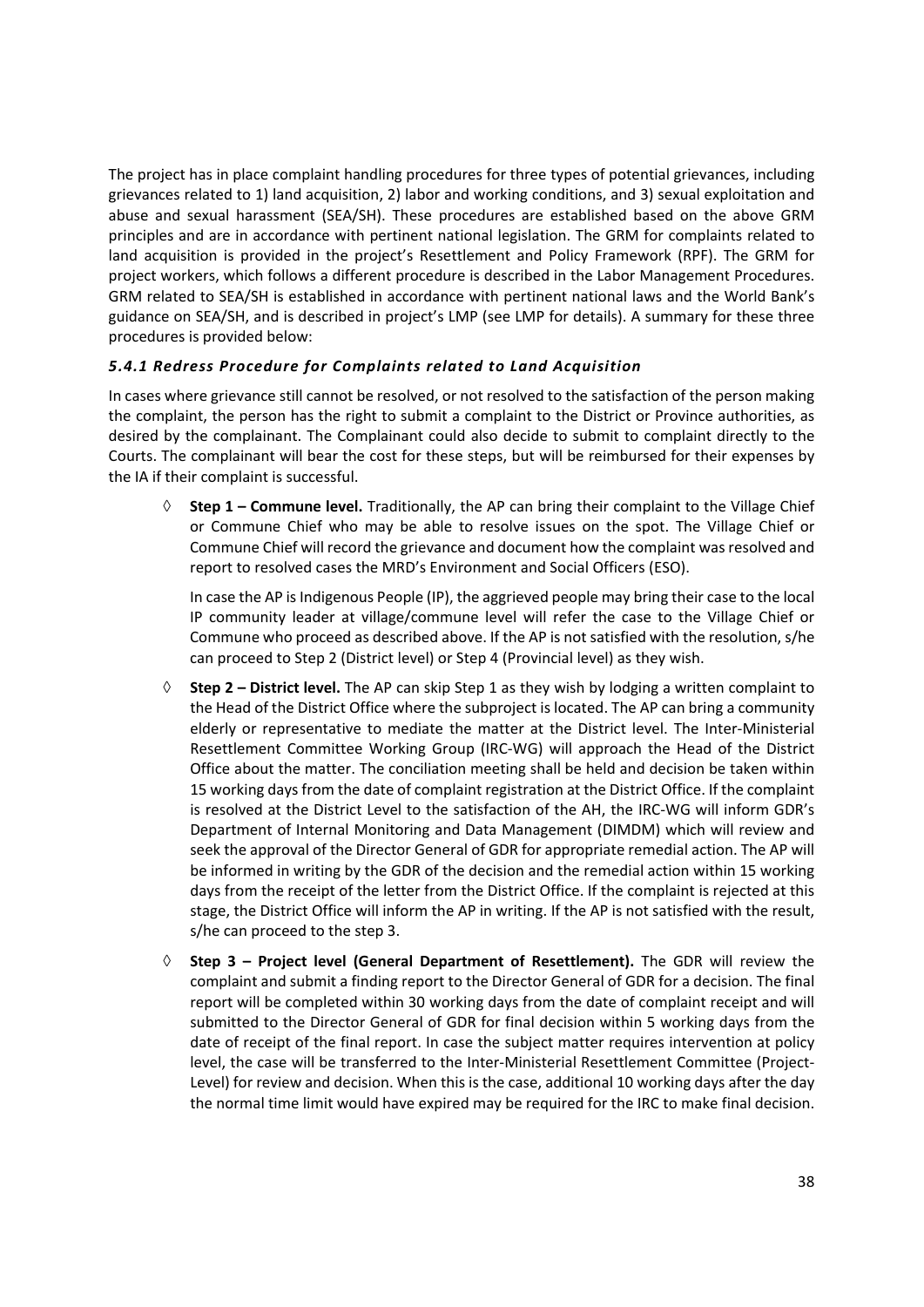**Step 4 – Provincial level (Provincial Governor's Office).** The AP can submit a written complaint to the Provincial Grievance Redress Committee (PGRC) through the Provincial Governor's Office. The AP or their representative will have opportunity to present their case during a meeting. The PGRC may consider any compelling and special circumstances of the AP to make decision. The GDR will send a representative, as a non‐voting member, to provide explanation for the rejection of the complaint at the second step by the GDR. The decision of the PGRC must be reached on consensus basis and will be final and binding except for case where the complaint is related to Government's policy. Decisions on government's policy related to land acquisition and resettlement are made by the IRC. The PGRC will have 40 working days from the date of receipt of the complaint to make a final decision. The decision of the PGRC will be sent to the IRC through the GDR for endorsement before taking remedial action.

If the AP is not satisfactory with a resolution decision made at any of the above steps, they can bring their case to the Provincial/Municipal Court at their own cost as per the Law on Expropriation. If they win the case, their tribunal fee will be reimbursed by the project.

#### *5.4.2 Redress Procedure for Complaints related to Labor and Working Condition*

Project workers can lodge their grievance/complaint as follows:

- **Step 1 Employer Level.** aggrieved person (AP) can submit their grievance to their Employer who serves as the first focal point for receiving and resolving grievance. Grievance can be lodged verbally or in writing, in person or by phone, text message, mail or email (anonymous complaint is accepted). The Employer involved will resolve the case no later than 15 days. Once resolved and the AP is satisfactory, the Employer will report the case, including resolution process and results, to the SEO of the MRD for information and record. If the AP is not satisfied with the resolution of their Employer, the Employer will refer the AP to the SEO of the MRD, and the MRD Management if needed, and inform the AP of this referral. It is noted that if a complaint is concerned of the safety and health of one or several individuals, such complaint shall be resolved as soon as possible – depending on the nature and urgency of the grievance.
- $\Diamond$  **Step 2 PMU level.** MRD SEO will resolve the complaint referred by the Employer and acknowledge the receipt of the AP's complaints within two weeks from the date of complaint receipt. If the SEO of MRD cannot resolve the complaint, the SEO Safeguard Team will consult with the Project Manager/Director for resolution. The SEO of the MRD will inform the AP of the PMU's resolution result in writing within 30 days from the date of complaint receipt. If the AP is not satisfied with the resolution outcome proposed by PMU, PMU will refer the case to the Project Steering Committee of the project for resolving and inform the AP of this referral in writing.
- **Step 3 Project Steering Committee level.** At this level, the case will be resolved no later than 21 days. The AP will be informed of the resolution decision in writing.

In case the grievance has not been solved within the specified timeframe, or the AP does not agree with the proposed resolution, the AP can approach the Labor Inspector of his/her province or municipality.

 **Step 4 – Court of Law.** If the AP is not satisfied with the resolution proposed above, the AP can initiate a lawsuit to the court of law at any step. The cost associated to the lawsuit shall be borne by the AP. The decision of the Court will be final.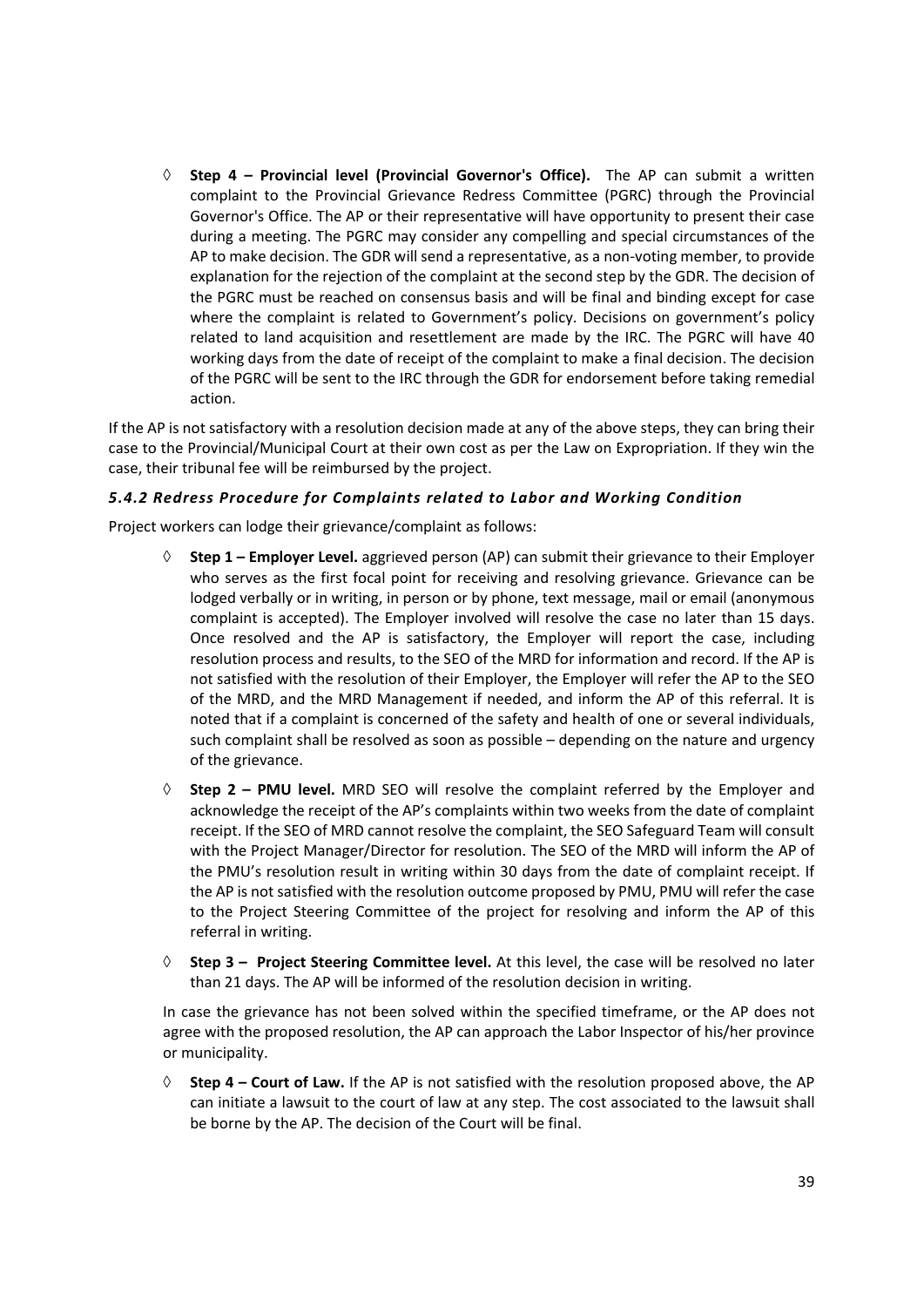#### *5.4.3 Redress Procedure for Complaints related to SEA/SH*

Under the project, the GRM for SEA/SH mainly serves to: (i) REFER complainants to local GBV service provider; and (ii) RECORD resolution of the complaint. In line with this, the following principles are applied. These principles recognize survivor as principal decision makers in their own care, and treat them with agency, dignity and respect for their needs and wishes.

- **Multiple channels** are in place for easy access and lodge complaints;
- **SEA/SH survivors will be referred to local GBV service provider** for immediate support if they make a complaint directly to PMU,;
- **Confidentiality of survivors are protected.** GM operator will keep SEA/SH allegation report confidential.
- **No identifiable information on the survivor shall be collected and stored** in Project Grievance Logbook;
- **Costs of operating the SEA/SH GRM will be financed by the project**;
- **GBV service provider will be engaged** for subprojects that are rated "High" or "Substantial" for SEA/SH risks, based on SEA/SH risk assessment conducted as part of site‐specific ESMP.

For complaints concerning SEA/SH that are related to project workers, the following channels can be used to submit a grievance:

- **Channel 1** AP can follow steps outlined in Section 5.4.2 (above) to lodge a SEA/SH complaint.
- **Channel 2** Alternatively, AP can lodge their complaint, verbally or in writing, to the GRM Focal Point within the SEO of MRD for advice and resolution.
- **Channel 3** If AP wants to bring the case of the Court of Law, AP can follow steps below for prosecution. Prosecution related to SEA/SH is administered under the Criminal Code and the Code of Criminal Procedure, and is as follows:
	- **Step 1 Judicial Police.** SEA/SH victim or a representative can submit their grievance to a local Judicial Police (JP) Officer. JPs include a) Commune/ Sangkat Chief, b) Commune/ Sangkat/ District/ Provincial/ National Police, and c) District/ Provincial/ National Military Police. The JP is responsible for receiving, recording complaints, and may conduct preliminary investigations to identify and may arrest the perpetrator. The JP will also collect evidence to support the prosecutors. If the SEA/SH happens at home and/or falls under the domain of domestic violence (as per Law on the Prevention of Domestic Violence and Protection of Victims), the SEA/SH survivor may seek support from a local qualified Judiciary Police Officer (appointed by the Ministry of Women's Affairs) who can act as a complaining party on behalf of the SEA/SH survivor<sup>1</sup>.

<sup>&</sup>lt;sup>1</sup> In 2007, Inter-Ministerial Prakas No. 64 was issued by the Ministry of Women's Affairs (MoWA) and the Ministry of Justice (MoJ) appointing MoWA officials who have legal qualifications to be officials of the MoWA Judicial Police. The roles and authority of the JPO under MoWA is defined in the MoWA's Prakas No. 072 KKN/BS (2007) and is as follows: (1) act as a plaintiff representing the victim (2) prepare reports and records (3) monitor and follow up on relevant investigations (4) follow up on Court's procedures (decisions and convictions). In addition, Prakas of the Ministry of the Interior (No. 3840, 2020) on Establishment and Functioning of the Commune/ Sangkat Committee for Women and Children, has defined the roles and responsibilities of these Committees in prevention, mitigation and collaboration with juridical agencies to prevent, resolve cases related to domestic violence, sexual abuses, sexual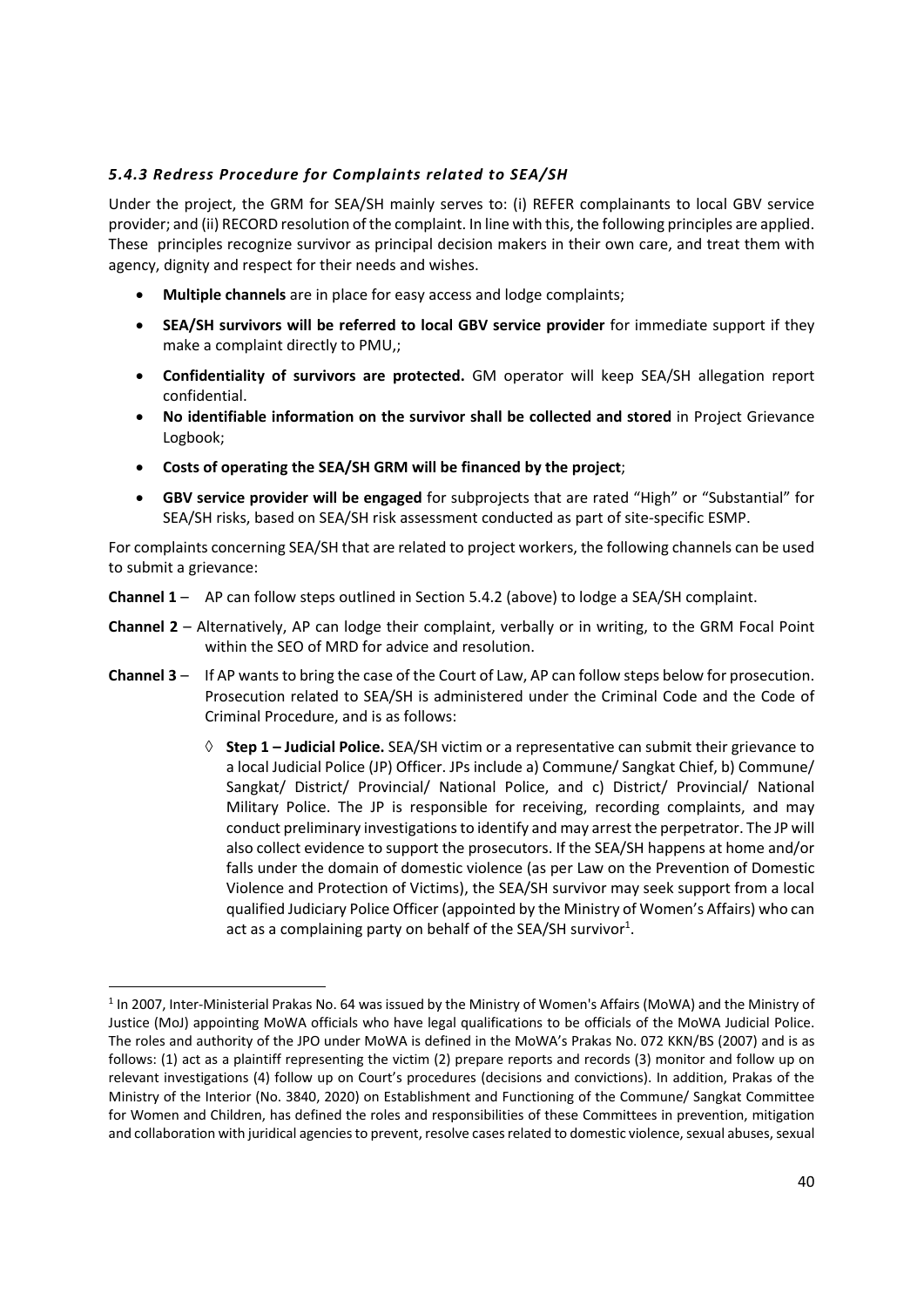- $\Diamond$  **Step 2 Prosecutor.** Upon receiving the completed written record from the JP, the prosecutor can make a decision on if the prosecutor will hold a file without processing it further, or conduct proceedings against the perpetrator. The prosecutor may bring the case to the Court of Law and present the evidence in Court hearings.
- **Step 4 Investigation by Judge.** During this step, the investigating Judge will conduct interrogation of the charged person and perform other required investigation procedure.
- $\Diamond$  **Step 5 Hearing.** After issuing an order of indictment, the investigating Judge will submit the case to the trial court president who shall arrange a date for the trial. The decision of the Court on SEA/SH resolution is final.

#### *5.4.4 Redress Procedure for General Complaints*

In case individuals, households, or communities are affected by any other aspects, for instance, environmental impacts such as increased dust, noise, or lack of safety measures that increase risks of traffic accident to road users or to local IP, various channels will be established for convinient use by affected parties, including IPs. These include:

- **PMU GRM focal point's telephone**;
- **Local IP leaders** (in case affected individual/households are IP)
- **Contractor's hotline:** to report cases that they think contractors can solve timely (contact detail of Contractos will be posted at construction sites, and distributed to IPs (through Subproject Information Booklet) during consultation, and post at public billboard of Commune/Sangkat offices, pagodas, etc.
- **Commune/Sangkat offices**

#### **5.5 Registration of Project Grievance**

The SEO, Project Directors/Managers within the MRD is responsible to establishing and maintaining the project grievance logbook (PGL). The PGL will be established by the SEO to record all concerns/grievance that are submitted by project stakeholders during project implementation. In case there is serious complaint, the World Bank should be notified of these complaints within 24 hours of of complaint receipt (See Annex 3 for Guidance for establishing and maintaining Project Grievance Logbook).

#### 6 **MONITORING AND REPORTING**

#### **6.1 Monitoring**

The objective of internal monitoring of SEP implementation is to ensure activities set out in SEP is carried out timely and appropriately. Under the overall guidance of the Project Director and Manager, the ESOs of MRD is responsible for monitoring activities described in this SEP. During project implementation, the SEOs will prepare monthly internal monitoring reports for SEP activities, including activities to be carried out under IPP. Activities undertaken under RPs will be monitored by the GDR as described in project's RPF.

harassment, human trafficking (such as exportations of women and children in commune/ sangkat for sexual exploitation).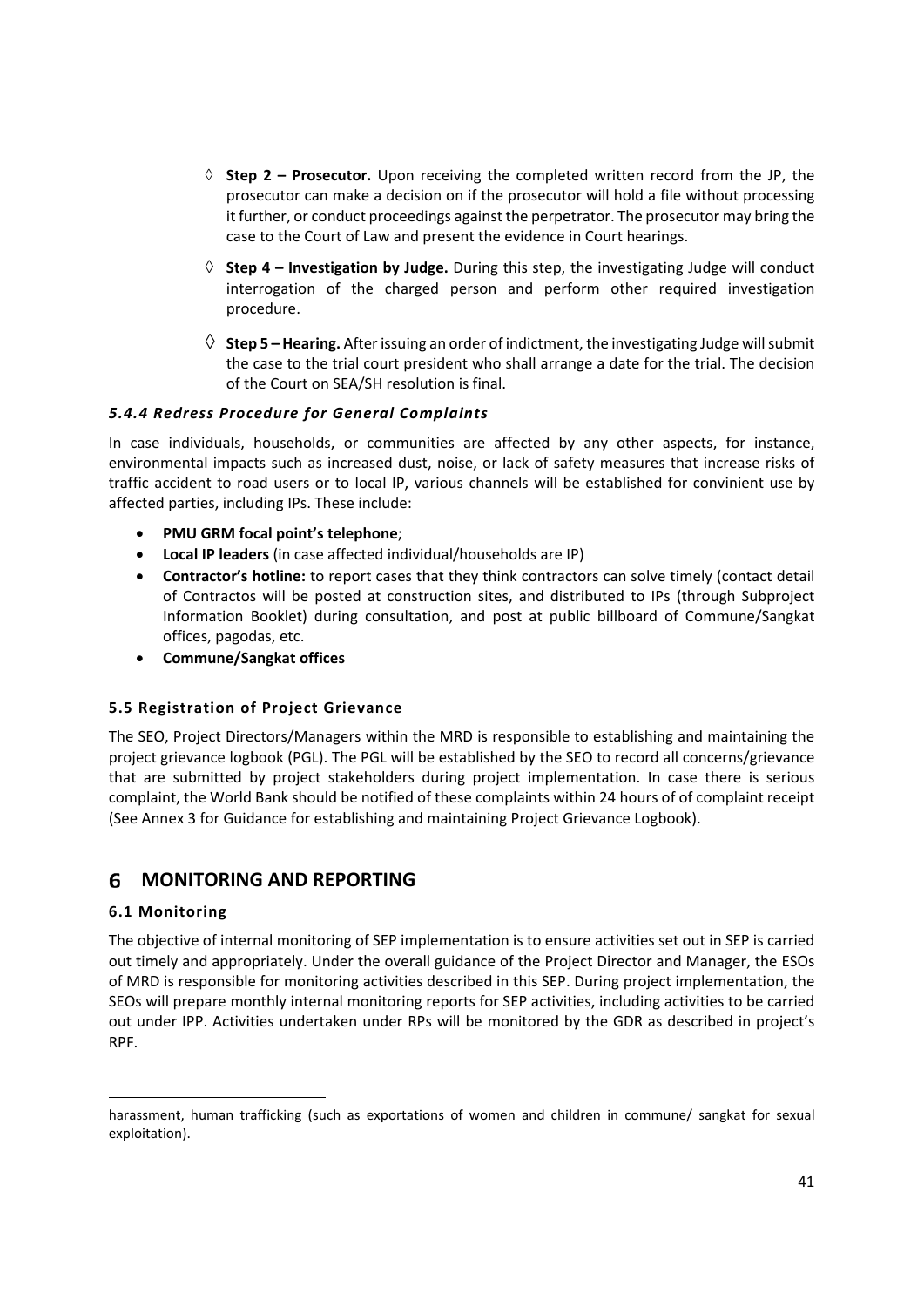Internal monitoring by MRD will focus on:

- Level of understanding of the project and project objectives, including in relation to labor and community health and safety;
- Levels of impacts within expected parameters (more/less);
- Community feedback incorporated into project design and planning;
- Adequacy and success of implementation of mitigation measures;
- Main grievances and efficacy of GRM;
- Overall community satisfaction;
- The process for voluntary land donations;
- Ease of approaching contractors and/or the SEOs, including timely acknowledgement and resolution of questions and/or complaints;
- Type of information disclosed;
- Methods used for stakeholder engagement;
- Minutes of consultation meetings;
- Number of staff working on Stakeholder Engagement, and
- Plans for the next month and long-term plans.

#### **6.2 Monitoring of Project Stakeholders**

During project implementation, communities who will benefit from project and people who are potentially affected adversely by the project will be encouraged join in participatory monitoring of activities which potentially affect them. These activities may include construction/rehabilitation of civil works at subproject level that may cause temporary environmental risks and impact, as well as impacts related to land acquisition, potential risks related to the influx of labor, road safety, community health and safety (as described in the project's LMP).

#### **6.3 Reporting Back to Stakeholders**

MRD's SEOs will ensure feedback from affected and interested parties, including grievances submitted by affected persons will be processed/resolved adequately and reported timely to affected parties. The method of reporting back to stakeholders will depend on the stakeholder itself. There are essentially two main methods:

- For National-level stakeholders, an email and/or official letter will be sent after workshops on how comments/suggestions were taken into account;
- ‐ For local stakeholders, follow‐up meetings/consultations will be conducted to let stakeholders know on how comments/suggestions were taken into account;
- ‐ For Indigenous Peoples, , ongoing consultations will be conducted in line with this SEP and IPPF will ensure that IP's view/concerns/suggestions are incorporated into project implementation, and are informed of how project responds to their feedback.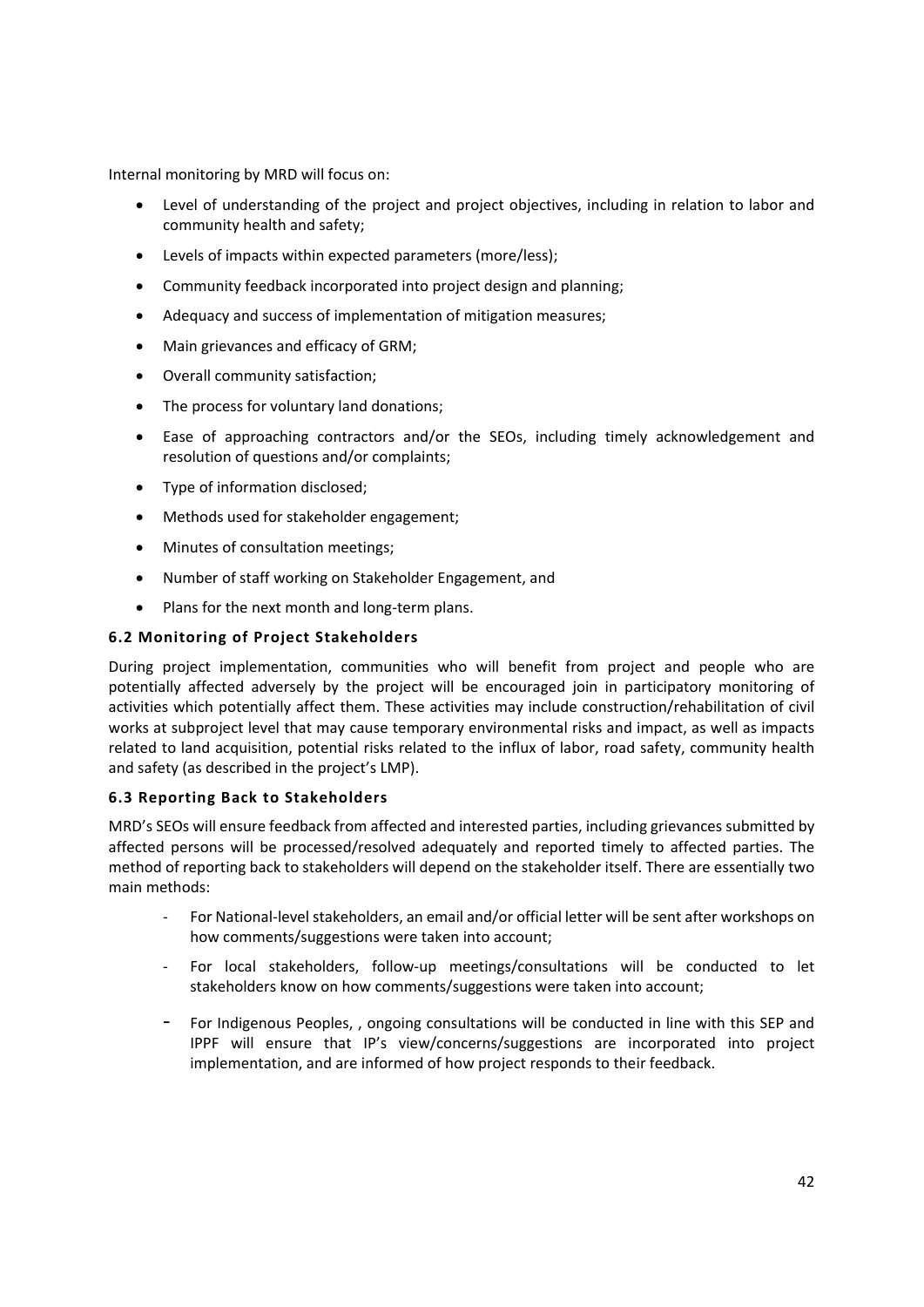#### $\overline{7}$ **COSTS AND BUDGET**

#### **7.1 Costs**

Indicative costs for SEP implementation are estimated during project preparation (see Table 10 below) for the purpose of budget planning. The actual costs of SEP implementation depend on scope and activities to be carried out, during project preparation and implementation. The estimated cost below may be updated once the list of subprojects is finalized. Costs incurred as disclosure materials and public consultations are covered by counterpart funding and are estimated in the project' SEP.

#### **7.2 Budget**

The budget for implementing SEP will be allocated from source of counterpart funding. Budget sources are indicated for each anticipated activity – as indicated in Table 10 below.

**Table 10 ‐ Key activities and costs for supporting SEP implementation (in US Dollars)**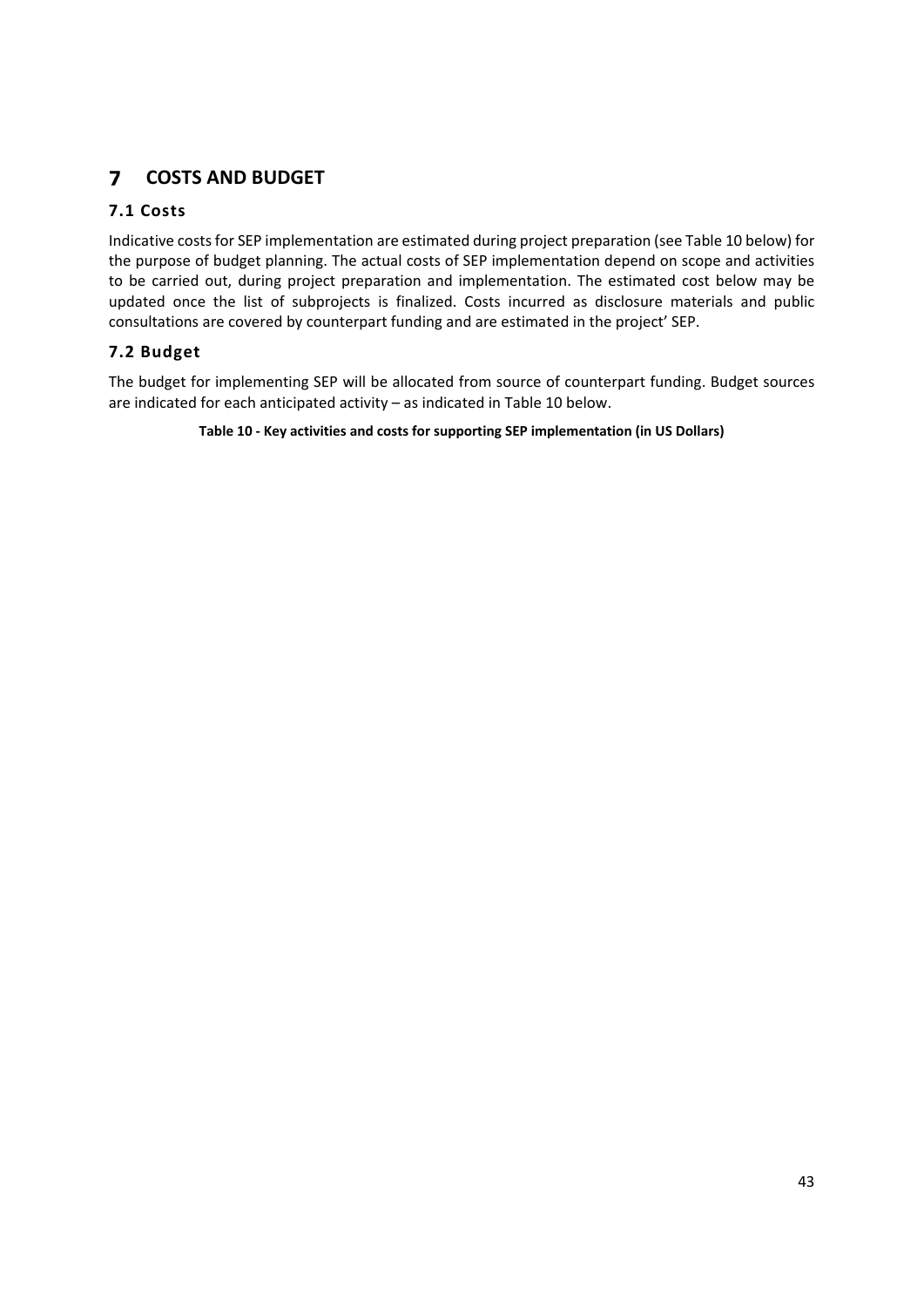| No.                | <b>Key activities</b>                                                                                                                                                                                                                              | <b>Stakeholders</b><br>involved                                                      | <b>Estimated costs</b>                                  | Sub-Total |
|--------------------|----------------------------------------------------------------------------------------------------------------------------------------------------------------------------------------------------------------------------------------------------|--------------------------------------------------------------------------------------|---------------------------------------------------------|-----------|
|                    | Consultation During Project Preparation: Conceptual Design, Prior to World Bank Appraisal                                                                                                                                                          |                                                                                      |                                                         |           |
| $\mathbf{1}$       | Disclosure materials:: Project<br>Booklet,<br>Information<br>poster,<br>leaflets, project billboards and<br>Executive Summary of ESMF<br>(summary of risks/impacts and<br>mitigation measures) in both<br>English and Khmer version                | MRD (oversight)<br>SEO and<br>Consultant<br>(implement)                              | 5,000x6provinces                                        | 30,000    |
| 2                  | National<br>consultations<br>to<br>disclose and discuss documents<br>(RPF, IPPF and ESMF)                                                                                                                                                          | MRD (lead)<br>SEO (coordinate)<br>Consultant<br>(implement)                          | 500                                                     | 500       |
| 3                  | Public consultation at provincial<br>and district levels using 3-way<br>approach including online phone<br>calls / emails and commune<br>office                                                                                                    | MRD (oversight)<br>$\bullet$<br>SEO (lead)<br>Consultant<br>$\bullet$<br>(implement) | 3,000x6provinces                                        | 18,000    |
|                    | Consultation During Project Implementation: Detailed Design                                                                                                                                                                                        |                                                                                      |                                                         |           |
| 4                  | Local consultations, to introduce<br>project, screening on IPs, extent<br>of land acquisition, voluntary<br>donations,<br>detailed<br>design,<br>project impacts, etc.                                                                             | MRD (lead)<br>Consultant<br>(implement)                                              | 3,000x6provinces                                        | 18,000    |
| 5                  | If land<br>acquisition<br>impacts,<br>detailed<br>measurement<br>and<br>preparation of Detailed RPs.                                                                                                                                               | GDR (lead),<br>٠<br>MRD and<br>$\bullet$<br>consultants<br>(implement)               | 10,000x6provinces                                       | 60,000    |
| 6                  | Disclosure of ESMP, voluntary<br>donations, RPs if applicable                                                                                                                                                                                      | MRD (lead)<br>$\bullet$<br>SEO and<br>$\bullet$<br>consultants<br>(implement)        | 500x6 provinces                                         | 3,000     |
| 7                  | If applicable, preparation of<br>Indigenous Peoples' Plan and<br>Social Assessment                                                                                                                                                                 | MRD (lead)<br>SEO and<br>consultants<br>(implement)                                  | 5,000x6 provinces                                       | 30,000    |
| <b>Civil Works</b> |                                                                                                                                                                                                                                                    |                                                                                      |                                                         |           |
|                    | Works<br>commence,<br>implementation of Detailed RP<br>ahead of civil works (i.e. delivery<br>of entitlements), hiring of local<br>workers, trainings on gender,<br>trainings for contractors and<br>staff, etc. Delivery of IPP if<br>applicable. | MRD (lead)<br>SEO and<br>consultants<br>(implement)                                  | 5,000x6 provinces                                       | 30,000    |
| 8                  | Staff allowance                                                                                                                                                                                                                                    | MRD (oversight)<br>$\bullet$<br>SEO (implement)<br>$\bullet$                         | $$35 \times 6$ staffs $\times 10$<br>days x 6 provinces | 12,600    |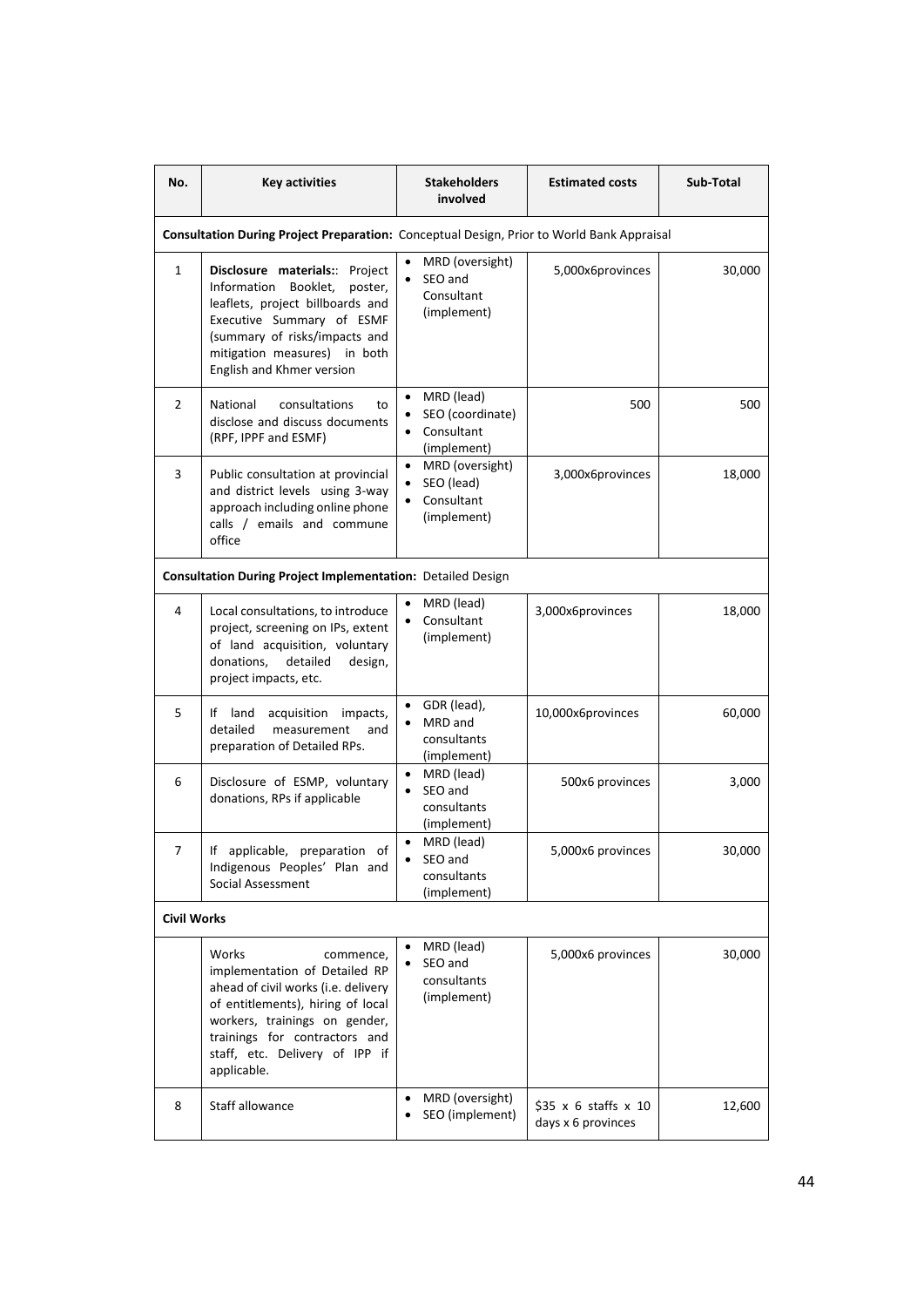|    | <b>TOTAL</b>    |  |                   | 214,100 |
|----|-----------------|--|-------------------|---------|
| 11 | <b>Others</b>   |  | 500x6 provinces   | 3,000   |
| 10 | Data collection |  | 1,000x6 provinces | 6,000   |
| 9  | Transport       |  | 500 x 6 provinces | 3,000   |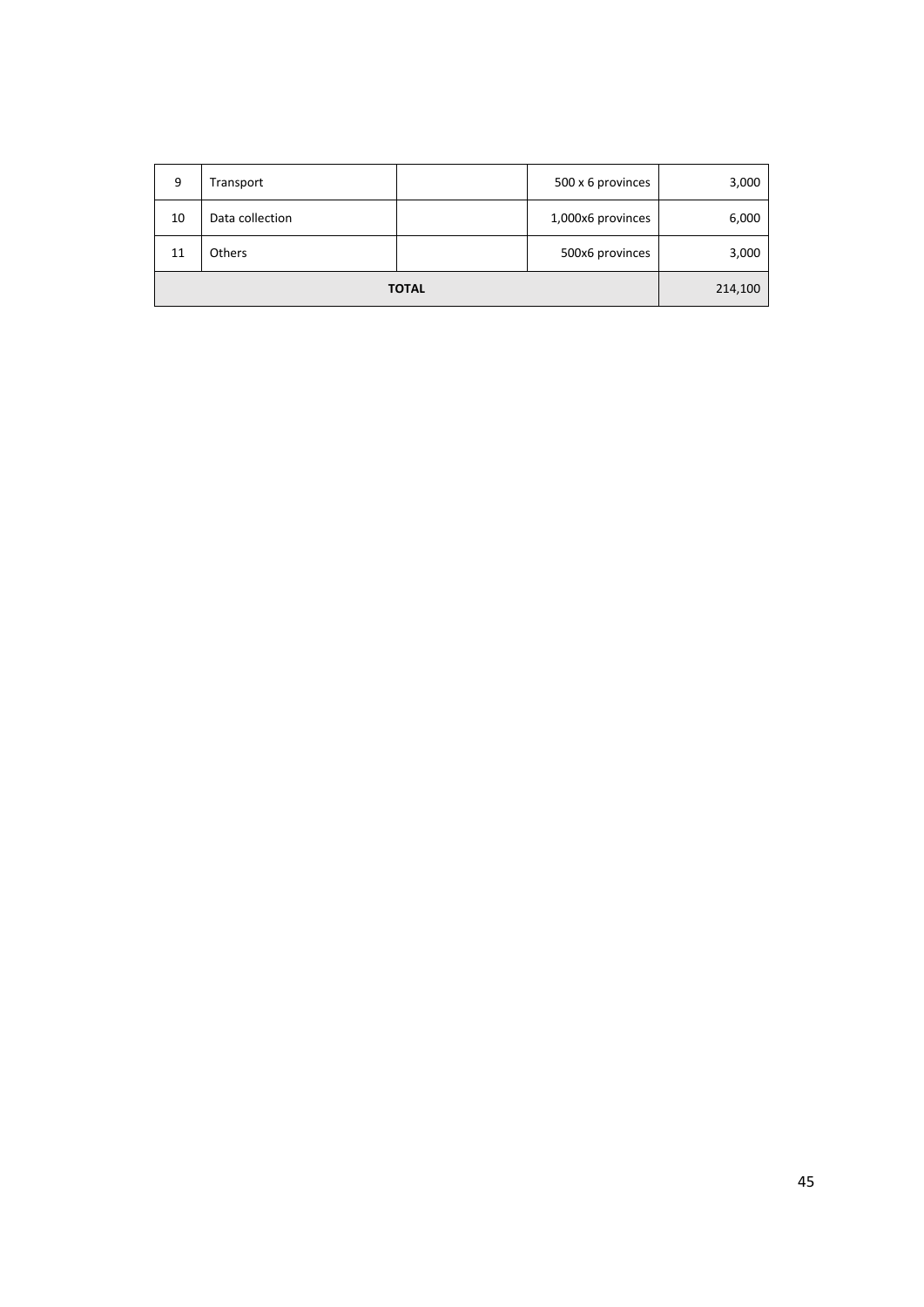## **ANNEX 1 – TEMPLATE FOR DOCUMENTATION OF CONSULTATIONS**

| <b>Title of Consultations:</b>                                                                                                                                                                                                         |  |
|----------------------------------------------------------------------------------------------------------------------------------------------------------------------------------------------------------------------------------------|--|
| <b>Location and Date:</b><br>[name of the village/place and date]                                                                                                                                                                      |  |
| Objective and agenda:<br>[explain the objectives and agenda of the<br>consultation]                                                                                                                                                    |  |
| Participants:<br>stakeholders<br>[which<br>targeted,<br>how<br>stakeholders<br>were invited,<br>number<br>of<br>participants who attended and their gender and<br>if they are ethnic groups. Note information on<br>vulnerable groups] |  |
| <b>Summary of the Consultation:</b>                                                                                                                                                                                                    |  |
| [describe the format/style of the consultation,<br>who facilitated it, the language used, brief<br>summary of information presented]                                                                                                   |  |
| Questions/ Comments made and responses:                                                                                                                                                                                                |  |
| [summarize the main questions asked and the<br>responses given]                                                                                                                                                                        |  |
| <b>Photos</b>                                                                                                                                                                                                                          |  |
|                                                                                                                                                                                                                                        |  |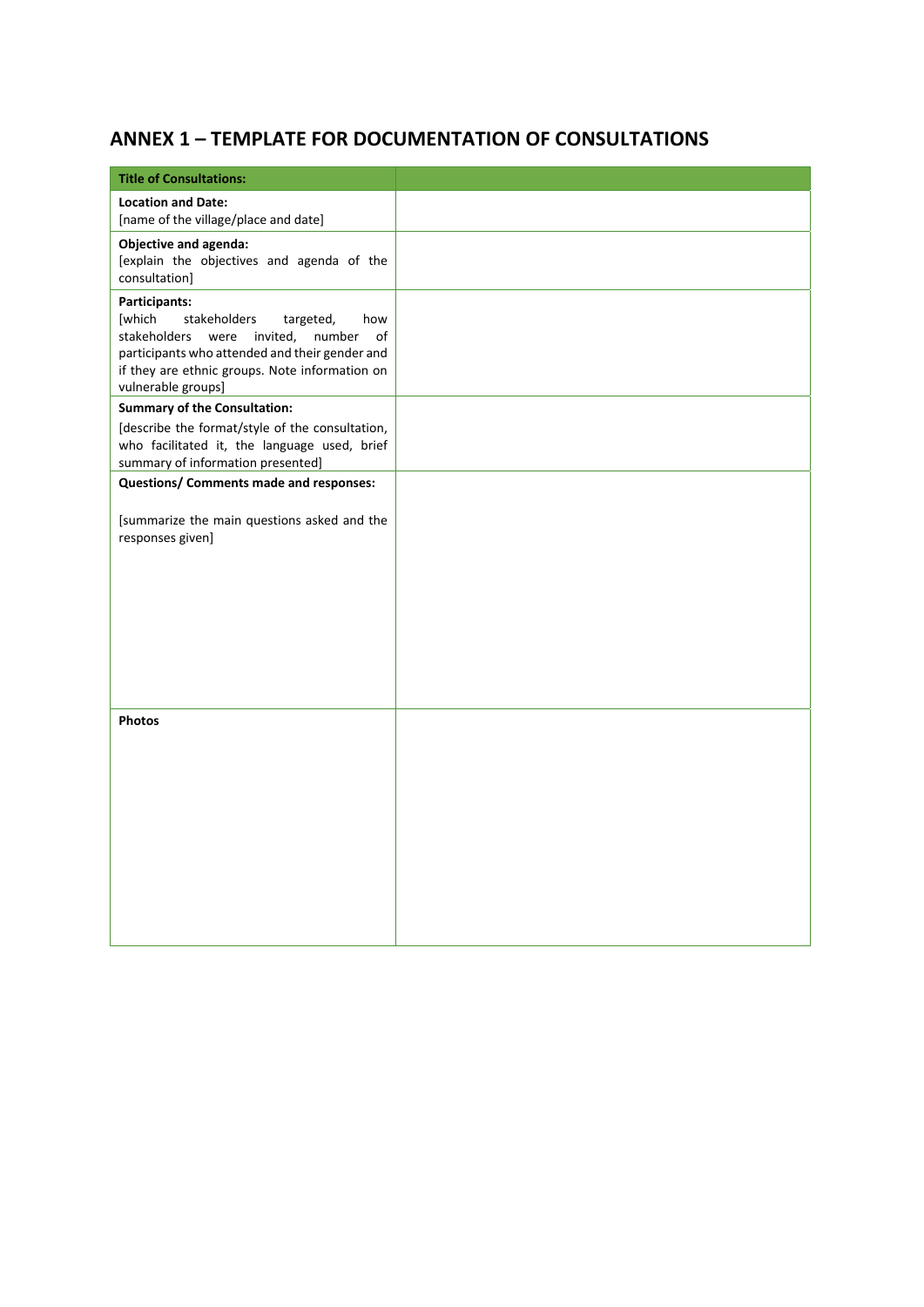## **ANNEX 2 ‐ METHODS FOR STAKEHOLDER ENGAGEMENT**

| <b>Method</b>                                                                                     | <b>What it Used For</b>                                                                                                                                                                                                                                                                                                                                                                                                                                                                                                                                                                       |
|---------------------------------------------------------------------------------------------------|-----------------------------------------------------------------------------------------------------------------------------------------------------------------------------------------------------------------------------------------------------------------------------------------------------------------------------------------------------------------------------------------------------------------------------------------------------------------------------------------------------------------------------------------------------------------------------------------------|
| <b>Information Boards in</b><br>Commune Offices, worker's<br>camp and other relevant<br>locations | To disseminate information, announce meetings, advertise jobs<br>$\bullet$                                                                                                                                                                                                                                                                                                                                                                                                                                                                                                                    |
| <b>Project Information Booklets</b>                                                               | To provide clear and summarized information about the project and particular impacts and<br>$\bullet$<br>mitigation measures (such as land acquisition and environment)                                                                                                                                                                                                                                                                                                                                                                                                                       |
| Summaries of Environmental<br>and Social Impact Reports                                           | To provide summaries of main environmental and social documents (ESMP and RPs) and<br>$\bullet$<br>how project impacts are being mitigated                                                                                                                                                                                                                                                                                                                                                                                                                                                    |
| Correspondence by phone/<br>email/SMS                                                             | Distribute project information to government officials, CSOs and NGOs<br>$\bullet$<br>Invite stakeholders to meetings<br>$\bullet$                                                                                                                                                                                                                                                                                                                                                                                                                                                            |
| Print media and radio<br>announcements                                                            | Disseminate project information to large audiences, announce meetings, advertise jobs<br>$\bullet$                                                                                                                                                                                                                                                                                                                                                                                                                                                                                            |
| One-on-one interviews and/or<br><b>Focus Group Discussions</b><br>(FGDs)                          | Solicit views and opinions<br>$\bullet$<br>Enable stakeholders to speak freely and confidentially about ideas or concerns<br>٠<br>Get information regarding sensitive issues such as Gender Based Violence (GBV), labor<br>٠<br>influx, women workers, child labor, etc.<br>Information gathering on, and consultation with, IP groups (if relevant)<br>$\bullet$<br>Social due diligence (on supply chain, IP issues, voluntary land donations, involuntary land<br>$\bullet$<br>acquisition, other)<br>Project monitoring<br>$\bullet$                                                      |
| Formal meetings and<br>consultations (national/<br>provincial)                                    | Present project information<br>Allow stakeholders to provide their views and opinions<br>$\bullet$<br>Build relations with high level stakeholders and ensure initiatives of different ministries,<br>donors and/or NGOs are well aligned<br>Distribute/disclose technical or other project documents<br>$\bullet$                                                                                                                                                                                                                                                                            |
| Village-level meetings                                                                            | Present/disclose project information to communities and other stakeholders in the project<br>$\bullet$<br>area<br>Allow stakeholders to provide their views and opinions on the project, including proposed<br>$\bullet$<br>Grievance Mechanism<br>Announce project initiatives/jobs (such as hiring local people, including women)<br>Conduct trainings on relevant topics (such as road safety, gender)<br>$\bullet$<br>Discuss IP issues (if relevant), involuntary land acquisition and/or voluntary land donations<br><b>Build relationships</b><br>$\bullet$<br>Project monitoring<br>٠ |
| Small group trainings                                                                             | Target specific groups of people in trainings or meetings (for instance, targeting contractors<br>$\bullet$<br>to train on GBV, conducting community trainings on road safety, etc.)                                                                                                                                                                                                                                                                                                                                                                                                          |
| Surveys (i.e. socioeconomic,<br>inventory of losses, other)                                       | Gather information from individual stakeholders that may be specifically impacted by the<br>$\bullet$<br>project, such as by loss of assets or relocation, or who are voluntarily donating land<br>Gather information on a specific topic (such as IPs)<br>$\bullet$                                                                                                                                                                                                                                                                                                                          |
| Website and social media                                                                          | $\bullet$<br>Disclose project information, project reports, timelines, project updates                                                                                                                                                                                                                                                                                                                                                                                                                                                                                                        |

### **ANNEX 3 – GUIDANCE FOR ESTABLISHING PROJECT GRIEVANCE LOGBOOK**

A Project Grievance Logbook (PGL) should be established by the MRD' SEO as soon as the project become effective. The PGL summarizes concerns/complaints received as a list, along with key statistics on the number of complaints, time spent for each complaint from receipt to final resolution. Each case should be assigned with a unique number. A good practice is to assign the case by the date of receipt, such 2022‐01, 2022‐02 etc.). Supporting documents associated to each case should be documented electronically or in hard copy for convenient retrieval when needed. These supporting documents may include letter, email, record of conversation, etc.

The sample table below can be used. The table should include:

- Name and contact details of aggrieved persons;
- Details of the nature of the grievance;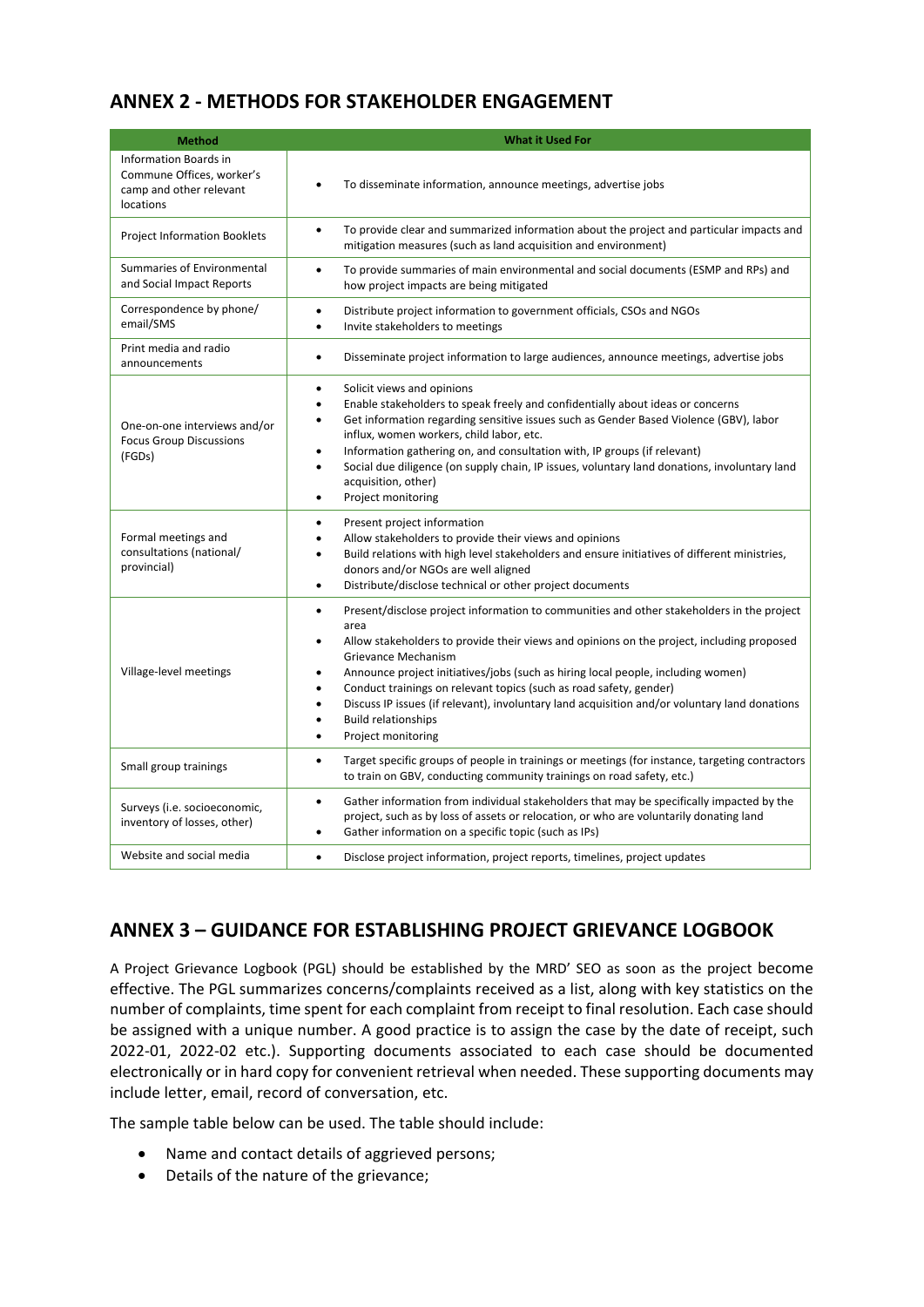- Date received,
- How it was submitted, acknowledged, resolved, and closed down.

Grievances can be submitted anonymously or the aggrieved person can also request their name be kept confidential.

| <b>Project Grievance Logbook (PGL)</b>   |           |                 |                  |                                                                                                                       |                                                                                           |                                    |                                                      |                                      |
|------------------------------------------|-----------|-----------------|------------------|-----------------------------------------------------------------------------------------------------------------------|-------------------------------------------------------------------------------------------|------------------------------------|------------------------------------------------------|--------------------------------------|
| Name of<br>Complainant (or<br>anonymous) | Sex (M/F) | Contact<br>info | Date<br>Received | Details of the<br>nature of the<br>grievance<br>(environmental<br>impacts, social<br>impacts, labor,<br>health, etc.) | To whom<br>was<br>grievanc<br>$\mathsf{e}% _{0}\left( \mathsf{e}\right)$<br>submitte<br>d | Actions to<br>resolve<br>grievance | Date grievance<br>was settled<br>(and what<br>stage) | How was the<br>response<br>provided? |
|                                          |           |                 |                  |                                                                                                                       |                                                                                           |                                    |                                                      |                                      |
|                                          |           |                 |                  |                                                                                                                       |                                                                                           |                                    |                                                      |                                      |
|                                          |           |                 |                  |                                                                                                                       |                                                                                           |                                    |                                                      |                                      |
|                                          |           |                 |                  |                                                                                                                       |                                                                                           |                                    |                                                      |                                      |
|                                          |           |                 |                  |                                                                                                                       |                                                                                           |                                    |                                                      |                                      |
|                                          |           |                 |                  |                                                                                                                       |                                                                                           |                                    |                                                      |                                      |
|                                          |           |                 |                  |                                                                                                                       |                                                                                           |                                    |                                                      |                                      |
|                                          |           |                 |                  |                                                                                                                       |                                                                                           |                                    |                                                      |                                      |
|                                          |           |                 |                  |                                                                                                                       |                                                                                           |                                    |                                                      |                                      |
|                                          |           |                 |                  |                                                                                                                       |                                                                                           |                                    |                                                      |                                      |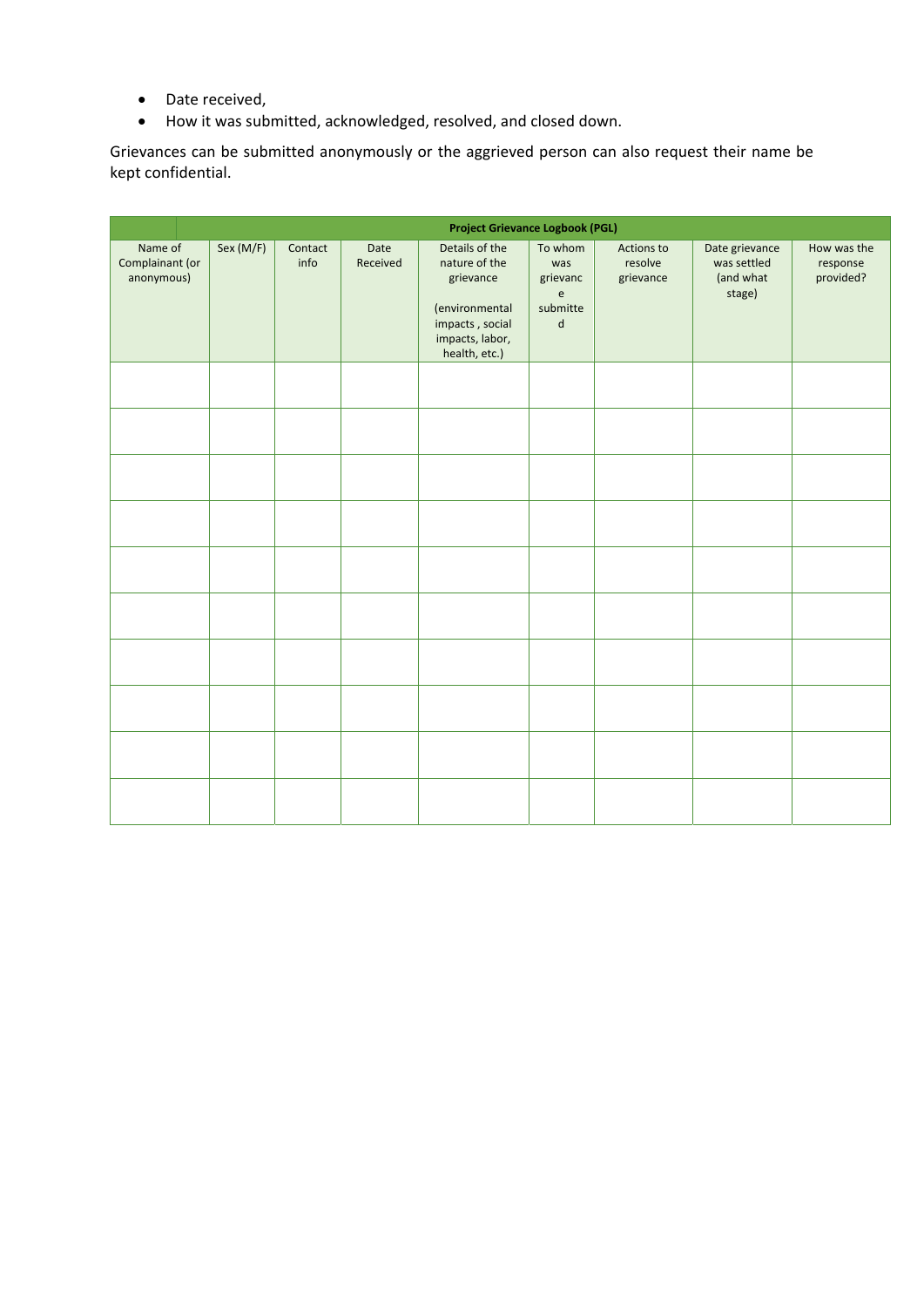#### **ANNEX 4 – SUMMARY OF CONSULTATION**

| <b>Date</b>       | <b>Time</b>        | <b>Participants</b> |        | <b>Purpose</b>                                                                                                                                                                                                                                                                                                                                                                                                                                                                                                                                              | <b>Key Feedback and Conclusion</b>                                                                                                                                                                                                                                                                                                                                                                                                                                                                                                                                                                                                                                                                                                                                                                                                                                                                                                                                                                                                                                                                                                                                                                                                                                                                                                                                                                                                                                                                                                                                                                                                                                                                                                                                                                                                                                                                                                                                                                                                                                                                                                                                                                                                                                                                                                                                                    |
|-------------------|--------------------|---------------------|--------|-------------------------------------------------------------------------------------------------------------------------------------------------------------------------------------------------------------------------------------------------------------------------------------------------------------------------------------------------------------------------------------------------------------------------------------------------------------------------------------------------------------------------------------------------------------|---------------------------------------------------------------------------------------------------------------------------------------------------------------------------------------------------------------------------------------------------------------------------------------------------------------------------------------------------------------------------------------------------------------------------------------------------------------------------------------------------------------------------------------------------------------------------------------------------------------------------------------------------------------------------------------------------------------------------------------------------------------------------------------------------------------------------------------------------------------------------------------------------------------------------------------------------------------------------------------------------------------------------------------------------------------------------------------------------------------------------------------------------------------------------------------------------------------------------------------------------------------------------------------------------------------------------------------------------------------------------------------------------------------------------------------------------------------------------------------------------------------------------------------------------------------------------------------------------------------------------------------------------------------------------------------------------------------------------------------------------------------------------------------------------------------------------------------------------------------------------------------------------------------------------------------------------------------------------------------------------------------------------------------------------------------------------------------------------------------------------------------------------------------------------------------------------------------------------------------------------------------------------------------------------------------------------------------------------------------------------------------|
|                   |                    | Male                | Female |                                                                                                                                                                                                                                                                                                                                                                                                                                                                                                                                                             |                                                                                                                                                                                                                                                                                                                                                                                                                                                                                                                                                                                                                                                                                                                                                                                                                                                                                                                                                                                                                                                                                                                                                                                                                                                                                                                                                                                                                                                                                                                                                                                                                                                                                                                                                                                                                                                                                                                                                                                                                                                                                                                                                                                                                                                                                                                                                                                       |
| 16<br>Nov<br>2021 | $14:00 -$<br>16:03 | 7                   | 1      | <b>CONSULTATION</b><br><b>WITH</b><br><b>ONLINE</b><br><b>TBOUNG KHMUM PROVINCE (Tuol</b><br>village, Preah Theat<br>Kleang<br>commune, Koh Sotin district) for<br>reconstruction of the TK2 Bridge.<br>• Screen for a) presence of $IP(s)$ in<br>TK2 bridge subproject area and<br>b) potential impact of land<br>acquisition.<br>• Collect local feedback to support<br>of<br>draft<br>preparation<br>Social<br>Environment<br>and<br>Management Plan (ESMP) for<br>TK <sub>2</sub><br>bridge<br>reconstruction<br>subproject.<br>• Questions and Answers | • The Director of Provincial Department of Culture and Fine Arts said that there is<br>no cultural temple as well as indigenous people or communities within the<br>bridge area. However, he said, he would go to the bridge location and checked<br>also the areas surrounding the bridge to confirm his preliminary feedback.<br>• After the field visit, the Director of Provincial Department of Culture and Fine<br>Arts and his team confirmed that there are no cultural temple and IPs living<br>within the bridge location, as well as the villages, communes, and the district<br>where TK2 bridge is located. He also confirmed that the land area where the<br>new TK2 bridge is situated is public land. There are no individual households<br>who own any pieces of land within the footprint of the new bridge - based on<br>the overlay map.<br>Representative of the Provincial Department of Agriculture, Forestry, and<br>Fisheries also clarified at the meeting that no forest conservation area is situated<br>within the bridge area. However, there are two fishery conservation areas that<br>belong to two fishery communities: (i) Beung Krapet Fishery Community<br>(located in Mean and Ou Reang Ov communes, Ou Reang Ov district, Tboung<br>Khmum province); and (ii) Samki Maot Khmong Fishery Community located in<br>Tonle Bet and Chiro commune, Tboung Khmum district. These are not affected<br>by bridge reconstruction.<br>• The Director of Provincial Department of Environment (PDE) informed meeting<br>participants of PDE's no objection to the reconstruction of the TK2 bridge. He<br>added that Cintri waste collection services will collect unharmful wastes from<br>future construction site and workers' camps, and will dispose the wastes at a<br>landfill site which will be identified. In terms of waste generated from bridge<br>debris, he said that the contractor (once selected by MRD) should discuss with<br>the Provincial Department of Environment to find a proper area for disposal.<br>• The WB's consultant has asked all provincial Departments to share important<br>data and information which included commune database (2014-2020), three-<br>year provincial investment plan (2014-2020), annual agricultural report (2014-<br>2020), annual environmental report (2014-2020), water level, temperature, |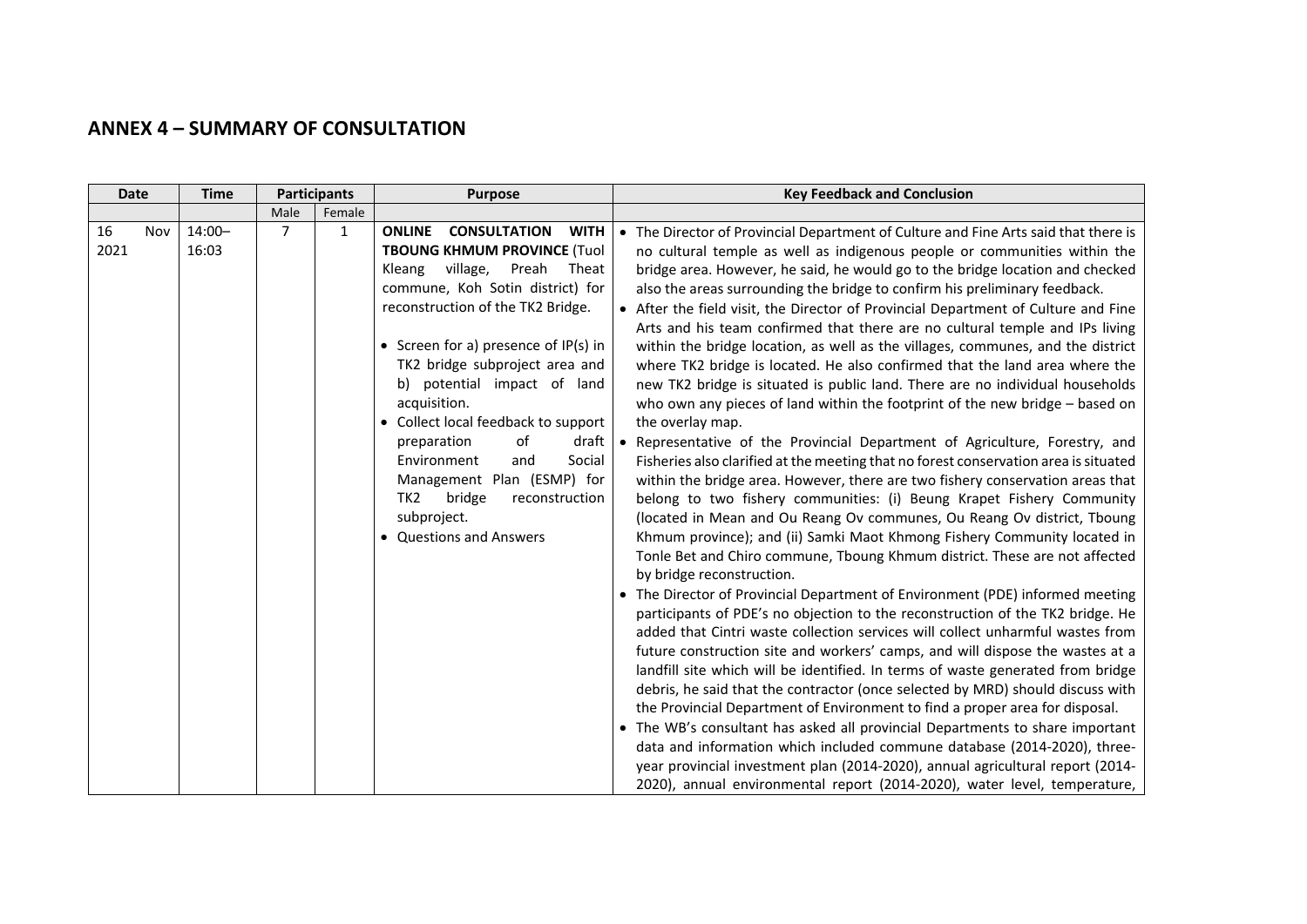| <b>Date</b>       | <b>Time</b>    | <b>Participants</b> |        | <b>Purpose</b>                                                                                                                                                                                                                                                                                                                                                                                                     | <b>Key Feedback and Conclusion</b>                                                                                                                                                                                                                                                                                                                                                                                                                                                                                                                                                                                                                                                                                                                                                                                                                                                                                                                                                                                                                                                                                                                                                                                                                                                                                                           |  |
|-------------------|----------------|---------------------|--------|--------------------------------------------------------------------------------------------------------------------------------------------------------------------------------------------------------------------------------------------------------------------------------------------------------------------------------------------------------------------------------------------------------------------|----------------------------------------------------------------------------------------------------------------------------------------------------------------------------------------------------------------------------------------------------------------------------------------------------------------------------------------------------------------------------------------------------------------------------------------------------------------------------------------------------------------------------------------------------------------------------------------------------------------------------------------------------------------------------------------------------------------------------------------------------------------------------------------------------------------------------------------------------------------------------------------------------------------------------------------------------------------------------------------------------------------------------------------------------------------------------------------------------------------------------------------------------------------------------------------------------------------------------------------------------------------------------------------------------------------------------------------------|--|
|                   |                | Male                | Female |                                                                                                                                                                                                                                                                                                                                                                                                                    |                                                                                                                                                                                                                                                                                                                                                                                                                                                                                                                                                                                                                                                                                                                                                                                                                                                                                                                                                                                                                                                                                                                                                                                                                                                                                                                                              |  |
|                   |                |                     |        |                                                                                                                                                                                                                                                                                                                                                                                                                    | water quality, air quality, rainfall, and reservoir or water storage, including<br>information on local capacity. The meeting participants agreed to share the<br>required data and information with the Consultant.<br>• Unfortunately, Provincial Department of Water Resources and Meteorology<br>could not participate in the meeting. Yet, Mr. Chhayheang (Project Manager)<br>informed the Director of Provincial Department of Rural Development to ask for<br>required data later on from the Provincial Department of Water Resources and<br>Meteorology.<br>• Conclusion: The IP Screening Meeting was successfully conducted. The meeting<br>confirmed that no IP Community is present in the TK2 Bridge area/potential area<br>of influence as a result of TK2 bridge reconstruction.<br>• It was also confirmed that the land area where the new TK2 bridge is to be<br>situated is public land which is managed by local government. So, there is no<br>need for land acquisition for the reconstruction of the TK2 bridge. The meeting<br>participants agreed with the Ministry of Rural Development to move ahead for<br>the construction of the TK2 bridge.                                                                                                                                                                 |  |
| 17<br>Nov<br>2021 | 14:00<br>16:00 | 10                  | 1      | <b>ONLINE</b><br><b>CONSULTATION</b><br><b>WITH</b><br><b>KHMUM</b><br><b>PROVINCE</b><br><b>TBOUNG</b><br>(Preah Theat commune, Koh Sotin<br>district) for reconstruction of the<br>TK2 Bridge.<br>• Screening for presence of IP in<br>subproject area and screening<br>for potential impact of land<br>acquisition.<br>• Questions and answers about<br>the project and TK2 bridge<br>reconstruction subproject | • The Deputy Chief of Tboung Khmum District clarified that there was no any<br>indigenous people and community living in Tboung Khmum district, including<br>the commune and villages where TK2 bridge was located.<br>• One participant said that there was a small house located approximately 3-4<br>meters to the east side of the bridge. The person who owns the small house has<br>his home in the village nearby the bridge. He came here and use his small boat<br>to carry any people who want to cross the river. The small house and piece of<br>land where the small house is situated was illegally settled by himself. No<br>competent authorities have permitted. All authorities attended the meeting<br>confirmed that that household would leave his small house if local authorities<br>needed that area to develop or construct the bridge.<br>• Representatives of Tuol Kleang and Preah Theat replied that the owner of small<br>house would leave without any complaint and involved local authorities in the<br>meeting agreed to issue the official letter stating that the area around the bridge<br>is not owned by any persons and private companies. Such official letter would<br>be sent to the Provincial Department of Rural Development, then to Ministry of<br>Rural Development as supporting evidence. |  |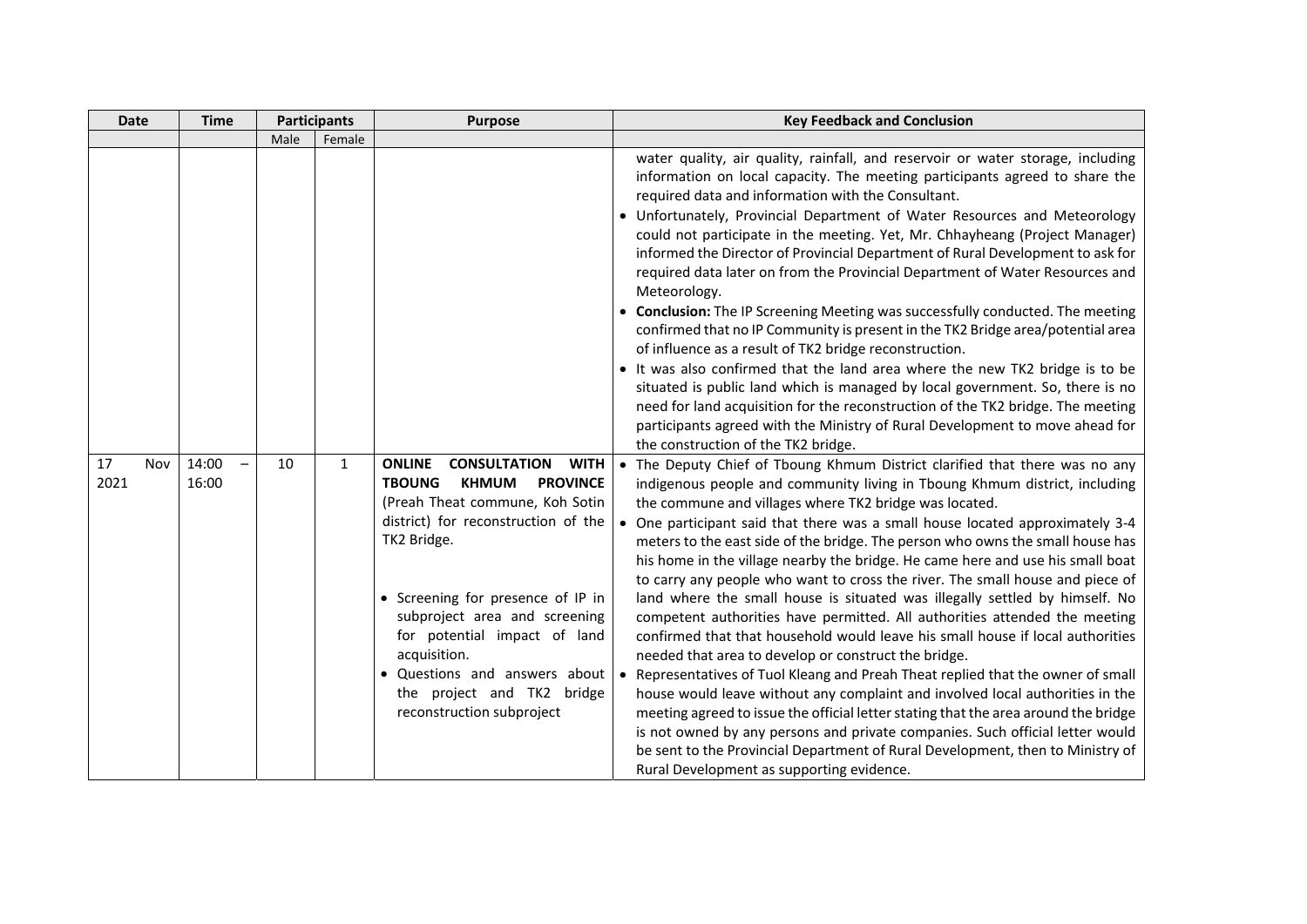| <b>Date</b>              | <b>Time</b>    | <b>Participants</b> |                | <b>Purpose</b>                                                                                                                                                                                                                                                                                                                                                                                                                                                               | <b>Key Feedback and Conclusion</b>                                                                                                                                                                                                                                                                                                                                                                                                                                                                                                                                                                                                                                                                                                                                                                                                                                                           |
|--------------------------|----------------|---------------------|----------------|------------------------------------------------------------------------------------------------------------------------------------------------------------------------------------------------------------------------------------------------------------------------------------------------------------------------------------------------------------------------------------------------------------------------------------------------------------------------------|----------------------------------------------------------------------------------------------------------------------------------------------------------------------------------------------------------------------------------------------------------------------------------------------------------------------------------------------------------------------------------------------------------------------------------------------------------------------------------------------------------------------------------------------------------------------------------------------------------------------------------------------------------------------------------------------------------------------------------------------------------------------------------------------------------------------------------------------------------------------------------------------|
|                          |                | Male                | Female         |                                                                                                                                                                                                                                                                                                                                                                                                                                                                              |                                                                                                                                                                                                                                                                                                                                                                                                                                                                                                                                                                                                                                                                                                                                                                                                                                                                                              |
|                          |                |                     |                |                                                                                                                                                                                                                                                                                                                                                                                                                                                                              | • The participants in the meeting reported that there was a small ancient<br>hill/cottage (where people come for praying. It is situated about $0.5 - 1$ km on<br>the southeastern side of the bridge.<br>• Conclusion: The IP Screening Meeting was successfully conducted. Participants<br>discussed actively in terms of IPs and natural and private properties situated<br>within the bridge area as well as communes/villages around the bridge area.<br>Similar to the meeting with concerned provincial departments conducted on 16<br>November 2021, the meeting confirms that no IP are present in the TK2 bridge<br>area. A small house will be negatively impacted (physical resettlement) due to<br>the reconstruction of the bridge since it's located within the footprint of the new<br>TK2 bridge. The owner of the house is happy that the bridge will be<br>rehabilitated. |
| 27<br>Nov<br>2021        | 14:00<br>15-30 |                     | $\mathbf{1}$   | <b>FACE-TO-FACE CONSULTATION</b><br>Visit TK2 bridge site and consult<br>with the household who own a<br>cottage in the footprint of the<br>TK2.                                                                                                                                                                                                                                                                                                                             | • The cottage owner said she was glad if the bridge would be reconstructed. She<br>was happy to resettle if the local authorities requested her to move. She added<br>that it would be good if the local authorities could provide her with a new place<br>for resettlement. She knew her existing house would be affected by the<br>rehabilitation of the bridge because she heard that the bridge would be<br>widened.                                                                                                                                                                                                                                                                                                                                                                                                                                                                     |
| 03<br><b>Dec</b><br>2021 | 8:30<br>12:00  | 15                  | $\overline{7}$ | <b>NATIONAL ONLINE</b><br><b>CONSULTATION WORKSHOP</b><br>• Clarify the purpose of the<br>stakeholder consultation<br>workshop, then consult on:<br>• Draft Environmental and Social<br>Management Framework (ESMF),<br>• Project's key activities and<br>potential environmental and<br>social risks and impacts which will<br>be managed as per draft ESMF,<br>• Environmental and Social<br>Commitment Plan (ESCP).<br>· Project Stakeholder Engagement<br>Plan (SEP) and | • The meeting was successfully carried out. Participants actively discussed and<br>provided comments/suggestions. The draft Project Environmental and Social<br>Management Framework (ESMF) was disseminated to the relevant<br>stakeholders. The meeting participants appreciated and agreed with the<br>Ministry of Rural Development to move ahead with the proposed SEADRM II<br>project and provide their contacts for further consultation and information as<br>needed.                                                                                                                                                                                                                                                                                                                                                                                                               |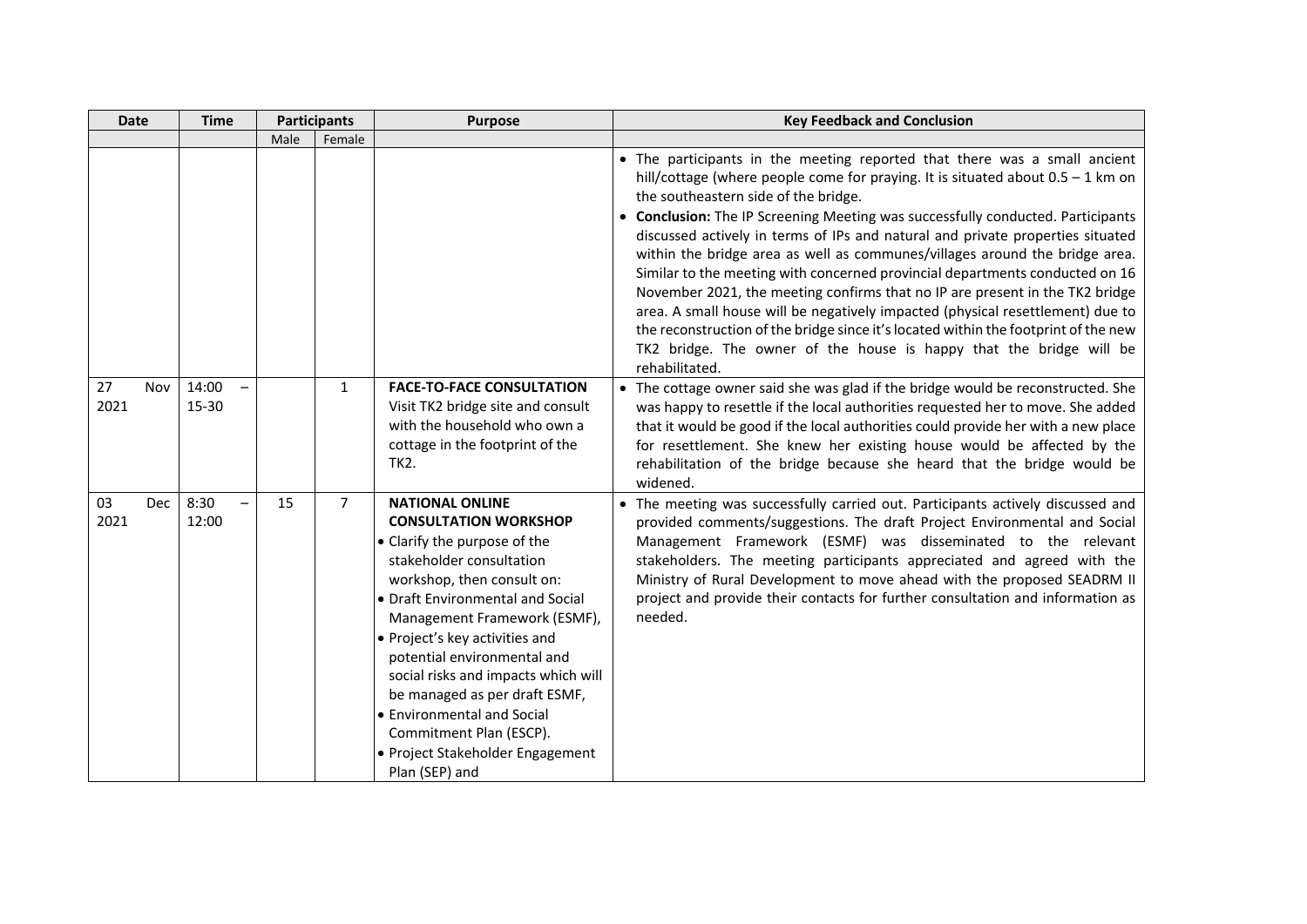| <b>Date</b> |     | <b>Time</b> | <b>Participants</b> |        | <b>Purpose</b>                                                                                                                                                                                                                                                                                                                                                                                                                                                                                                                                                                                                                           | <b>Key Feedback and Conclusion</b>                                                                                                                                                                                                                                                                                                                                                                                                                                                                                                                                                                                                                                                                                                                                                                                                                                                                                                                                                                                                                                                                                                                                                                                                                                                                                                                                                                                                                                                                                                                                                                                                                                                                                                                                                                                                                                                                                                                                                                                                                                                |  |  |
|-------------|-----|-------------|---------------------|--------|------------------------------------------------------------------------------------------------------------------------------------------------------------------------------------------------------------------------------------------------------------------------------------------------------------------------------------------------------------------------------------------------------------------------------------------------------------------------------------------------------------------------------------------------------------------------------------------------------------------------------------------|-----------------------------------------------------------------------------------------------------------------------------------------------------------------------------------------------------------------------------------------------------------------------------------------------------------------------------------------------------------------------------------------------------------------------------------------------------------------------------------------------------------------------------------------------------------------------------------------------------------------------------------------------------------------------------------------------------------------------------------------------------------------------------------------------------------------------------------------------------------------------------------------------------------------------------------------------------------------------------------------------------------------------------------------------------------------------------------------------------------------------------------------------------------------------------------------------------------------------------------------------------------------------------------------------------------------------------------------------------------------------------------------------------------------------------------------------------------------------------------------------------------------------------------------------------------------------------------------------------------------------------------------------------------------------------------------------------------------------------------------------------------------------------------------------------------------------------------------------------------------------------------------------------------------------------------------------------------------------------------------------------------------------------------------------------------------------------------|--|--|
|             |     |             | Male                | Female |                                                                                                                                                                                                                                                                                                                                                                                                                                                                                                                                                                                                                                          |                                                                                                                                                                                                                                                                                                                                                                                                                                                                                                                                                                                                                                                                                                                                                                                                                                                                                                                                                                                                                                                                                                                                                                                                                                                                                                                                                                                                                                                                                                                                                                                                                                                                                                                                                                                                                                                                                                                                                                                                                                                                                   |  |  |
| 10          | Dec | 10:00       | 30                  | 3      | l• Grievance Redness Mechanism<br>(GRM) related to issues of Land<br>Acquisition, Labor Management,<br>and SEA/SH.<br>• Questions and Answers<br><b>ONLINE</b><br><b>CONSULTATION</b>                                                                                                                                                                                                                                                                                                                                                                                                                                                    | • Mr. OUN Khoeun, Chief of Snam Preah Commune, expressed his appreciation                                                                                                                                                                                                                                                                                                                                                                                                                                                                                                                                                                                                                                                                                                                                                                                                                                                                                                                                                                                                                                                                                                                                                                                                                                                                                                                                                                                                                                                                                                                                                                                                                                                                                                                                                                                                                                                                                                                                                                                                         |  |  |
| 2021        |     | 12:30       |                     |        | <b>WORKSHOP</b><br><b>PURSAT</b><br><b>WITH</b><br><b>PROVINCE</b><br>• Clarify the purpose of the<br>stakeholder consultation<br>workshop, then consult on:<br>• Draft Environmental and Social<br>Management Framework (ESMF),<br>• Project's key activities and<br>potential environmental and<br>social risks and impacts which will<br>be managed as per draft ESMF,<br>• Environmental and Social<br>Commitment Plan (ESCP).<br>• Project Stakeholder Engagement<br>Plan (SEP) and<br>• Grievance Redness Mechanism<br>(GRM) related to issues of Land<br>Acquisition, Labor Management,<br>and SEA/SH.<br>• Questions and Answers | on behalf of Snam Preah's citizen for the project by the MRD. He would be happy<br>to assist the project team in terms of coordination with the local communities.<br>• Mr. MAK Saroeun, a Khna's Pagoda Committee representative, said the project<br>would bring benefits to local people. He added that he was happy to support<br>the project in terms of coordination with local communities.<br>• Mr. OU Chanthon, a Chief of Bac Pring village, shared his working experience in<br>resettlement coordination among development projects and affected local<br>households.<br>• Mr. Prom Soi, a Chief of Toul Khmer village, raised his concern about road<br>designs, e.g., whether there would be an installation of U drains or not when<br>the targeted roads would be rehabilitated. He added that U drain installation<br>would prevent and protect the road from being affected by the floods. He also<br>said that households located along the roads had raised their house above the<br>flood level. Mr. KONG Sopheak replied on behalf of MRD that the U drain would<br>be installed at the road sections of markets and urban residents.<br>• Mr. PICH Sokun, a Deputy Head of Indigenous People Development office, said<br>that there are no IP communities living in the areas where the damaged road is<br>potentially selected for rehabilitation in Pursat province.<br>• Mr. NIN Sinat, Deputy Director of Pursat PDRD, mentioned that the targeted<br>rehabilitated roads would not have any impacts since the roads would be<br>rehabilitated on the existing road alignment. He added that most of the<br>commune chiefs in the targeted areas had some experience in relation to the<br>rehabilitated roads because they had been implementing such projects by using<br>Commune/Sangkat funds.<br>• Ms. CHUK Lav, a villager from the Toul Khmer village, said that she strongly<br>believed that project disclosure information to the people living around the<br>project areas were very useful to avoid misunderstanding. All villagers needed |  |  |